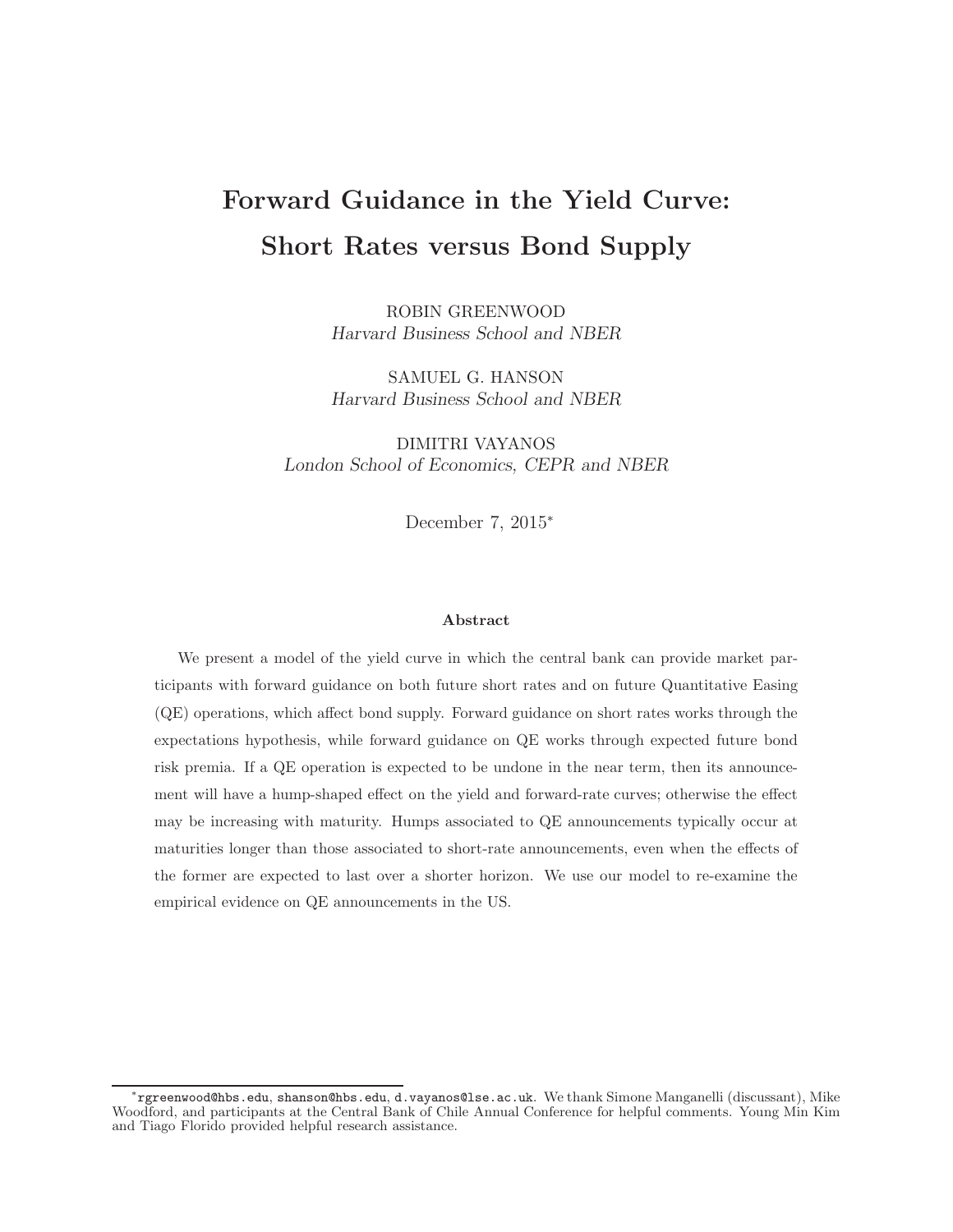## 1 Introduction

Since late 2008, when short-term interest rates reached their zero lower bound, central banks have been conducting monetary policy through two primary instruments: quantitative easing (QE), in which they buy long-term government bonds and other long-term securities, and so-called "forward guidance," in which they guide market expectations about the path of future short rates. Because QE alters the maturity structure of the government debt that is available to the public, it changes the amount of duration risk that market participants must bear, thereby impacting bond risk premia and long-term interest rates. Forward guidance may also impact long rates because it contains information about the central bank's willingness to keep short rates low in the future.

Although the term "forward guidance" is normally used in reference to central-bank policy on future short rates, QE operations typically involve some forward guidance as well. This is because announcements that the central bank will purchase long-term securities are made well in advance of the actual purchases, which are spread out over a period of months or years. For example, on March 18, 2009, the Federal Open Market Committee (FOMC) announced that to "help improve conditions in private credit markets," the Federal Reserve would increase the scale of its previously announced asset purchase program from \$600 billion to \$1.75 trillion and that these purchases would be carried out over the next six to twelve months. At the same time, the FOMC provided forward guidance on short rates, stating that it "anticipates that economic conditions are likely to warrant exceptionally low levels of the Federal Funds rate for an extended period." The impact of announcements such as these on the yield curve has been substantial. Following the March 18, 2009 announcement, for example, ten-year zero-coupon Treasury yields fell by 51 basis points over the course of two days.

How should forward guidance on short rates and forward guidance on QE be reflected in the yield curve? Policymakers have taken the implicit view that forward guidance on short rates is easy to interpret. If the expectations hypothesis of the yield curve holds, then the expected future path of short rates coincides with the curve of instantaneous forward rates. But forward guidance on QE is inherently more difficult to assess because it depends on how future bond risk premia change in response to QE and how these changes are incorporated into current bond prices. For example, suppose that market participants believe the central bank plans to acquire large amounts of long-term government bonds, but then plans to sell these bonds in five years. How should these beliefs impact long rates today? What if the market revises its expectations about how long the central bank will maintain its elevated holdings of long-term bonds?

To make these questions concrete, consider the so-called "Taper Tantrum" of May-June 2013, a period in which market participants feared that the Fed might reduce the pace of future bond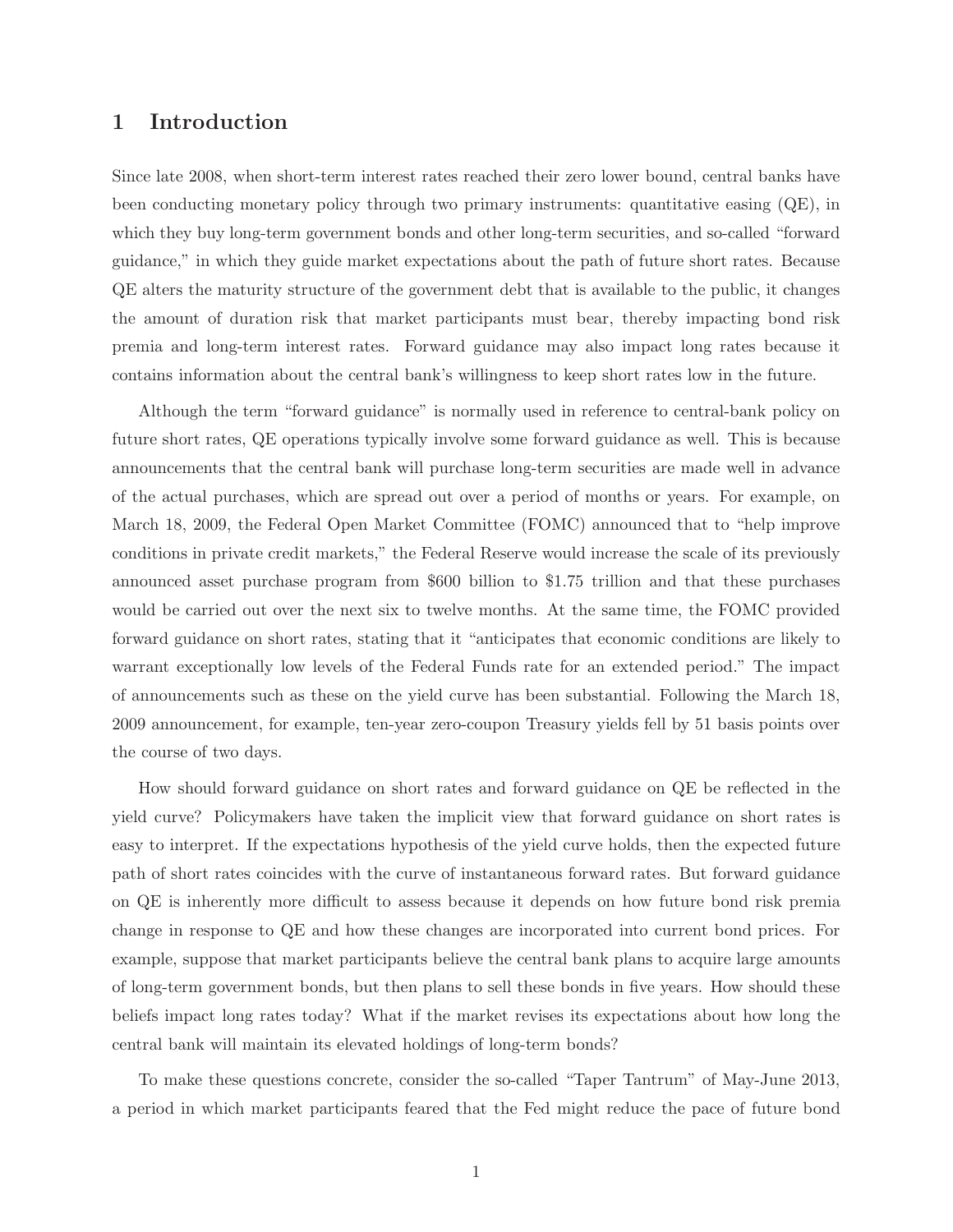purchases. On May 22, 2013, Federal Reserve Chairman Bernanke testified in front of Congress that the Fed would slow or "taper" its QE program if the economy showed signs of improving. Within a week, yields of ten-year government bonds had increased by 21 basis points. On June 19, 2013, bond yields increased further following a Federal Reserve press conference, as markets feared an end to the Fed's balance-sheet expansion.

Figure 1 shows the evolution of the zero-coupon Treasury yield curve between May 21 and June 28, 2013 (nine days after the Fed press conference). Panel (a) shows yields and Panel (b) shows changes in yields between the two dates. The peak increase in yields occurred at a maturity of seven years, where the yield to maturity increased by a total of 60 basis points (bps). Panel (c) and Panel (d) show the same information for the forward rate curve. The peak increase in forward rates occurred at five years to maturity: the one-year yield four-year ahead increased by over 100bps between the two dates. The change in forward rates was large even as far as ten years into the future.

How should we interpret the yield curve changes in Figure 1? Were they mainly driven by market participants' revised expectations about the path of future short rates? If so, then under the expectations hypothesis of the yield curve, expectations were revised the most about short rates five years into the future, and revisions were significant even over a ten-year horizon. Were the changes in the yield curve instead driven by expectations about future purchases of long-term bonds by the Fed? If so, then over what horizon did expectations have to change to generate the observed yield curve changes?

In this paper, we build a no-arbitrage model of the yield curve that allows us to characterize and compare the effects of forward guidance on short rates and forward guidance on QE. Among other results, we show that forward guidance on QE tends to impact longer maturities than forward guidance on short rates, even when expectations about bond purchases by the central bank concern a shorter horizon than expectations about future short rates. Using our model we interpret reactions of the US yield curve to policy announcements during the QE period.

Our model builds on Vayanos and Vila (2009) and Greenwood and Vayanos (2014). There is a continuum of default-free, zero-coupon bonds that are available in positive supply. For simplicity, we consolidate the central bank and the fiscal authority, so that the only relevant quantity is the supply of bonds that must be held by the public. The marginal holders of the bonds are risk-averse arbitrageurs with short investment horizons. These arbitrageurs demand a risk premium for holding bonds, because of the possibility that unexpected shocks will cause the bonds to underperform relative to the short rate. Following a long line of research on the portfolio-balance channel (Tobin (1958), Tobin (1969)), declines in bond supply lower the amount of duration risk that is borne by arbitrageurs, reducing bond risk premia and raising bond prices.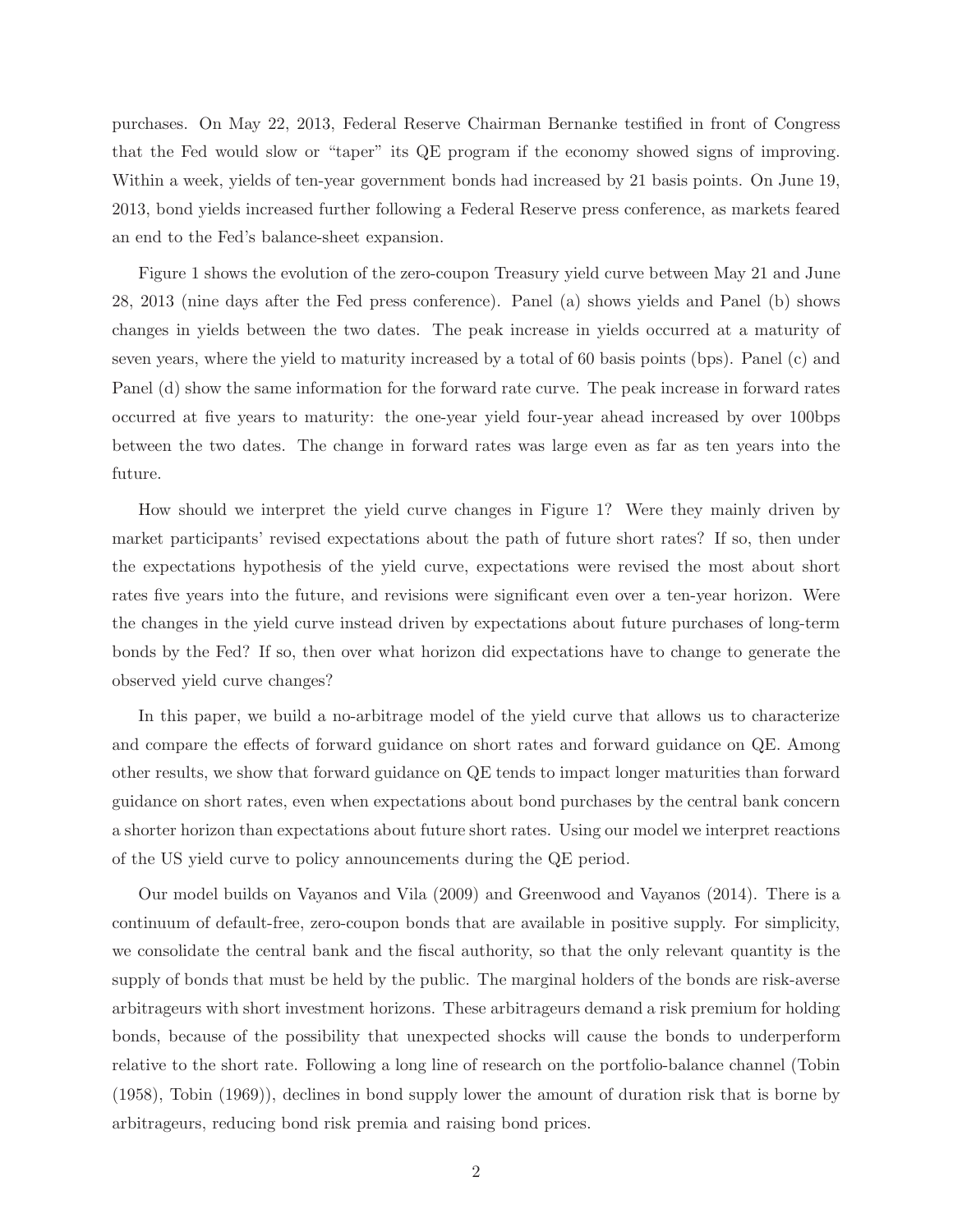

Figure 1: Changes in US yields and forwards during the 2013 "Taper Tantrum." Panels (a) and (c) plot zero-coupon Treasury yields and one-year forward rates prior to and following the Taper Tantrum (May 21 to June 28, 2013). Panels (b) and (d) plot cumulative changes during the Taper Tantrum. Yields and forward rates are computed using the continuously compounded yield curve fitted by Gurkaynak, Sack, and Wright (2007).

Relative to previous work, our key theoretical innovation is that we allow for news about both the future path of short rates and the future supply of bonds. Specifically, the short rate in our model evolves stochastically. However, holding fixed the current level of the short rate, we also allow for shocks to the expected path of future short rates. Similarly, the supply of bonds evolves stochastically. But, holding fixed current supply, we also allow for shocks to the expected path of future supply. Shocks to the expected path of future short rates and future supply can be interpreted as policy announcements that provide forward guidance on these variables.

After deriving the equilibrium yield curve, we describe the impact of forward guidance. Forward guidance on short rates in our model works through the expectations hypothesis. Suppose, for example, that arbitrageurs' expectation of the short rate three years from now declines by 100bps. This is reflected directly in a 100bps decline in the instantaneous forward rate three years from now. The expectations hypothesis describes the effects of shocks to expected future short rates because these shocks do not affect the positions that arbitrageurs hold in equilibrium and hence do not affect bond risk premia.

Forward guidance on supply works through expected future bond risk premia. Suppose, for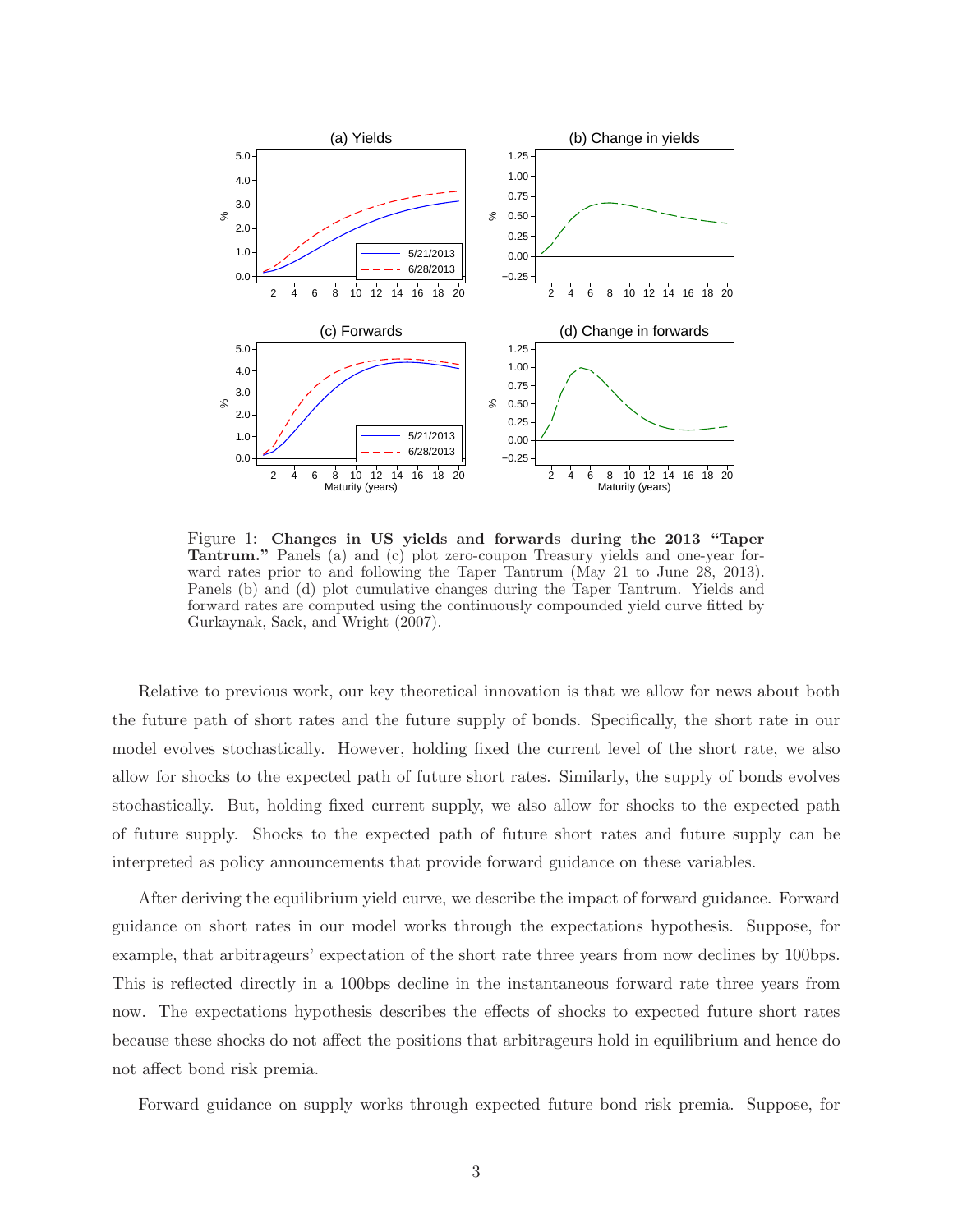example, that the central bank announces that it will buy ten-year bonds one year from now. After the purchase occurs, arbitrageurs will be holding a smaller position in ten-year bonds and be bearing less duration risk. Hence, the premium associated to that risk will decrease and bond prices will increase. The anticipation of this happening in one year causes an immediate rise in the prices of all bonds with maturity longer than one year. Note that the price increase is not confined to the bonds that the central bank announces it will purchase; in fact, other bonds may be more heavily affected. This is because—as in Vayanos and Vila (2009) and Greenwood and Vayanos (2014)—supply effects do not operate locally, but globally through changes in the prices of risk.

Announcements about expected future short rates have a hump-shaped effect on the yield and forward-rate curves. This is because current short rates are not affected, nor are expected short rates far in the future. The location of the hump on the forward-rate curve coincides with that in expected future short rates because of the expectation hypothesis.

Announcements about future supply can also have a hump-shaped effect on the yield and forward-rate curves. The intuition can be seen by noting that the impact of a supply shock on a bond's yield is the average on the shock's effect on the bond's instantaneous expected return over the bond's lifetime. When comparing the effect across bonds of different maturities, there are two opposing forces. On one hand, the supply shock has a larger impact on the current expected return that arbitrageurs require to hold the longer-term bond. On the other hand, if the shock is expected to revert quickly, required returns are expected to remain elevated over a larger portion of the shorter-term bond's life. The combination of these effects means that a supply shock that is expected to revert quickly has a hump-shaped effect on the yield curve. Moreover, the more quickly the shock is expected to revert, the shorter is the maturity where the hump is located. If the shock is expected to revert slowly, its effect is increasing with maturity (i.e., the hump is located at infinity).

A key difference between shocks to future supply and shocks to future short rates is that the former can impact yields and forward rates at maturities much longer than the time by which the shocks are expected to die out. And likewise, the humps on the yield and forward-rate curves associated to supply shocks typically occur at maturities longer than those associated to short-rate shocks, even when the former are expected to revert more quickly. Consider, for example, the impact of a supply shock on the one-year forward rate in nine years. We show that it can be written as the sum of the shock's impact on the difference between expected returns on ten- and nine-year bonds over the next year, plus the impact on the difference between expected returns on nine- and eight-year bonds over the year after, and so on. Even a temporary shock can have a significantly larger effect on the current expected return on ten-year bonds relative to nine-year, and hence impact the one-year rate forward rate in nine years.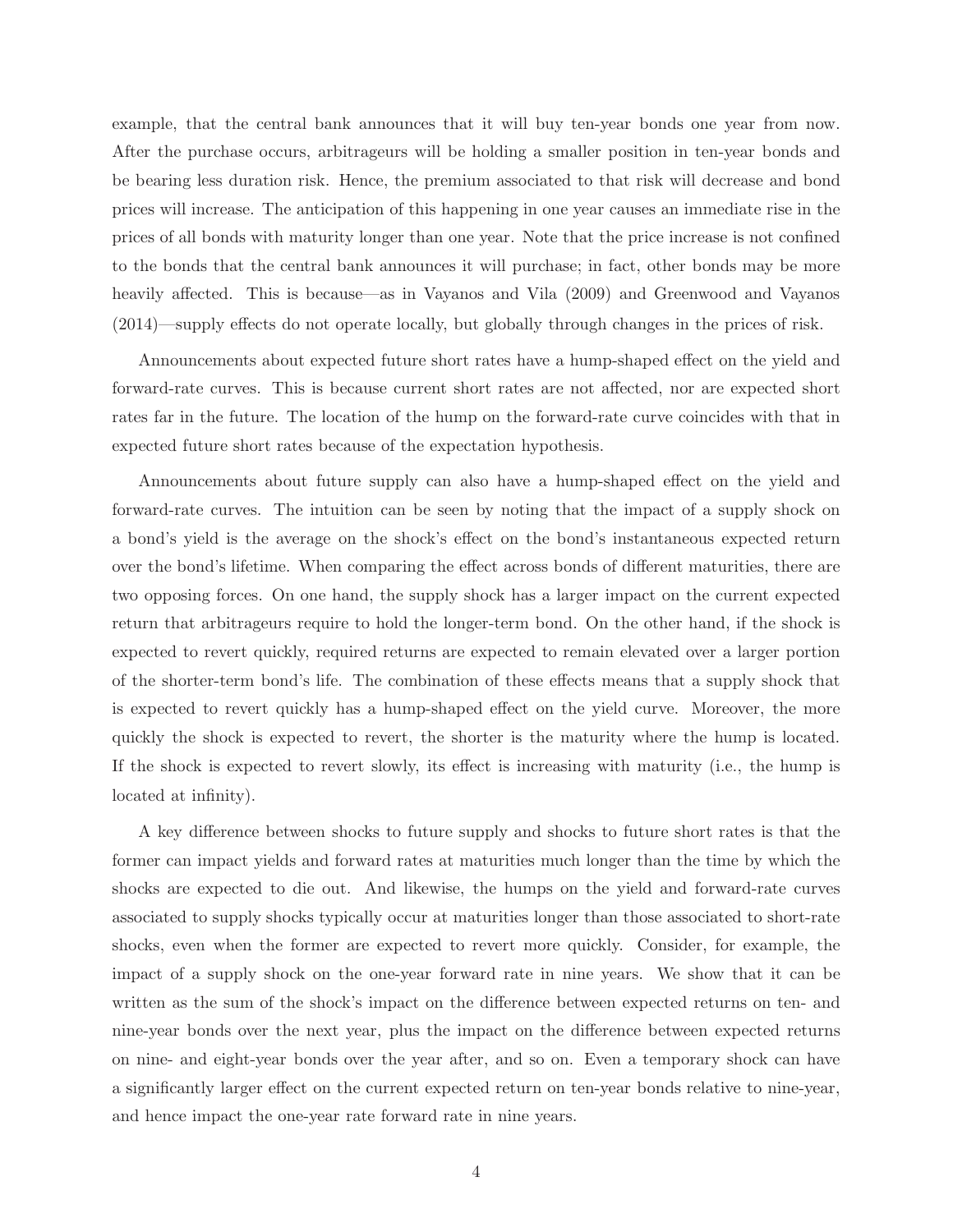After developing the theoretical results, we re-examine the empirical evidence on QE announcements in the US. Existing studies of QE have computed changes in bond yields around major policy announcements in the US and elsewhere. We add to these studies by computing changes in forward rates along the entire curve and considering a large set of announcement dates. We show that the cumulative effect of all expansionary announcements up to 2013 was hump-shaped with a maximum effect at the ten-year maturity for the yield curve and the seven-year maturity for the forward-rate curve. Explaining this evidence through changing expectations about short rates would mean that expectations were revised the most drastically for short rates seven years into the future, while revisions one to four years out were much more modest. This seems unlikely. On the other hand, the evidence is more consistent with changing expectations about supply: according to our model, the maximum revision in supply expectations would have to be only one year into the future.

Our findings accord nicely with those of Swanson (2015), who decomposes the effect of FOMC announcements from 2009-2015 into a component that reflects news about the future path of short rates (forward guidance) and a component that reflects news about future asset purchases (QE). Consistent with our model, Swanson (2015) finds that both QE-related and forward-guidancerelated announcements have hump-shaped effects on the yield curve. Moreover, the hump for the former announcements occurs at a longer maturity than for the latter: QE announcements have their largest impact at around the ten-year maturity, while forward-guidance announcements have their largest impact at two to five years.

Our paper builds on a recent literature that seeks to characterize how shocks to supply and demand affect the yield curve (Vayanos and Vila (2009); Greenwood and Vayanos (2014); Hanson (2014); Malkhozov, Mueller, Vedolin, and Venter (forthcoming)). It is also related to a number of event studies that analyze the behavior of the yield curve and prices of other securities around QE-related events. Modigliani and Sutch (1966), Ross (1966), Wallace (1967), and Swanson (2011) study the impact of the 1962-1964 Operation Twist program. More recent event studies of QE in the wake of the Great Recession include Gagnon, Raskin, Remache, and Sack (2011), Krishnamurthy and Vissing-Jorgensen (2011), D'Amico, English, Lopez-Salido, and Nelson (2012), D'Amico and King (2013), Mamaysky (2014), and Swanson (2015) for the US, and Joyce, Lasaosa, Stevens, and Tong  $(2011)$  for the UK.<sup>1</sup>

The paper proceeds as follows. Section 2 presents the model. Section 3 derives the equilibrium yield curve. Section 4 describes the impact of announcements on the yield and forward-rate curves. Section 5 re-examines the empirical evidence on QE in light of our model. Section 6 concludes.

<sup>&</sup>lt;sup>1</sup>See also Bernanke, Reinhart, and Sack (2004) for a broader analysis of QE programs, and Joyce, Myles, Scott, and Vayanos (2012) for a survey of the theoretical and empirical literature on QE.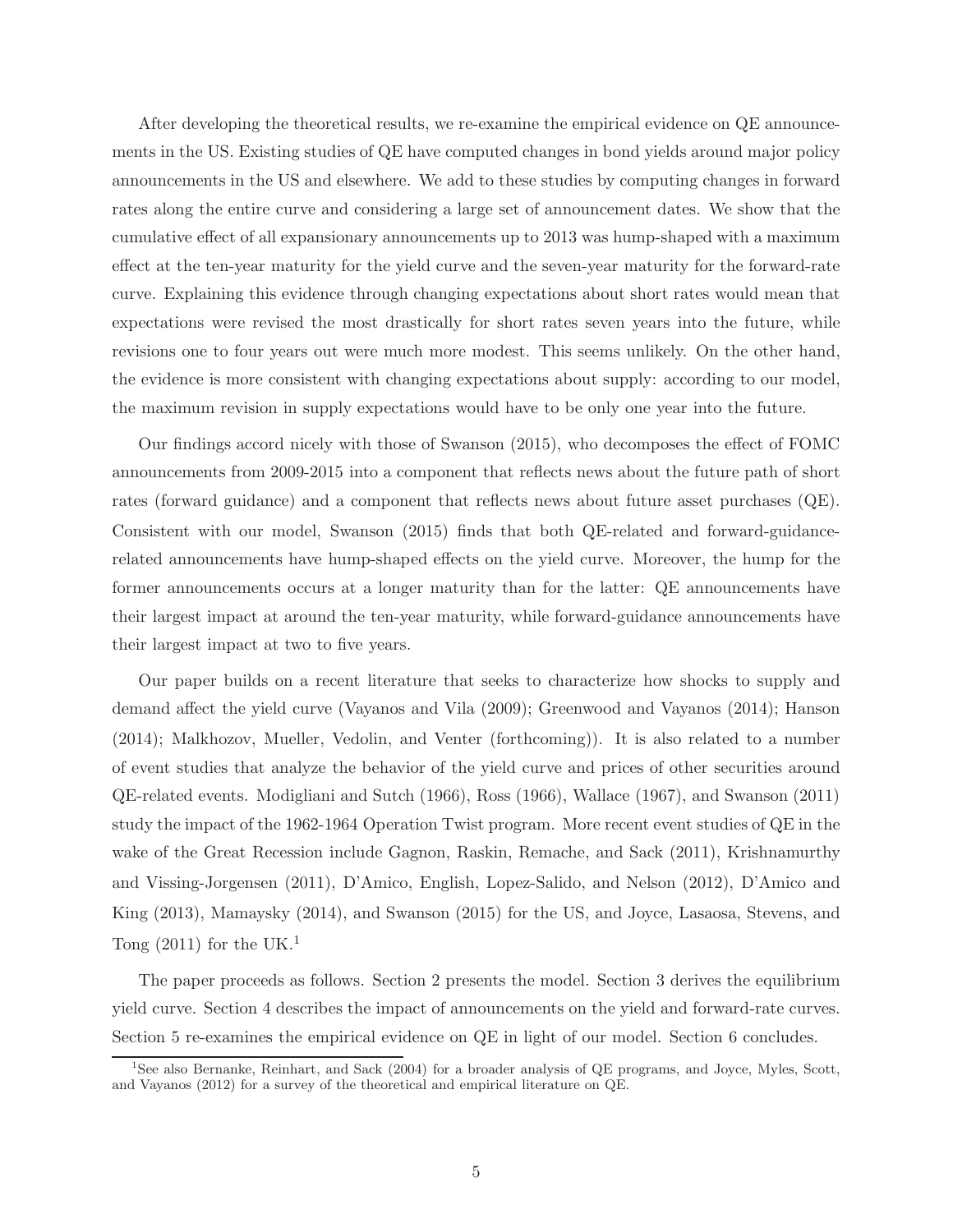#### 2 Model

The model is set in continuous time. The yield curve at time  $t$  consists of a continuum of defaultfree zero-coupon bonds with maturities in the interval  $(0,T]$  and face value one. We denote by  $P_t^{(\tau)}$ t the price of the bond with maturity  $\tau$  at time t, and by  $y_t^{(\tau)}$  $t_t^{(\tau)}$  the bond's yield. The yield  $y_t^{(\tau)}$  $t^{(1)}$  is the spot rate for maturity  $\tau$ . We denote by  $f_t^{(\tau-\Delta\tau,\tau)}$ the forward rate between maturities  $\tau - \Delta \tau$  and  $\tau$  at time t. The spot rate and the forward rate are related to bond prices through

$$
y_t^{(\tau)} = -\frac{\log P_t^{(\tau)}}{\tau},\tag{1}
$$

$$
f_t^{(\tau - \Delta \tau, \tau)} = -\frac{\log\left(\frac{P_t^{(\tau)}}{P_t^{(\tau - \Delta \tau)}}\right)}{\Delta \tau},\tag{2}
$$

respectively. The short rate is the limit of  $y_t^{(\tau)}$  when  $\tau$  goes to zero, and we denote it by  $r_t$ . The instantaneous forward rate for maturity  $\tau$  is the limit of  $f_t^{(\tau-\Delta\tau,\tau)}$  when  $\Delta\tau$  goes to zero, and we denote it by  $f_t^{(\tau)}$  $t_t^{(\tau)}$ . We sometimes refer to  $f_t^{(\tau)}$  $t^{(1)}$  simply as the forward rate for maturity  $\tau$ .

We treat the short rate  $r_t$  as exogenous, and assume that it follows the process

$$
dr_t = \kappa_r(\bar{r}_t - r_t)dt + \sigma_r dB_{r,t},\tag{3}
$$

where

$$
d\bar{r}_t = \kappa_{\bar{r}}(\bar{r} - \bar{r}_t)dt + \sigma_{\bar{r}}dB_{\bar{r},t},\tag{4}
$$

 $(\kappa_r, \sigma_r, \bar{r}, \kappa_{\bar{r}}, \sigma_{\bar{r}})$  are positive constants, and  $(B_{r,t}, B_{\bar{r},t})$  are Brownian motions that are independent of each other. The short rate  $r_t$  reverts to a target  $\bar{r}_t$ , which is itself mean-reverting. The assumption that the diffusion coefficients  $(\sigma_r, \sigma_{\bar{r}})$  are positive is without loss of generality since we can switch the signs of  $(B_{r,t}, B_{\bar{r},t})$ . We refer to  $\bar{r}_t$  as the "target short rate." To emphasize the distinction with  $r_t$ , we sometimes refer to the latter as the "current short rate." Shocks to  $\bar{r}_t$  can be interpreted as policy announcements by the central bank that provide forward guidance on the future path of the short rate. The process (3) and (4) for the short rate has been used in the term-structure literature (e.g., Chen (1996), Balduzzi, Das, and Foresi (1998)) and is known as a stochastic-mean process.<sup>2</sup>

<sup>&</sup>lt;sup>2</sup>Although we refer to  $\bar{r}_t$  as the "target short rate," this should be interpreted as the central banks intermediateterm policy target (e.g., at a 1- to 2-year horizon) and not as the current operating target for the short rate (e.g., the current target for the federal funds rate set by the FOMC).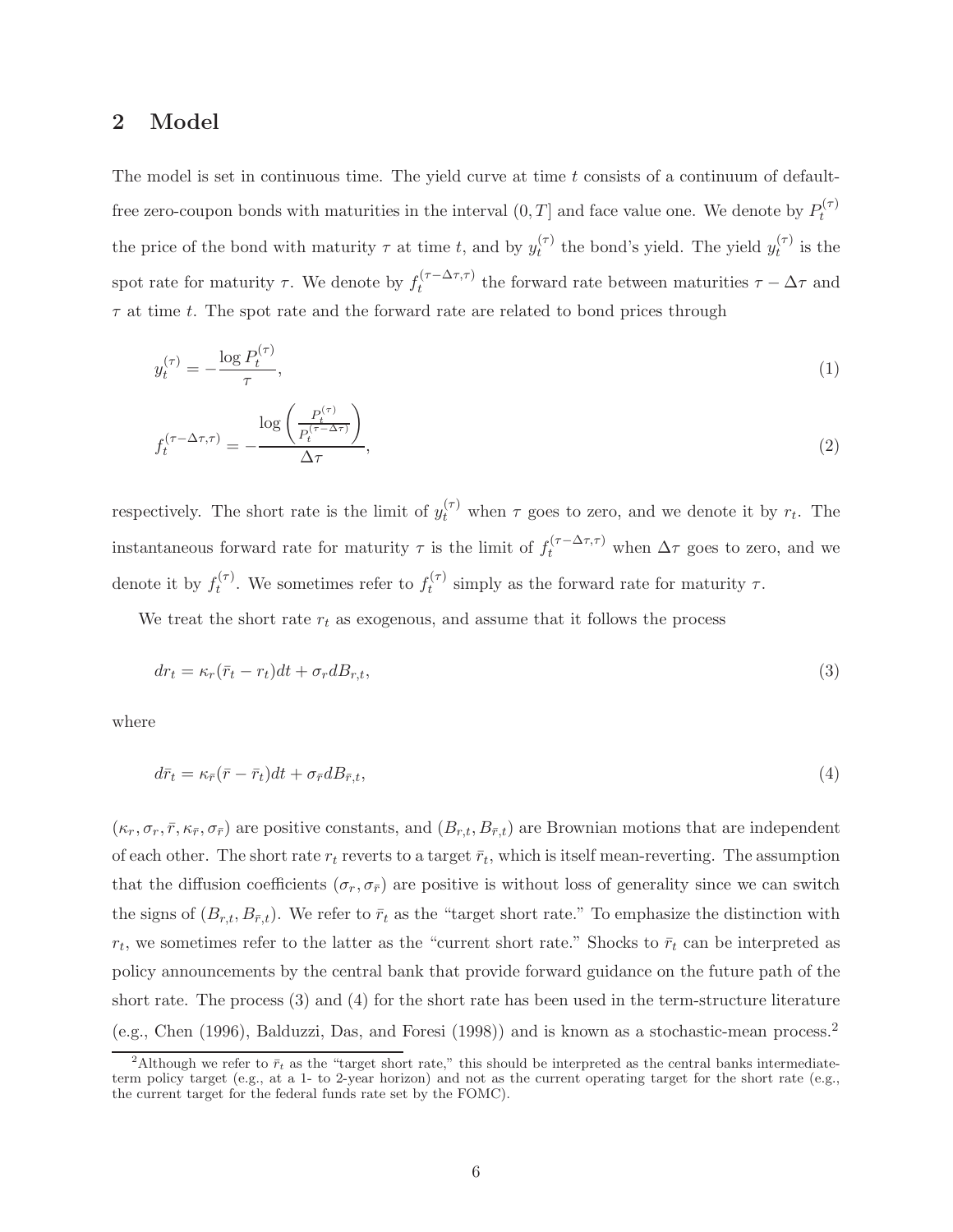Bonds are issued by the government and are traded by arbitrageurs and other investors. We consolidate the central bank and the fiscal authority, so that only the net supply coming out of the two institutions matters. This means, for example, that a QE policy in which the central bank expands the size of its balance sheet, issuing interest-bearing reserves (i.e., overnight government debt) to purchase long-term government bonds, is equivalent to direct reduction in the average maturity of government debt issued by the fiscal authority. For simplicity, we treat the net supply coming out of the government as exogenous and price-inelastic. We do the same for the demand of investors other than arbitrageurs, and model explicitly only the arbitrageurs. Hence, the relevant supply in our model is that held by arbitrageurs, and reflects the combined effects of central bank purchases, issuance by the fiscal authority, and demand by other investors in the economy.

We assume that arbitrageurs choose a bond portfolio to trade off the instantaneous mean and variance of changes in wealth. Denoting their time-t wealth by  $W_t$  and their dollar investment in the bond with maturity  $\tau$  by  $x_t^{(\tau)}$  $t^{(1)}$ , their budget constraint is

$$
dW_t = \int_0^T x_t^{(\tau)} \frac{dP_t^{(\tau)}}{P_t^{(\tau)}} d\tau + \left( W_t - \int_0^T x_t^{(\tau)} d\tau \right) r_t dt.
$$
 (5)

The first term in (5) is the arbitrageurs' return from investing in bonds, and the second term is their return from investing their remaining wealth in the short rate. The arbitrageurs' optimization problem is

$$
\max_{\{x_t^{(\tau)}\}_{\tau \in (0,T]}} \left[ E_t(dW_t) - \frac{a}{2} Var_t(dW_t) \right],\tag{6}
$$

where a is a risk-aversion coefficient.

We model the supply of bonds in a symmetric fashion to the short rate, so to be able to capture forward guidance on bond supply. Specifically, we assume that the net supply coming out of the central bank, the fiscal authority, and the other investors is described by a one-factor model: the dollar value of the bond with maturity  $\tau$  supplied to arbitrageurs at time t is

$$
s_t^{(\tau)} = \zeta(\tau) + \theta(\tau)\beta_t,\tag{7}
$$

where  $\zeta(\tau)$  and  $\theta(\tau)$  are deterministic functions of  $\tau$ , and  $\beta_t$  is a stochastic supply factor. Intuitively, it may be useful to think of  $\beta_t$  as proportional to the amount of ten-year bond equivalents, meaning duration-adjusted dollars of long-term debt. See Greenwood, Hanson, Rudolph, and Summers (2015) for a calculation along these lines for US government debt.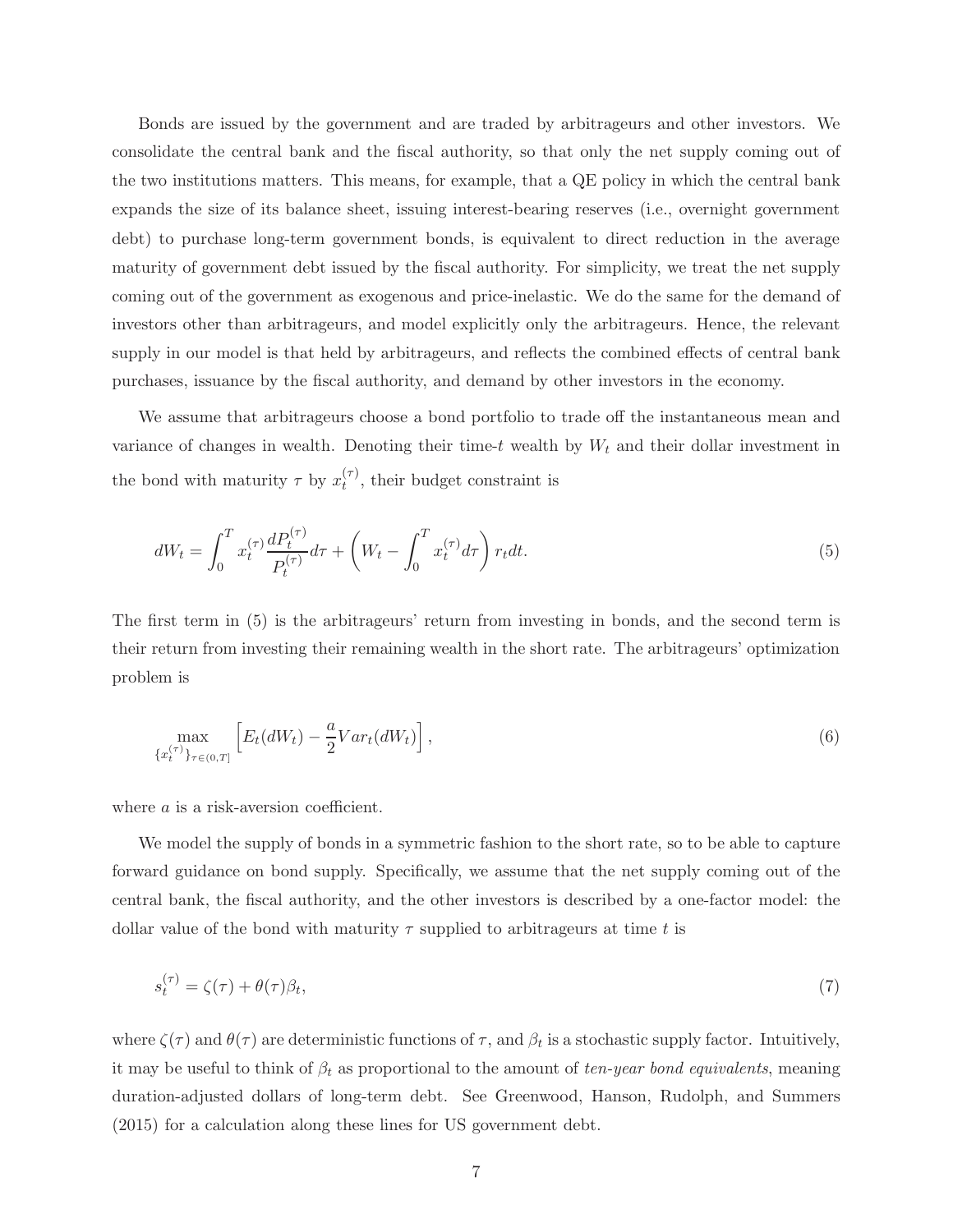The factor  $\beta_t$  follows the process

$$
d\beta_t = \kappa_\beta (\bar{\beta}_t - \beta_t) dt + \sigma_\beta dB_{\beta, t},\tag{8}
$$

where

$$
d\bar{\beta}_t = -\kappa_{\bar{\beta}}\bar{\beta}_t dt + \sigma_{\bar{\beta}} dB_{\bar{\beta},t},\tag{9}
$$

 $(\kappa_{\beta}, \sigma_{\beta}, \kappa_{\bar{\beta}}, \sigma_{\bar{\beta}})$  are positive constants, and  $(B_{\beta,t}, B_{\bar{\beta},t})$  are Brownian motions that are independent of each other and of  $(B_{r,t}, B_{\bar{r},t})$ . The process (8) and (9) is a stochastic-mean process, analogous to that followed by the short rate  $r_t$ . The assumption that the diffusion coefficients  $(\sigma_\beta, \sigma_{\bar{\beta}})$  are positive is without loss of generality since we can switch the signs of  $(B_{\beta,t}, B_{\bar{\beta},t})$ . We refer to  $\bar{\beta}_t$ as the target supply. To emphasize the distinction with  $\beta_t$ , we sometimes refer to the latter as the current supply. Shocks to  $\bar{\beta}_t$  can be interpreted as policy announcements by the central bank that provide forward guidance on future purchases or sales of bonds, which in our model affect bond yields.

Since the supply factor  $\beta_t$  has mean zero, the function  $\zeta(\tau)$  measures the average supply for maturity  $\tau$ . The function  $\theta(\tau)$  measures the sensitivity of that supply to  $\beta_t$ . We assume that  $\theta(\tau)$ has the following properties.

**Assumption 1.** The function  $\theta(\tau)$  satisfies:

$$
(i) \int_0^T \theta(\tau) d\tau \ge 0.
$$

(ii) There exists  $\tau^* \in [0, T)$  such that  $\theta(\tau) < 0$  for  $\tau < \tau^*$  and  $\theta(\tau) > 0$  for  $\tau > \tau^*$ .

Part (i) of Assumption 1 requires that an increase in  $\beta_t$  does not decrease the total dollar value of bonds supplied to arbitrageurs. This is without loss of generality since we can switch the sign of  $\beta_t$ . Part (ii) of Assumption 1 allows for the possibility that the supply for some maturities decreases when  $\beta_t$  increases, even though the total supply does not decrease. The maturities for which supply can decrease are restricted to be at the short end of the yield curve. As we show in Section 3 below, Parts (i) and (ii) together ensure that an increase in  $\beta_t$  makes the overall portfolio that arbitrageurs hold in equilibrium more sensitive to movements in the short rate.

#### 3 Equilibrium Yield Curve

Our model has four risk factors: the current short rate  $r_t$ , the target short rate  $\bar{r}_t$ , the current supply  $\beta_t$ , and the target supply  $\bar{\beta}_t$ . We next examine how shocks to these factors influence the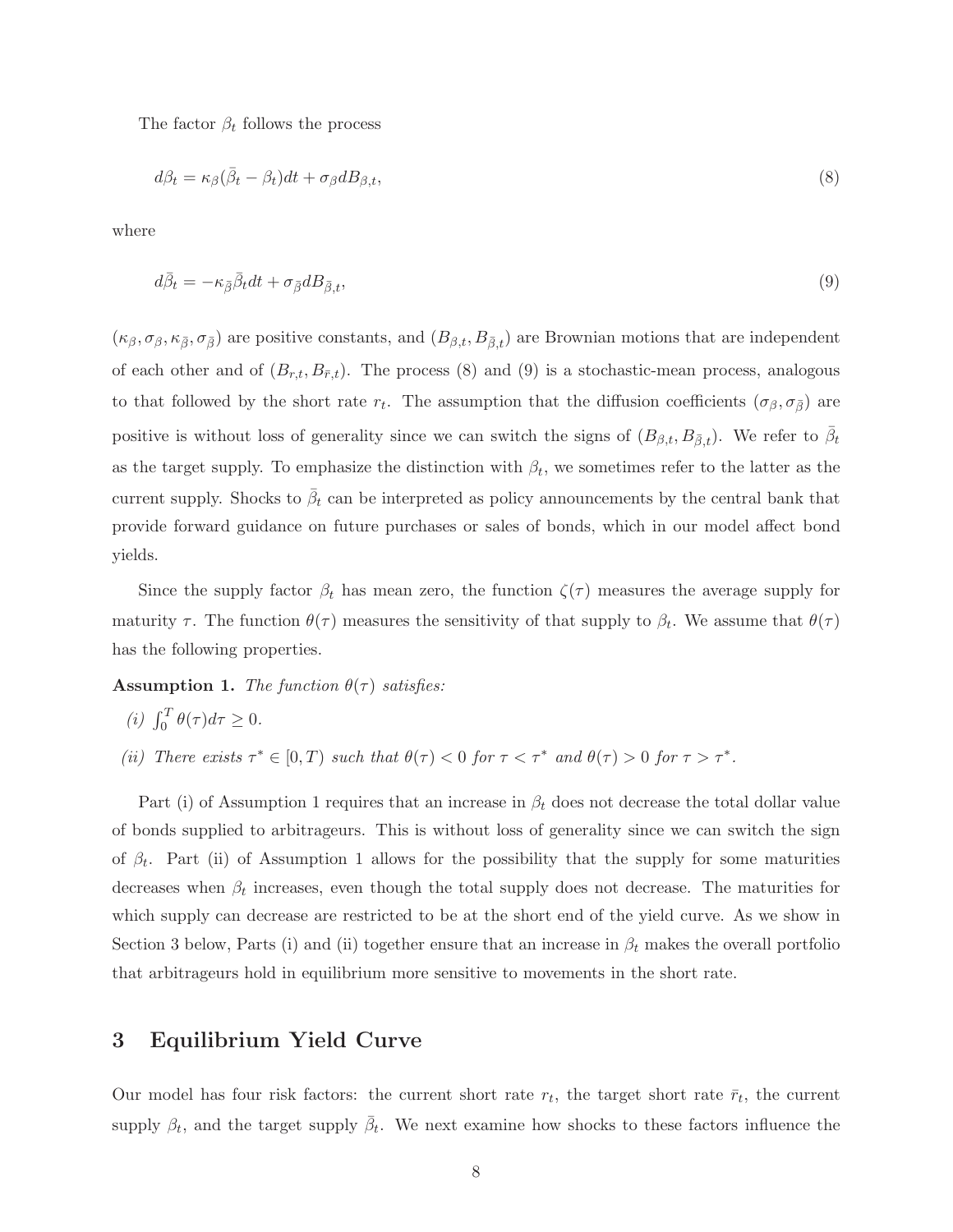bond prices  $P_t^{(\tau)}$  $t^{(1)}$  that are endogenously determined in equilibrium. We solve for equilibrium in two steps: first solve the arbitrageurs' optimization problem for equilibrium bond prices of a conjectured form, and second use market clearing to verify the conjectured form of prices. We conjecture that equilibrium spot rates are affine functions of the risk factors. Bond prices thus take the form

$$
P_t^{(\tau)} = e^{-\left[A_r(\tau)r_t + A_{\bar{r}}(\tau)\bar{r}_t + A_\beta(\tau)\beta_t + A_{\bar{\beta}}(\tau)\bar{\beta}_t + C(\tau)\right]}
$$
\n(10)

for five functions  $A_r(\tau)$ ,  $A_{\bar{r}}(\tau)$ ,  $A_{\beta}(\tau)$ ,  $A_{\bar{\beta}}(\tau)$ , and  $C(\tau)$  that depend on maturity  $\tau$ . The functions  $A_r(\tau)$ ,  $A_{\bar{r}}(\tau)$ ,  $A_{\beta}(\tau)$ , and  $A_{\bar{\beta}}(\tau)$  characterize the sensitivity of bond prices to the current short rate  $r_t$ , the target short rate  $\bar{r}_t$ , the current supply  $\beta_t$ , and the target supply  $\bar{\beta}_t$ , respectively. Sensitivity to factor  $i = r, \bar{r}, \beta, \bar{\beta}$  is defined as the percentage price drop per unit of factor increase.

Substituting (10) into (1) and (2), we can write spot rates and instantaneous forward rates as

$$
y_t^{(\tau)} = \frac{A_r(\tau)r_t + A_{\bar{r}}(\tau)\bar{r}_t + A_{\beta}(\tau)\beta_t + A_{\bar{\beta}}(\tau)\bar{\beta}_t + C(\tau)}{\tau},\tag{11}
$$

$$
f_t^{(\tau)} = A'_r(\tau)r_t + A'_{\bar{r}}(\tau)\bar{r}_t + A'_{\beta}(\tau)\beta_t + A'_{\bar{\beta}}(\tau)\bar{\beta}_t + C'(\tau),\tag{12}
$$

respectively. Thus, the sensitivity of spot rates to factor  $i = r, \bar{r}, \beta, \bar{\beta}$  is characterized by the function  $\frac{A_i(\tau)}{\tau}$ , and that of instantaneous forward rates by the function  $A'_i(\tau)$ .

Applying Ito's Lemma to (10) and using the dynamics of  $r_t$  in (3),  $\bar{r}_t$  in (4),  $\beta_t$  in (8), and  $\bar{\beta}_t$ in (9), we find that the instantaneous return of the bond with maturity  $\tau$  is

$$
\frac{dP_t^{(\tau)}}{P_t^{(\tau)}} = \mu_t^{(\tau)}dt - A_r(\tau)\sigma_r dB_{r,t} - A_{\bar{r}}(\tau)\sigma_{\bar{r}}dB_{\bar{r},t} - A_\beta(\tau)\sigma_\beta dB_{\beta,t} - A_{\bar{\beta}}(\tau)\sigma_{\bar{\beta}}dB_{\bar{\beta},t},\tag{13}
$$

where

$$
\mu_t^{(\tau)} \equiv A'_r(\tau)r_t + A'_{\bar{r}}(\tau)\bar{r}_t + A'_{\beta}(\tau)\beta_t + A'_{\bar{\beta}}(\tau)\bar{\beta}_t + C'(\tau)
$$
  
+ 
$$
A_r(\tau)\kappa_r(r_t - \bar{r}_t) + A_{\bar{r}}(\tau)\kappa_{\bar{r}}(\bar{r}_t - \bar{r}) + A_{\beta}(\tau)\kappa_{\beta}(\beta_t - \bar{\beta}_t) + A_{\bar{\beta}}(\tau)\kappa_{\bar{\beta}}\bar{\beta}_t
$$
  
+ 
$$
\frac{1}{2}A_r(\tau)^2\sigma_r^2 + \frac{1}{2}A_{\bar{r}}(\tau)^2\sigma_{\bar{r}}^2 + \frac{1}{2}A_{\beta}(\tau)^2\sigma_{\beta}^2 + \frac{1}{2}A_{\bar{\beta}}(\tau)^2\sigma_{\bar{\beta}}^2
$$
(14)

denotes the instantaneous expected return. Substituting bond returns (13) into the arbitrageurs' budget constraint (5), we can solve the arbitrageurs' optimization problem (6).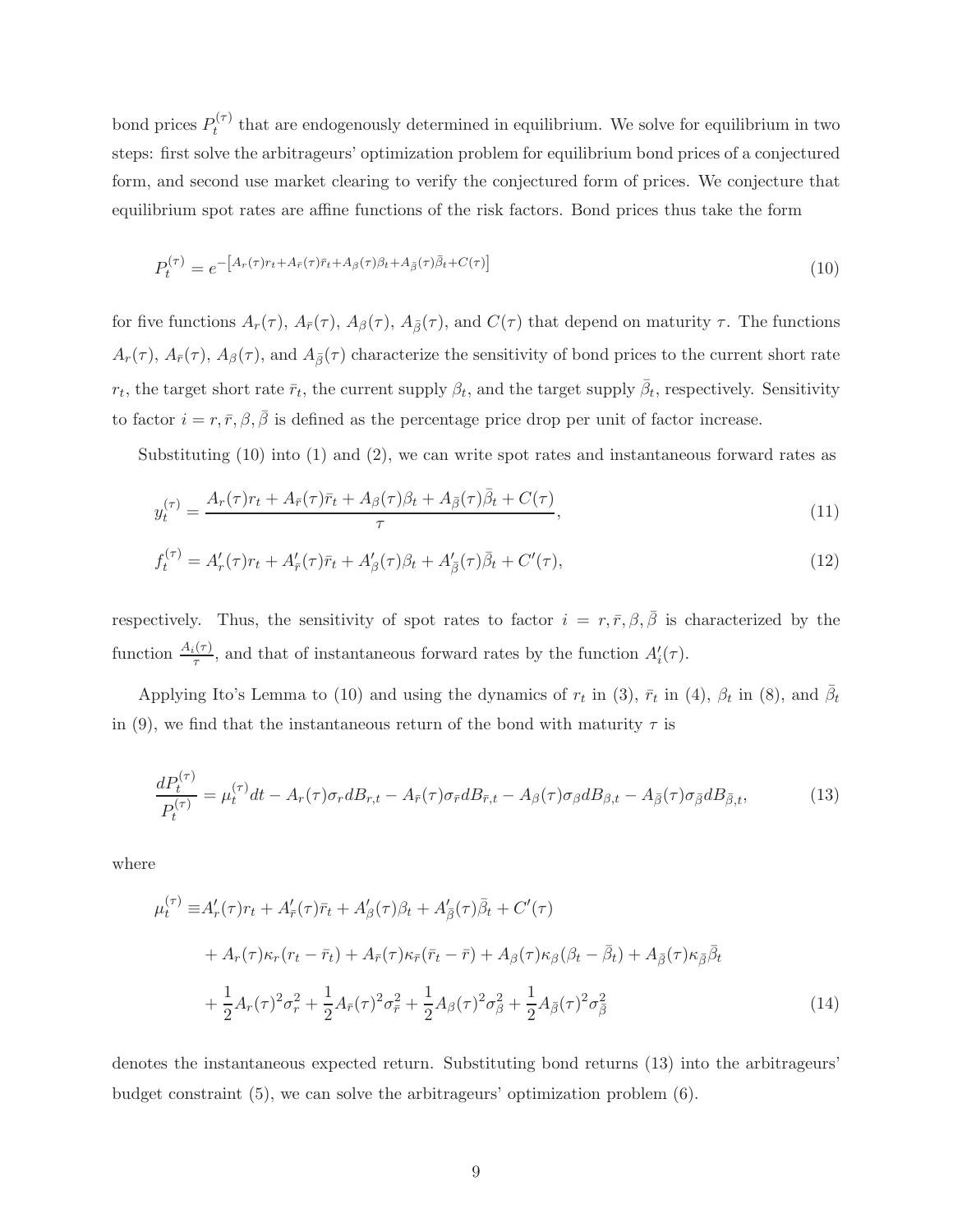Lemma 1. The arbitrageurs' first-order condition is

$$
\mu_t^{(\tau)} - r_t = A_r(\tau)\lambda_{r,t} + A_{\bar{r}}(\tau)\lambda_{\bar{r},t} + A_{\beta}(\tau)\lambda_{\beta,t} + A_{\bar{\beta}}(\tau)\lambda_{\bar{\beta},t},\tag{15}
$$

where for  $i = r, \bar{r}, \beta, \bar{\beta},$ 

$$
\lambda_{i,t} \equiv a\sigma_i^2 \int_0^T x_t^{(\tau)} A_i(\tau) d\tau.
$$
\n(16)

According to (15), a bond's instantaneous expected return in excess of the short rate,  $\mu_t^{(\tau)} - r_t$ , is a linear function of the bond's sensitivities  $A_i(\tau)$  to the factors  $i = r, \bar{r}, \beta, \bar{\beta}$ . The coefficients  $\lambda_{i,t}$  of the linear function are the prices of risk associated to the factors: they measure the expected excess return per unit of sensitivity to each factor. Although we derive (15) from the optimization problem of arbitrageurs with mean-variance preferences, this equation is a more general consequence of the absence of arbitrage: the expected excess return per unit of factor sensitivity must be the same for all bonds (i.e., independent of  $\tau$ ), otherwise it would be possible to construct arbitrage portfolios.

Absence of arbitrage imposes essentially no restrictions on the prices of risk, and in particular on how they vary over time  $t$  and how they depend on bond supply. We determine these prices from market clearing. Equation (16) shows that the price of risk  $\lambda_{i,t}$  for factor  $i = r, \bar{r}, \beta, \bar{\beta}$  at time t depends on the overall sensitivity  $\int_0^T x_t^{(\tau)} A_i(\tau) d\tau$  of arbitrageurs' portfolio to that factor. Intuitively, if arbitrageurs are highly exposed to a factor, they require that any asset they hold yields high expected return per unit of factor sensitivity. The portfolio that arbitrageurs hold in equilibrium is determined from the market-clearing condition

$$
x_t^{(\tau)} = s_t^{(\tau)},\tag{17}
$$

which equates the arbitrageurs' dollar investment  $x_t^{(\tau)}$  $t<sup>(1)</sup>$  in the bond with maturity  $\tau$  to the bond's dollar supply  $s_t^{(\tau)}$  $t^{(\tau)}$ . Substituting  $\mu_t^{(\tau)}$  $t^{(\tau)}$  and  $x_t^{(\tau)}$  $t<sup>(7)</sup>$  from (7), (14) and (17) into (15), we find an affine equation in  $r_t$ ,  $\bar{r}_t$ ,  $\beta_t$ , and  $\bar{\beta}_t$ . Setting linear terms in  $r_t$ ,  $\bar{r}_t$ ,  $\beta_t$ , and  $\bar{\beta}_t$  to zero yields four ordinary differential equations (ODEs) in  $A_r(\tau)$ ,  $A_{\bar{r}}(\tau)$ ,  $A_{\beta}(\tau)$ , and  $A_{\bar{\beta}}(\tau)$  respectively. Setting constant terms to zero yields an additional ODE in  $C(\tau)$ . We solve the five ODEs in Theorem 1.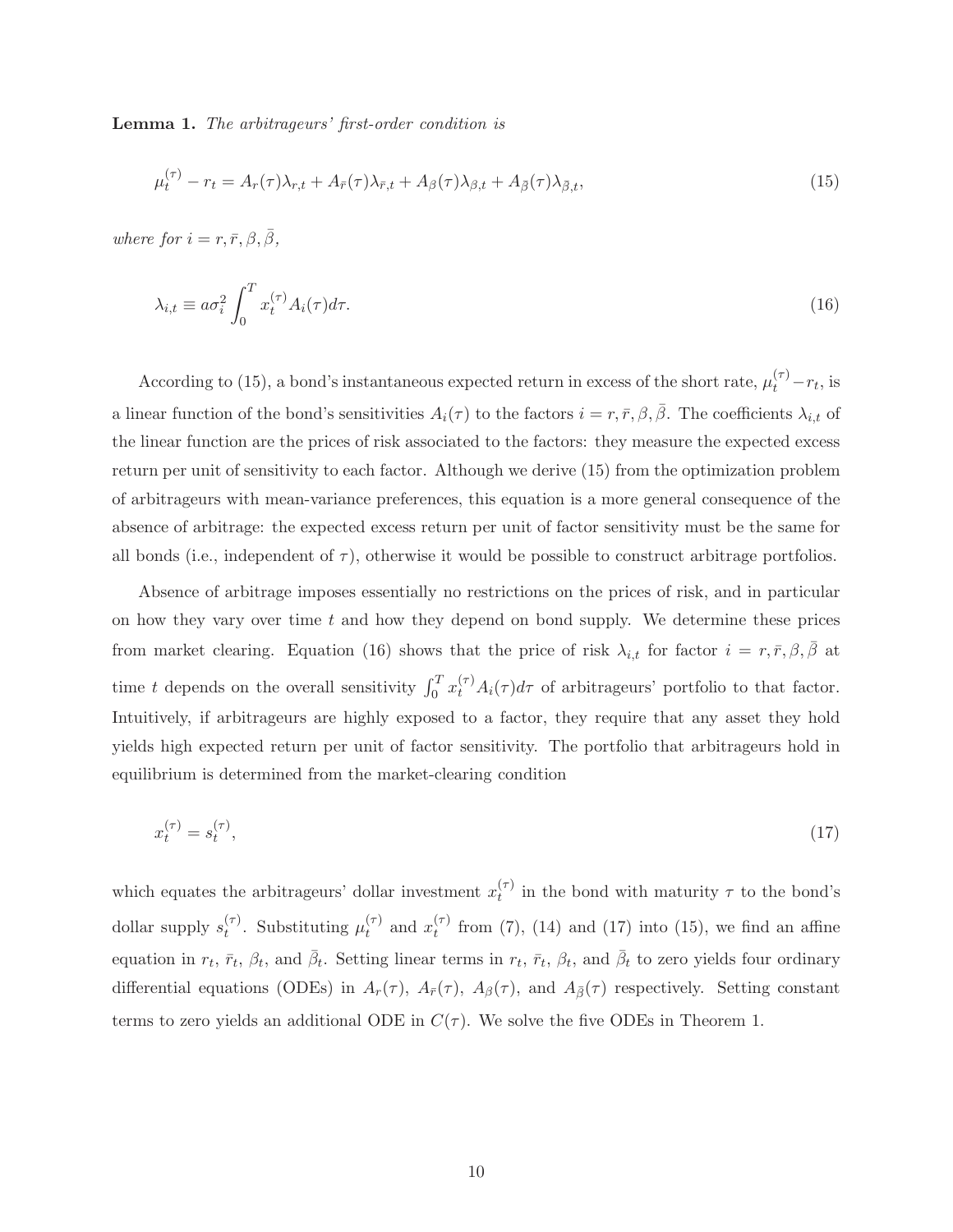**Theorem 1.** The functions  $A_r(\tau)$ ,  $A_{\bar{r}}(\tau)$ ,  $A_{\beta}(\tau)$ , and  $A_{\bar{\beta}}(\tau)$  are given by

$$
A_r(\tau) = \frac{1 - e^{-\kappa_r \tau}}{\kappa_r},\tag{18}
$$

$$
A_{\bar{r}}(\tau) = \kappa_r \int_0^{\tau} A_r(\tau') e^{-\kappa_{\bar{r}}(\tau - \tau')} d\tau' = \frac{\kappa_{\bar{r}}(1 - e^{-\kappa_r \tau}) - \kappa_r(1 - e^{-\kappa_{\bar{r}} \tau})}{\kappa_{\bar{r}}(\kappa_{\bar{r}} - \kappa_r)},
$$
(19)

$$
A_{\beta}(\tau) = Z_1 \left( \frac{\gamma_2}{\gamma_1 - \gamma_2} e^{-\gamma_1 \tau} - \frac{\gamma_1}{\gamma_1 - \gamma_2} e^{-\gamma_2 \tau} + 1 \right) + Z_2 \left( \frac{\gamma_2 - \kappa_r}{\gamma_1 - \gamma_2} e^{-\gamma_1 \tau} - \frac{\gamma_1 - \kappa_r}{\gamma_1 - \gamma_2} e^{-\gamma_2 \tau} + e^{-\kappa_r \tau} \right)
$$
  
+ 
$$
Z_3 \left( \frac{\gamma_2 - \kappa_{\bar{r}}}{\gamma_1 - \gamma_2} e^{-\gamma_1 \tau} - \frac{\gamma_1 - \kappa_{\bar{r}}}{\gamma_1 - \gamma_2} e^{-\gamma_2 \tau} + e^{-\kappa_{\bar{r}} \tau} \right),
$$
 (20)

$$
A_{\bar{\beta}}(\tau) = \kappa_{\beta} \int_0^{\tau} A_{\beta}(\tau') e^{-\kappa_{\bar{\beta}}(\tau - \tau')} d\tau', \tag{21}
$$

 $respectively,\ where$ 

$$
Z_1 \equiv \frac{\kappa_{\bar{\beta}} a \left( \frac{\sigma_r^2 I_r}{\kappa_r} + \frac{\sigma_r^2 I_{\bar{r}}}{\kappa_{\bar{r}}} \right)}{\kappa_{\bar{\beta}} \kappa_{\beta} - \kappa_{\bar{\beta}} a \sigma_{\beta}^2 I_{\beta} - \kappa_{\beta} a \sigma_{\bar{\beta}}^2 I_{\bar{\beta}}},\tag{22}
$$

$$
Z_2 \equiv \frac{(\kappa_r - \kappa_{\bar{\beta}})a\left(\frac{\sigma_r^2 I_r}{\kappa_r} + \frac{\sigma_r^2 I_{\bar{r}}}{\kappa_{\bar{r}} - \kappa_r}\right)}{\kappa_r^2 - \kappa_r(\kappa_{\bar{\beta}} + \kappa_{\beta} - a\sigma_{\beta}^2 I_{\beta}) + \kappa_{\bar{\beta}}\kappa_{\beta} - \kappa_{\bar{\beta}}a\sigma_{\beta}^2 I_{\beta} - \kappa_{\beta}a\sigma_{\bar{\beta}}^2 I_{\bar{\beta}}},\tag{23}
$$

$$
Z_3 \equiv \frac{\frac{\kappa_r(\kappa_{\bar{\beta}} - \kappa_{\bar{r}})}{\kappa_{\bar{r}}(\kappa_{\bar{\beta}} - \kappa_r)} a \sigma_r^2 I_{\bar{r}}}{\kappa_{\bar{r}}^2 - \kappa_{\bar{r}}(\kappa_{\bar{\beta}} + \kappa_{\beta} - a \sigma_{\beta}^2 I_{\beta}) + \kappa_{\bar{\beta}} \kappa_{\beta} - \kappa_{\bar{\beta}} a \sigma_{\beta}^2 I_{\beta} - \kappa_{\beta} a \sigma_{\bar{\beta}}^2 I_{\bar{\beta}}},\tag{24}
$$

$$
I_r \equiv \int_0^T A_r(\tau) \theta(\tau) d\tau,\tag{25}
$$

$$
I_{\bar{r}} \equiv \int_0^T A_{\bar{r}}(\tau)\theta(\tau)d\tau,
$$
\n(26)

 $(\gamma_1,\gamma_2)$  are the solutions of the quadratic equation

$$
\gamma^2 - \gamma(\kappa_{\bar{\beta}} + \kappa_{\beta} - a\sigma_{\beta}^2 I_{\beta}) + \kappa_{\bar{\beta}}\kappa_{\beta} - \kappa_{\bar{\beta}}a\sigma_{\beta}^2 I_{\beta} - \kappa_{\beta}a\sigma_{\bar{\beta}}^2 I_{\bar{\beta}} = 0, \tag{27}
$$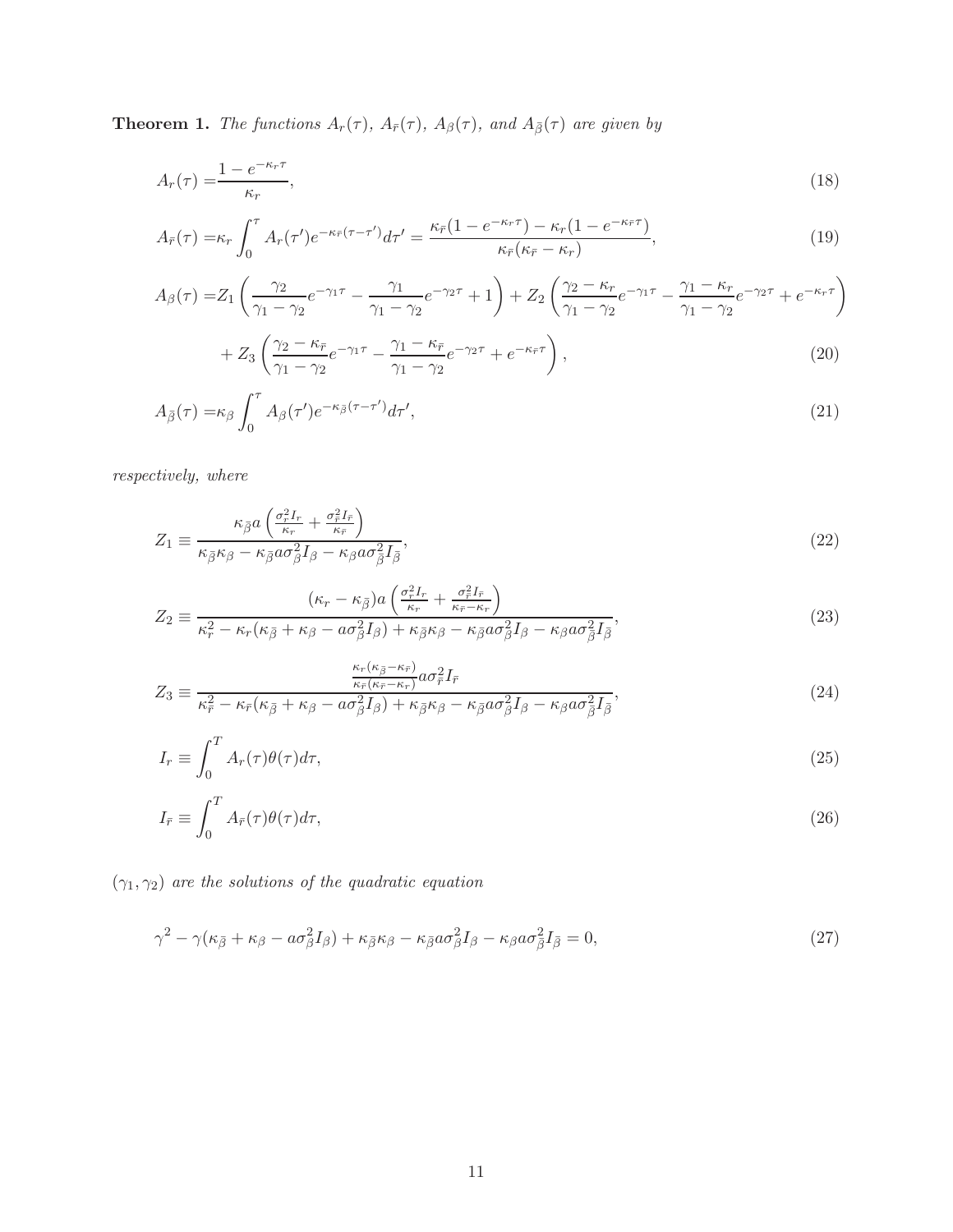and  $(I_\beta, I_{\bar{\beta}})$  solve the system of equations

$$
I_{\beta} = \int_0^T A_{\beta}(\tau) \theta(\tau) d\tau,
$$
\n(28)

$$
I_{\bar{\beta}} = \int_0^T A_{\bar{\beta}}(\tau)\theta(\tau)d\tau,
$$
\n(29)

in which the right-hand side is a function of  $(I_\beta, I_{\overline{\beta}})$  through (20)-(27). A solution to the system of (28) and (29) exists if a is below a threshold  $\bar{a} > 0$ . The function  $C(\tau)$  is given by (A.16) in Appendix A.

As in Greenwood and Vayanos (2014), an equilibrium with affine spot rates may fail to exist, and when it exists there can be multiplicity. Equilibrium exists if the arbitrageurs' risk-aversion coefficient a is below a threshold  $\bar{a} > 0$ . We focus on that case, and select the equilibrium that corresponds to the smallest value of  $I_\beta$ . When a converges to zero, that equilibrium converges to the unique equilibrium that exists for  $a = 0$ .

### 4 Shocks to the Yield Curve

In this section we examine how shocks to the four risk factors  $r, \bar{r}, \beta, \bar{\beta}$  affect the equilibrium yield curve. We start with a numerical example that illustrates the main results. We next return to the analysis of the general model, and provide more complete characterizations and intuition.

#### 4.1 Numerical Example

Table 1 summarizes the parameters used in our baseline numerical example. While we attempt to choose realistic values for the parameters, the example's main purpose is to illustrate general properties of the effects of the shocks rather than to provide exact quantitative estimates.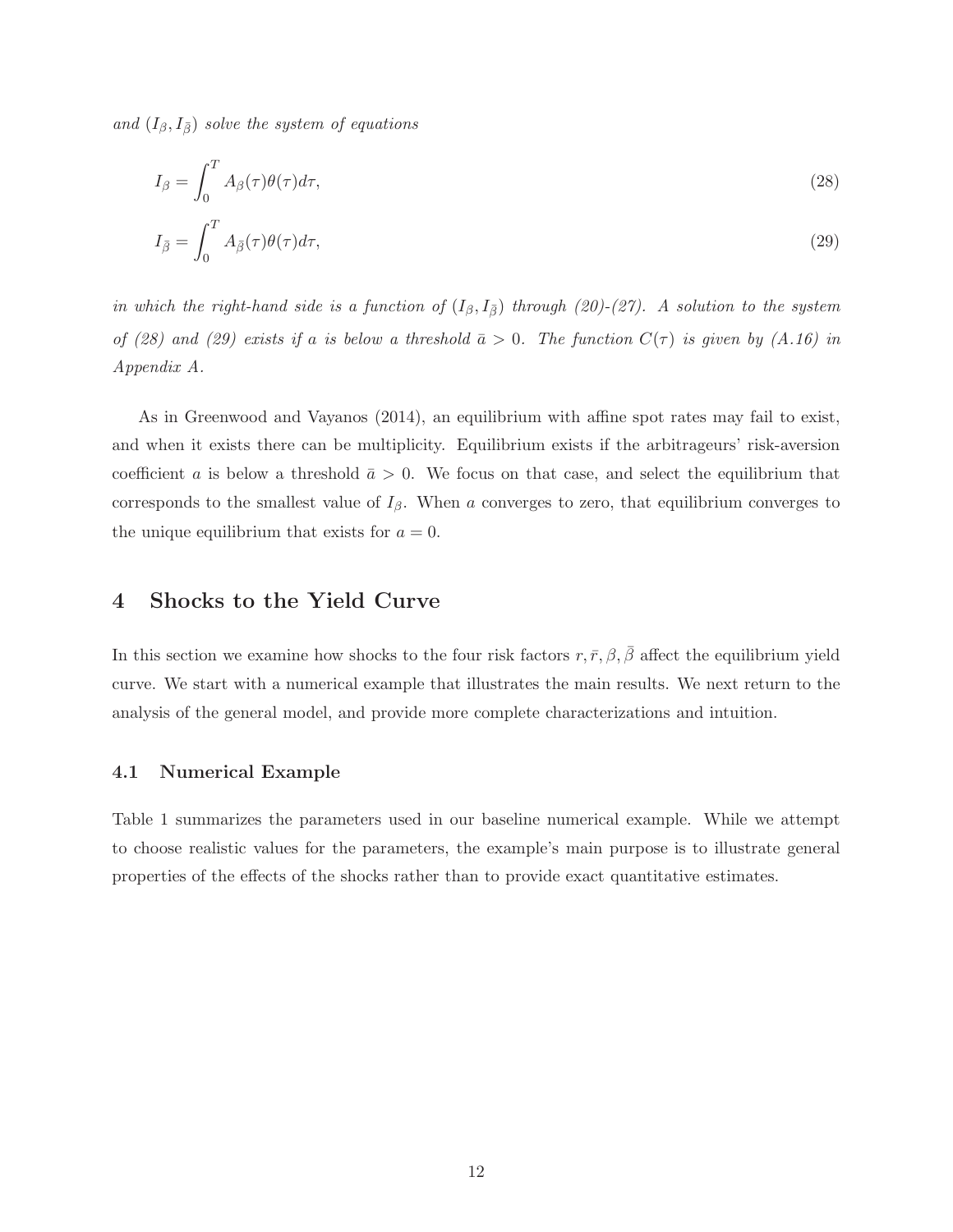| Parameter                                                                                   | Value |  |  |  |  |  |
|---------------------------------------------------------------------------------------------|-------|--|--|--|--|--|
| $\kappa_r$ : Rate at which short rate $r_t$ reverts to target short rate $\bar{r}_t$        | 1.3   |  |  |  |  |  |
| $\sigma_r$ : Volatility of shocks to short rate $r_t$                                       | 1.65% |  |  |  |  |  |
| $\kappa_{\bar{r}}$ : Rate at which target short rate $\bar{r}_t$ reverts to long-run mean   | 0.2   |  |  |  |  |  |
| $\sigma_{\bar{r}}$ : Volatility of shocks to target short rate $\bar{r}_t$                  | 2.15% |  |  |  |  |  |
| $\kappa_{\beta}$ : Rate at which supply factor $\beta_t$ reverts to target supply $\beta_t$ |       |  |  |  |  |  |
| $\sigma_{\beta}$ : Volatility of shocks to supply factor $\beta_t$                          | 0.18  |  |  |  |  |  |
| $\kappa_{\bar{\beta}}$ : Rate at which target supply $\beta_t$ reverts to long-run mean     | 0.25  |  |  |  |  |  |
| $\sigma_{\bar{\beta}}$ : Volatility of shocks to target supply $\beta_t$                    | 0.18  |  |  |  |  |  |
| T: Maximum bond maturity                                                                    | 20    |  |  |  |  |  |
| a: Arbitrageur risk aversion                                                                | 1.65  |  |  |  |  |  |

Table 1: Parameters for baseline numerical example

We choose values for  $\kappa_r$ ,  $\sigma_r$ ,  $\kappa_{\bar{r}}$ , and  $\sigma_{\bar{r}}$  to match four time-series moments of the short rate. For the purposes of this exercise we identify the short rate with the one-year nominal yield, and use monthly Gurkaynak, Sack, and Wright (2007) data from June 1961 to September 2015. We match the variance  $(\sqrt{\text{Var}(r_t)} = 3.33\%)$ , the one-month autocorrelation  $(\text{Corr}(r_t, r_{t-1/12}) =$ 0.99), the one-year autocorrelation ( $Corr(r_t, r_{t-1}) = 0.86$ ), and the three-year autocorrelation  $(Corr(r_t, r_{t-3}) = 0.59)$ . This yields  $\kappa_r = 1.3$ ,  $\sigma_r = 1.65\%$ ,  $\kappa_{\bar{r}} = 0.2$ , and  $\sigma_{\bar{r}} = 2.15\%$ . Under these values, 90% of the total variance of the short rate is driven by persistent shocks to the target short rate.<sup>3</sup> The half-life of the shocks to the target short rate is 3.46 years (=log(2)/ $\kappa_{\bar{r}}$ ) whereas the half-life of the shocks to the current short rate is only 0.53 years  $(\equiv \log(2)/\kappa_r)$ .

We choose the values of the remaining parameters to capture aspects of the Fed's QE program. We assume that the  $\theta(\tau)$  function (which characterizes the sensitivity of the dollar supply of the bond with maturity  $\tau$  to the supply factor  $\beta_t$ ) satisfies  $\int_0^T \theta(\tau) d\tau = 0$ . Under this assumption, changes in  $\beta_t$  do not alter the total value of bonds that arbitrageurs hold in equilibrium, but affect only the duration of their portfolio. For simplicity, we assume that  $\theta(\tau)$  depends linearly on  $\tau$ . This yields the specification

$$
\theta(\tau) = \theta_0 \left( 1 - \frac{2\tau}{T} \right).
$$

We normalize  $\theta_0$  to one, which is without loss of generality because only the product  $\theta(\tau)\beta_t$  matters in the definition of bond supply.

We choose values for  $\kappa_{\beta}$  and  $\kappa_{\bar{\beta}}$  to match plausible market expectations about the persistence of the Fed's balance-sheet operations. We assume that the Fed's initial announcement of large scale

<sup>&</sup>lt;sup>3</sup>The variance of the short rate is  $Var(r_t) = \frac{\sigma_r^2}{2\kappa_r} + \frac{\kappa_r \sigma_r^2}{2\kappa_r (\kappa_r + \kappa_r)}$ . The second term in this expression corresponds to the part of the variance that is driven by shocks to the target short rate.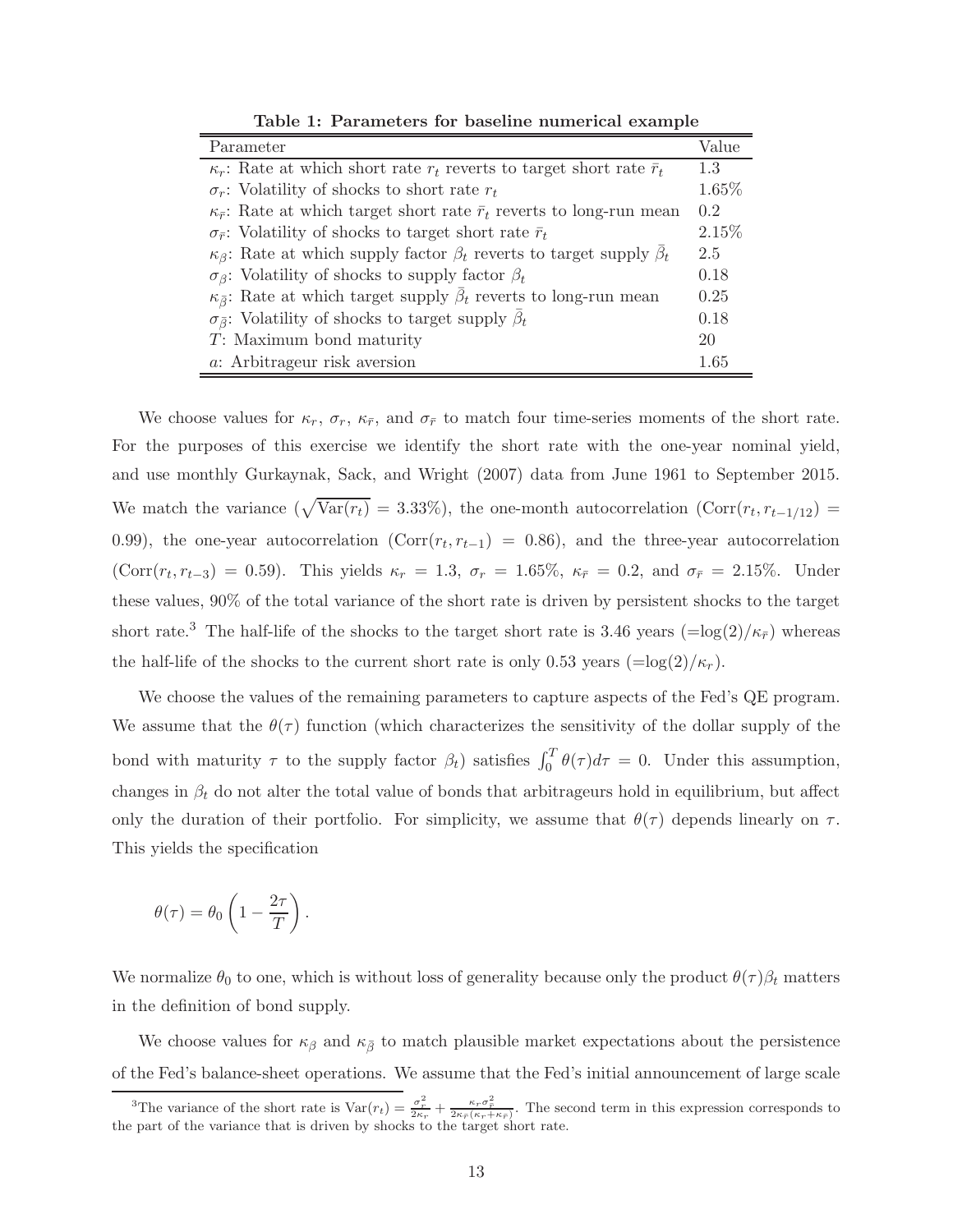asset purchases (LSAP) in 2008 and 2009 led market participants to expect a large reduction in bond supply over the next twelve months and a gradual increase in supply thereafter. Accordingly, we choose  $\kappa_{\beta}$  and  $\kappa_{\bar{\beta}}$  so that the change in the expected supply factor  $E_t(\beta_{t+\tau})$  at time  $t+\tau$ following a shock to target supply  $\bar{\beta}_t$  at time t is maximum after one year  $(\tau = 1)$  and decays to 50% of the maximum after the next three years ( $\tau = 4$ ). This yields  $\kappa_{\beta} = 2.5$  and  $\kappa_{\bar{\beta}} = 0.25$ . In Section 4.5 we examine the sensitivity of our results to a smaller value of  $\kappa_{\bar{\beta}}$ , under which the effect of a  $\bar{\beta}_t$ -shock on expected supply is maximum after a period longer than one year.

We assume that a unit shock to  $\bar{\beta}_t$  corresponds to the announcement of a QE program that will reduce bond supply by \$3 trillion of ten-year bond equivalents. This is without loss of generality because it amounts to a re-normalization of the monetary units in which supply is measured. Figure 2 plots the change in the expected supply factor  $E_t(\beta_{t+\tau})$  at time  $t+\tau$  following a unit shock to  $\bar{\beta}_t$  at time t. This change, which we denote by  $\Delta_{\bar{\beta}}E_t(\beta_{t+\tau})$ , is a hump-shaped function of  $\tau$  under any parameter values. Indeed, the effect of the  $\bar{\beta}_t$ -shock on  $E_t(\beta_{t+\tau})$  is small for small  $\tau$  because the shock does not affect  $\beta_t$ , increases with  $\tau$  as  $E_t(\beta_{t+\tau})$  catches up with the new value of  $\bar{\beta}_t$ , and decreases again to zero because  $\bar{\beta}_t$  mean-reverts. Under our chosen values for  $\kappa_\beta$  and  $\kappa_{\bar{\beta}}$ , the hump occurs after one year, and the function reaches half of its maximum value after the next three years.

The change  $\Delta_{\bar{r}}E_t(r_{t+\tau})$  in the expected short rate  $E_t(r_{t+\tau})$  following a unit shock to  $\bar{r}_t$  is similarly hump-shaped. Under our chosen values for  $\kappa_r$  and  $\kappa_{\bar{r}}$ , the hump occurs after 1.7 years. This is because we assume that supply shocks are less persistent than shocks to the short rate. The mean-reversion parameter for supply shocks is larger than for short-rate shocks both when comparing shocks to current supply  $\beta_t$  and the current short rate  $r_t$  ( $\kappa_\beta > \kappa_r$ ), and when comparing shocks to target supply  $\bar{\beta}_t$  and the target short rate  $\bar{r}_t$  ( $\kappa_{\bar{\beta}} > \kappa_{\bar{r}}$ ).

We set  $\sigma_{\beta} = \sigma_{\bar{\beta}} = 0.18$ . Under these values, the volatility  $\sqrt{\text{Var}(\beta_t)}$  of the supply factor is 0.25. We can compare this quantity to the change  $\Delta_{\bar{\beta}}E_t(\beta_{t+\tau})$  in the expected supply factor following a unit shock to  $\bar{\beta}_t$ . This change is 0.75 after one year  $(\Delta_{\bar{\beta}}E_t(\beta_{t+1}) = 0.75)$ , which is three times the standard deviation of  $\beta_t$ . Thus, a unit shock to  $\bar{\beta}_t$  is a rare and large shock to expected future supply, consistent with it being a QE program undertaken in a crisis.

Our final parameter is the arbitrageurs' risk-aversion coefficient  $a$ , and we choose its value to match the price effects of supply shocks. As noted by Greenwood, Hanson, Rudolph, and Summers (2015), the Fed's combined QE policies from late 2008 to mid-2014 cumulatively reduced the tenyear bond equivalents available to investors by roughly \$3 trillion. Following the meta-analysis of studies examining the impact of QE announcements in Wiliams (2014), we assume that an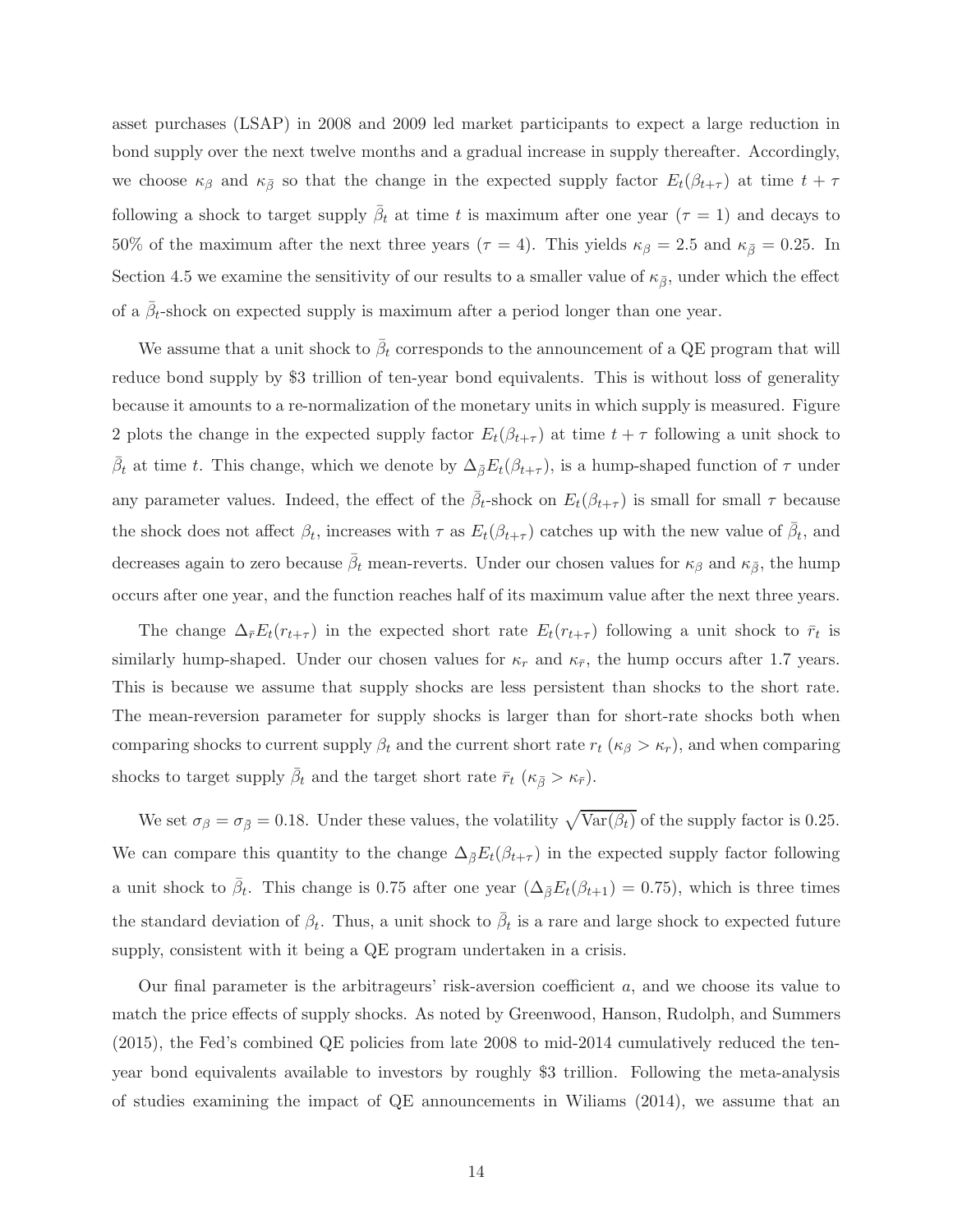

Figure 2: Model-implied path of QE in ten-year bond equivalents

announced purchase of \$500 billion ten-year bond equivalents reduces ten-year yields by 25 bps. This suggests a total price impact for all QE announcements of 1.50%. Therefore, the value of a must be such that  $A_{\bar{\beta}}(10)/10 = 1.50\%$ . This yields  $a = 1.65$ <sup>4</sup>

Figure 3 plots the effects of shocks to the four risk factors  $r, \bar{r}, \beta, \bar{\beta}$  on the equilibrium yield curve and forward-rate curve. There are four plots, each describing the effect that a unit shock to one of the factors has on the yield and forward-rate curves, holding the remaining factors constant. Recall from (11) and (12) that the effect of a unit shock to factor  $i = r, \bar{r}, \beta, \bar{\beta}$  on the yield for maturity  $\tau$  is  $\frac{A_i(\tau)}{\tau}$ , and on the forward rate for that maturity is  $A'_i(\tau)$ . Plotting these functions reveals the "footprint" that shocks to factor i leave on the yield and forward-rate curves.

<sup>4</sup> In principle, one could use the simulated method of moments to estimate the parameters of our model. The parameters that govern the short rate process  $(\kappa_r, \sigma_r, \kappa_{\bar{r}}, \sigma_{\bar{r}})$  could be identified as above by matching time-series moments of short rates. The parameters that govern the bond supply process ( $\kappa_{\beta}, \sigma_{\beta}, \kappa_{\bar{\beta}}, \sigma_{\bar{\beta}}$ ) and arbitrageur risk aversion (a) could be identified by matching time-series moments of long-term bond yields of various maturities and the excess returns on long-term bonds. We do not pursue this approach because the supply and demand shocks that have driven bond risk premia over the past decades may have been of a different nature from the supply shocks generated by the Fed's QE policies since 2008.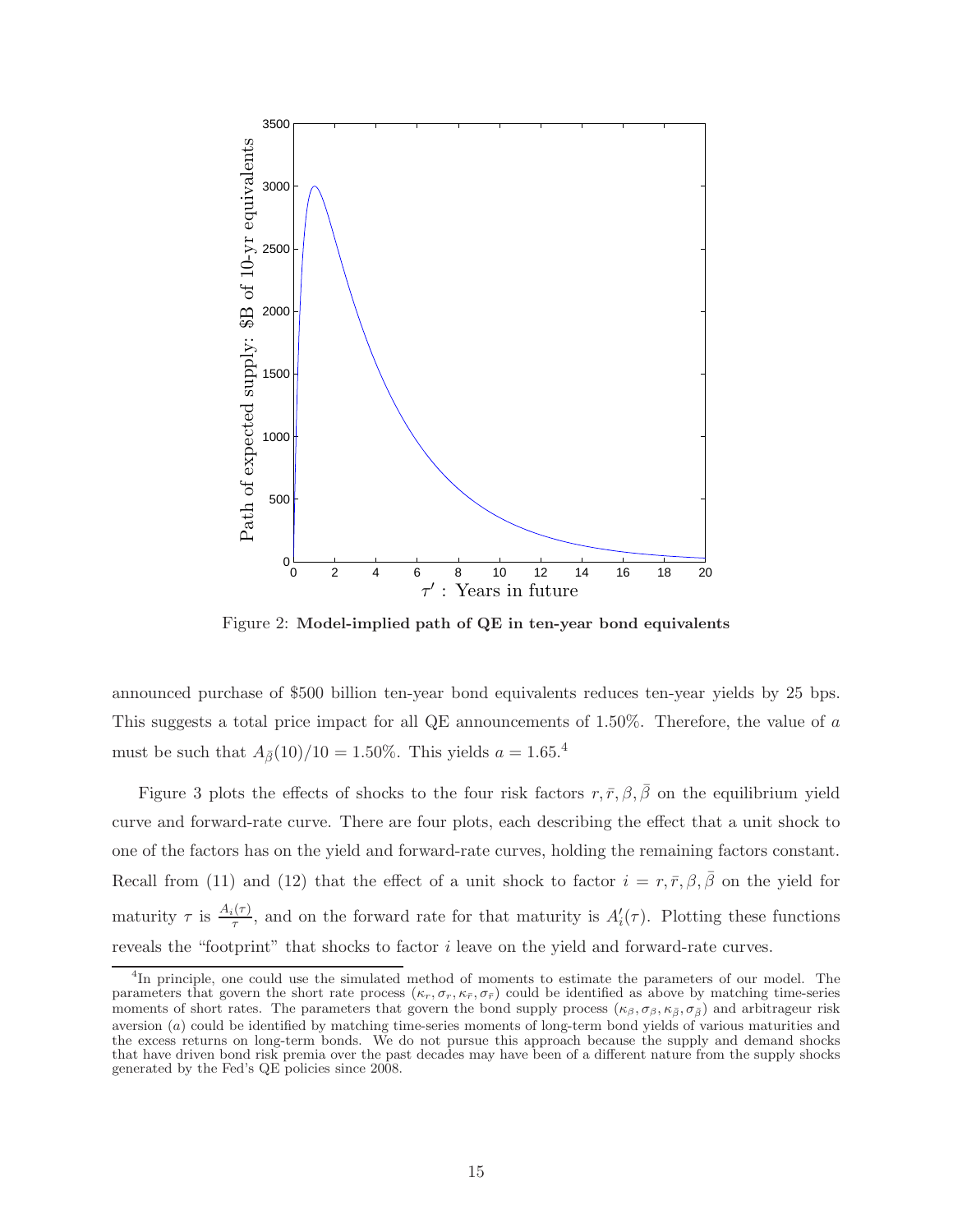

Figure 3: The effects of a unit shock to each of the four risk factors  $r, \bar{r}, \beta, \beta$ on the equilibrium yield curve and forward-rate curve. Panel (a) plots a shock to the current short rate  $r_t$ , Panel (b) a shock to the target short rate  $\bar{r}_t$ , Panel (c) a shock to current supply  $\beta_t$ , and Panel (d) a shock to target supply  $\bar{\beta}_t$ . For each factor  $i = r, \bar{r}, \beta, \bar{\beta}$ , the blue solid line represents the effect  $\frac{A_i(\tau)}{\tau}$  on the yield curve and the green dashed line represents the effect  $A_i'(\tau)$  on the forward-rate curve.

We make three observations regarding Figure 3. First, an increase in any of the factors raises all yields and forward rates. Thus, yields and forward rates for any maturity move up in response to increases in the current and in the target short rate. They also move up in response to increases in current and in target supply.

The second observation is that the effect of shocks to factors other than the current short rate is hump-shaped with maturity. Figure 3 thus suggests that policy announcements by the central bank that provide forward guidance on the short rate or on balance-sheet operations should have hump-shaped effects on the yield and forward-rate curves. This is consistent with the evidence on the Taper Tantrum, presented in the Introduction.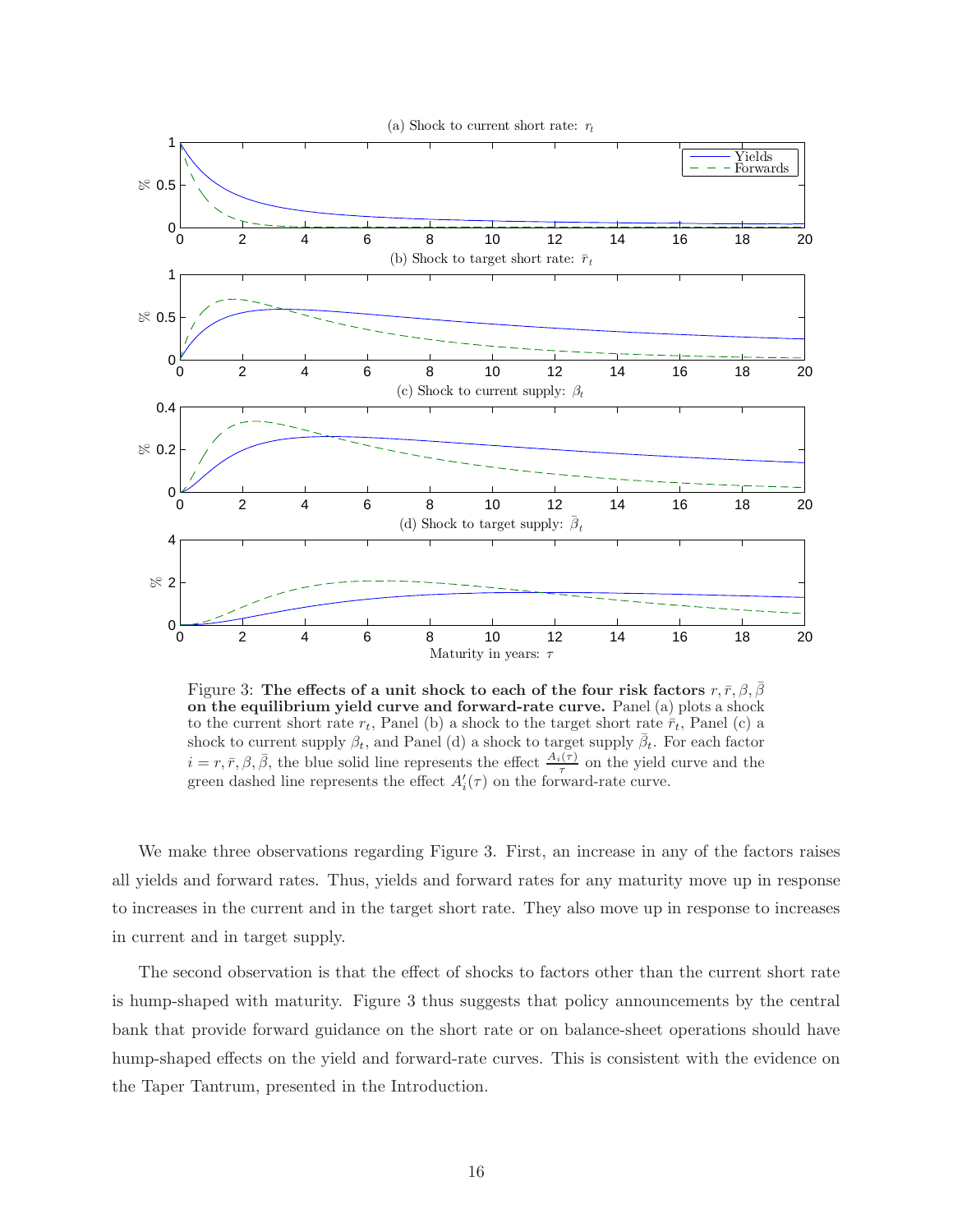The third observation suggests a way to differentiate between the two types of forward guidance. The hump for shocks to target supply  $\bar{\beta}_t$  occurs at a much longer maturity than for shocks to the target short rate  $\bar{r}_t$ : 11.5 years compared to 3.3 years for the yield curve, and 6.4 years compared to 1.7 years for the forward-rate curve. This result cannot be attributed to supply shocks being more persistent than shocks to the short rate: in our baseline numerical example they are actually less persistent. Figure 3 thus suggests that hump-shaped effects of forward guidance are more likely to concern guidance on supply rather than on the short rate when the hump is located at longer maturities.

Figure 3 accords nicely with the empirical findings of Swanson (2015), who decomposes the effect of FOMC announcements from 2009-2015 into a component that reflects news about the future path of short rates (forward guidance) and a component that reflects news about future asset purchases (QE). Swanson (2015) finds that both QE-related and forward-guidance-related announcements have hump-shaped effects on the yield curve. Moreover, QE announcements  $(\bar{\beta}_t)$ shocks in our model) have their largest impact at around the ten-year maturity, while forwardguidance announcements ( $\bar{r}_t$ -shocks) have their largest impact at two to five years.

In the remainder of this section we show that the these three observations hold more generally, and we explain the intuition behind them. Section 4.2 analyzes shocks to the current and the target short rate. Section 4.2 analyzes shocks to current and target supply. Section 4.4 compares the footprints left by shocks to target supply and shocks to the target short rate. Section 4.5 examines how the effects of the shocks depend on various parameters of the model.

#### 4.2 Shocks to the Current and the Target Short Rate

Shocks to the current and the target short rate do not affect bond risk premia in our model. This is because premia depend only on the positions that arbitrageurs hold in equilibrium, and these depend only on the supply factor  $\beta_t$ . Since these shocks do not affect risk premia, their effects on yields and forward rates are only through expected future short rates, and are fully consistent with the expectations hypothesis. That is, the changes in forward rates caused by these shocks are equal to the changes in expected future short rates.

Proposition 1. The expectations hypothesis holds for shocks to the current and the target short rate.

• Consider a unit shock to the current short rate  $r_t$  at time t, holding constant the remaining risk factors  $(\bar{r}_t, \beta_t, \bar{\beta}_t)$ . The change  $A'_r(\tau)$  in the forward rate for maturity  $\tau$  is equal to the change  $\Delta_r E_t(r_{t+\tau})$  in the expected short rate at time  $t + \tau$ .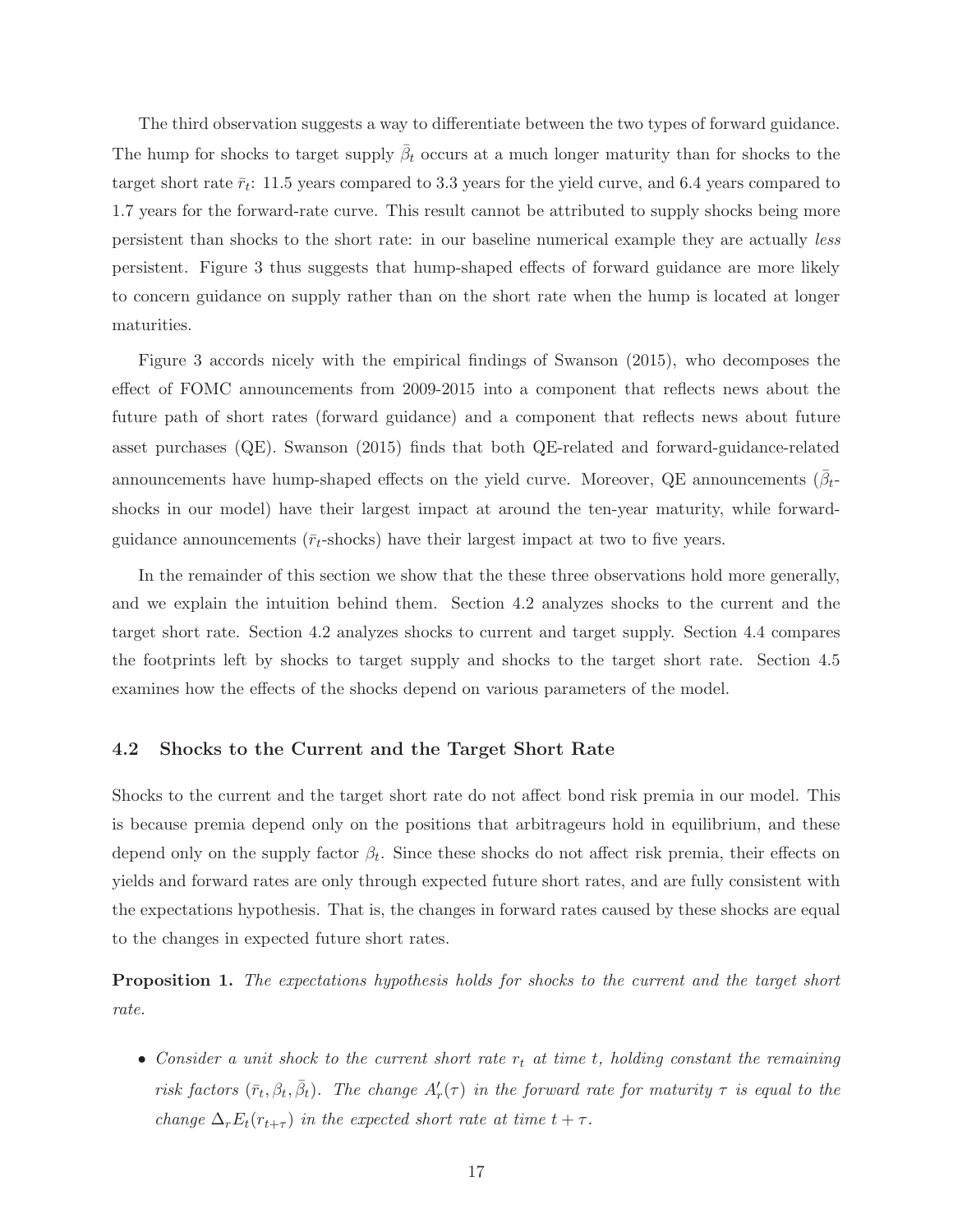• Consider a unit shock to the target short rate  $\bar{r}_t$  at time t, holding constant the remaining risk factors  $(r_t, \beta_t, \bar{\beta}_t)$ . The change  $A'_{\bar{r}}(\tau)$  in the forward rate for maturity  $\tau$  is equal to the change  $\Delta_{\bar{r}}E_t(r_{t+\tau})$  in the expected short rate at time  $t + \tau$ .

Using Proposition 1, we next determine how the effects of shocks to the current and the target short rate depend on maturity. The effect of shocks to the current short rate  $r_t$  decreases with maturity, and is hence strongest for short maturities. Indeed, because  $r_t$  mean-reverts, the effect of shocks to  $r_t$  on the expected future short rate  $E_t(r_{t+\tau})$  is largest in the near future, i.e., for small  $\tau$ . The same applies to the forward rate because of Proposition 1. On the other hand, the effect of shocks to the target short rate  $\bar{r}_t$  is hump-shaped with maturity, and is hence strongest for intermediate maturities. Indeed, the effect of shocks to  $\bar{r}_t$  on the expected future short rate  $E_t(r_{t+\tau})$  is small for short maturities because the shocks do not affect  $r_t$ , increases with maturity as  $E_t(r_{t+\tau})$  catches up with the new value of  $\bar{r}_t$ , and decreases again to zero because  $\bar{r}_t$  mean-reverts. These results hold both for the yield curve and the forward-rate curve, and are consistent with our baseline numerical example.

Proposition 2. The following results hold for both the yield curve and the forward-rate curve:

- An increase in the short rate  $r_t$  moves the curve upwards. The effect is decreasing with maturity, is equal to one for  $\tau = 0$ , and to zero for  $\tau \to \infty$ .
- An increase in the target short rate  $r_t$  moves the curve upwards. The effect is hump-shaped with maturity, and is equal to zero for  $\tau = 0$  and  $t \to \infty$ .

#### 4.3 Shocks to Current and Target Supply

Shocks to current and target supply affect yields and forward rates only through bond risk premia. Proposition 3 expresses the effects of the shocks on a bond's price as an integral of risk premia over the life of the bond.

**Proposition 3.** The effects of supply shocks can be expressed as follows:

• Consider a unit shock to current supply  $\beta_t$  at time t, holding constant the remaining risk factors  $(r_t, \bar{r}_t, \bar{\beta}_t)$ . The time-t instantaneous expected return of the bond with maturity  $\tau$ changes by

$$
URP(\tau) \equiv a\sigma_r^2 A_r(\tau)I_r + a\sigma_{\bar{r}}^2 A_{\bar{r}}(\tau)I_{\bar{r}} + a\sigma_{\beta}^2 A_{\beta}(\tau)I_{\beta} + a\sigma_{\bar{\beta}}^2 A_{\bar{\beta}}(\tau)I_{\bar{\beta}}.
$$
\n(30)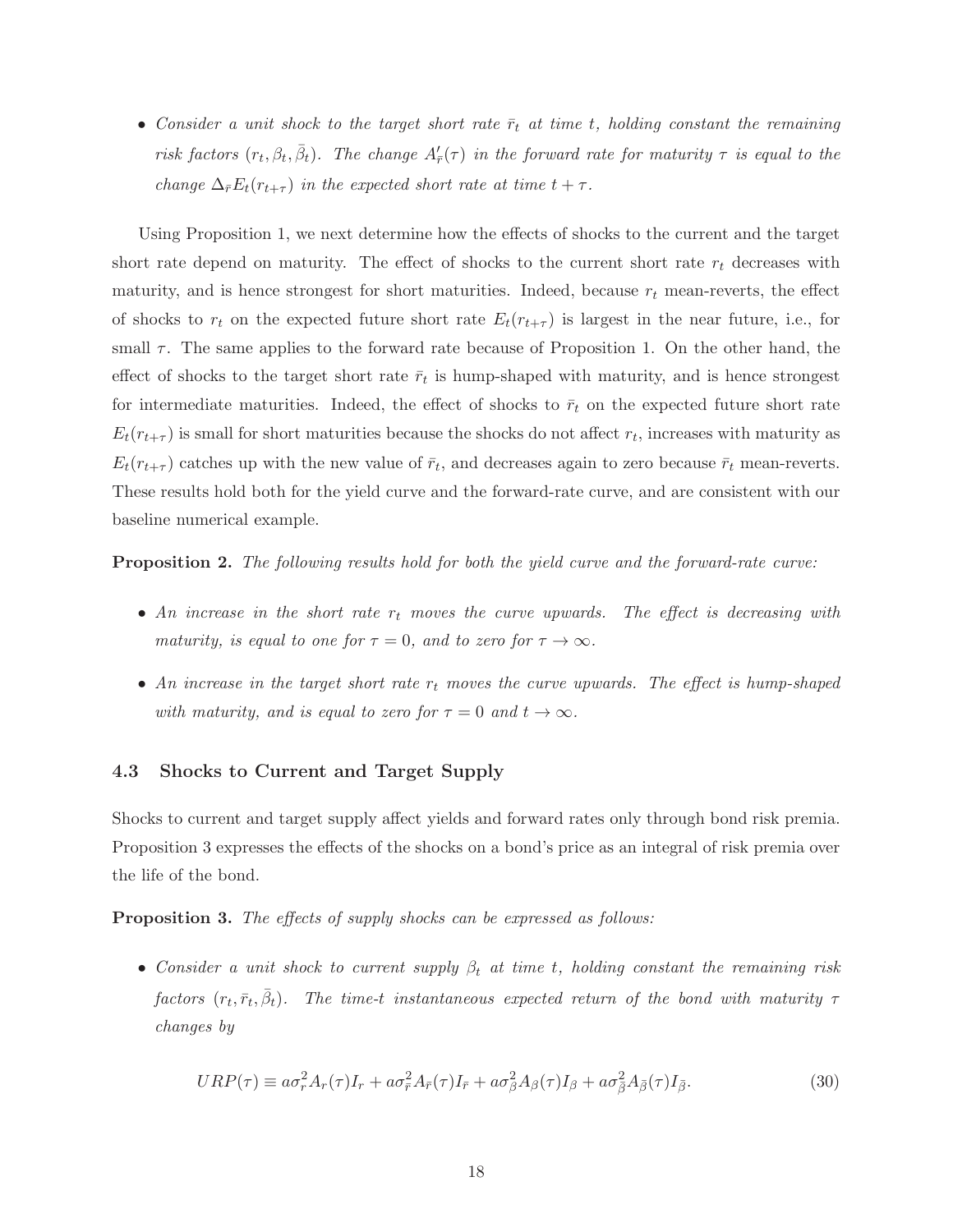The bond's price change in percentage terms is

$$
A_{\beta}(\tau) = \int_0^{\tau} URP(\tau - \tau') \Delta_{\beta} E_t(\beta_{t+\tau'}) d\tau', \tag{31}
$$

where  $\Delta_{\beta}E_t(\beta_{t+\tau'})$  is the change in the expected supply factor  $E_t(\beta_{t+\tau'})$  at time  $t+\tau'.$ 

• Consider a unit shock to target supply  $\bar{\beta}_t$  at time t, holding constant the remaining risk factors  $(r_t, \bar{r}_t, \beta_t)$ . The percentage price change of the bond with maturity  $\tau$  is

$$
A_{\bar{\beta}}(\tau) = \int_0^{\tau} URP(\tau - \tau')\Delta_{\bar{\beta}} E_t(\beta_{t+\tau'})d\tau', \tag{32}
$$

where  $\Delta_{\bar{\beta}}E_t(\beta_{t+\tau'})$  is the change in the expected supply factor  $E_t(\beta_{t+\tau'})$  at time  $t+\tau'.$ 

A unit shock in current supply changes the instantaneous expected return of the bond with maturity  $\tau$  by a quantity that we denote  $URP(\tau)$ . This acronym stands for "Unit Risk Premium," as it is a required compensation for *risk* resulting from a *unit* increase in supply. The unit risk premium for the bond with maturity  $\tau$  is the product of the arbitrageurs' risk-aversion coefficient a times the change in the bond's instantaneous covariance with the arbitrageurs' portfolio. The covariance changes in response to the supply shock because arbitrageurs change their portfolio in equilibrium. The unit risk premium  $URP(\tau)$  is small for bonds with short maturity  $\tau$  because these bonds have small price sensitivity to the risk factors. As maturity increases, price sensitivity increases and so does  $URP(\tau)$ .

The impact of a shock to current or target supply on a bond's price derives from its effect on risk premia over the life of a bond. If, for example, the risk premia increase, then the price decreases. Equations (31) and (32) make this relationship precise by expressing the effect of a unit supply shock on the percentage price of a bond with maturity  $\tau$  as a integral of unit risk premia over the bond's life, i.e., from t to  $t + \tau$ . The risk premium corresponding to time  $t + \tau'$ , when the bond reaches maturity  $\tau - \tau'$ , is proportional to the unit risk premium  $URP(\tau - \tau')$ . Since  $URP(\tau - \tau')$ corresponds to a unit increase in the supply factor at  $t + \tau'$ , we need to multiply it by the actual increase in the expected supply factor. This is  $\Delta_{\beta}E_t(\beta_{t+\tau'})$  in the case of a shock to current supply and  $\Delta_{\bar{\beta}}E_t(\beta_{t+\tau'})$  in the case of a shock to target supply.

Using Proposition 3, we next characterize more fully the effects of shocks to current and target supply: the sign of the effects and how they depend on maturity. As for our analysis on short rates, the results are the same whether we are looking at the yield curve or the forward-rate curve. For the formal propositions that we show in the rest of this section, we assume  $\sigma_{\bar{\beta}}=0$ , hence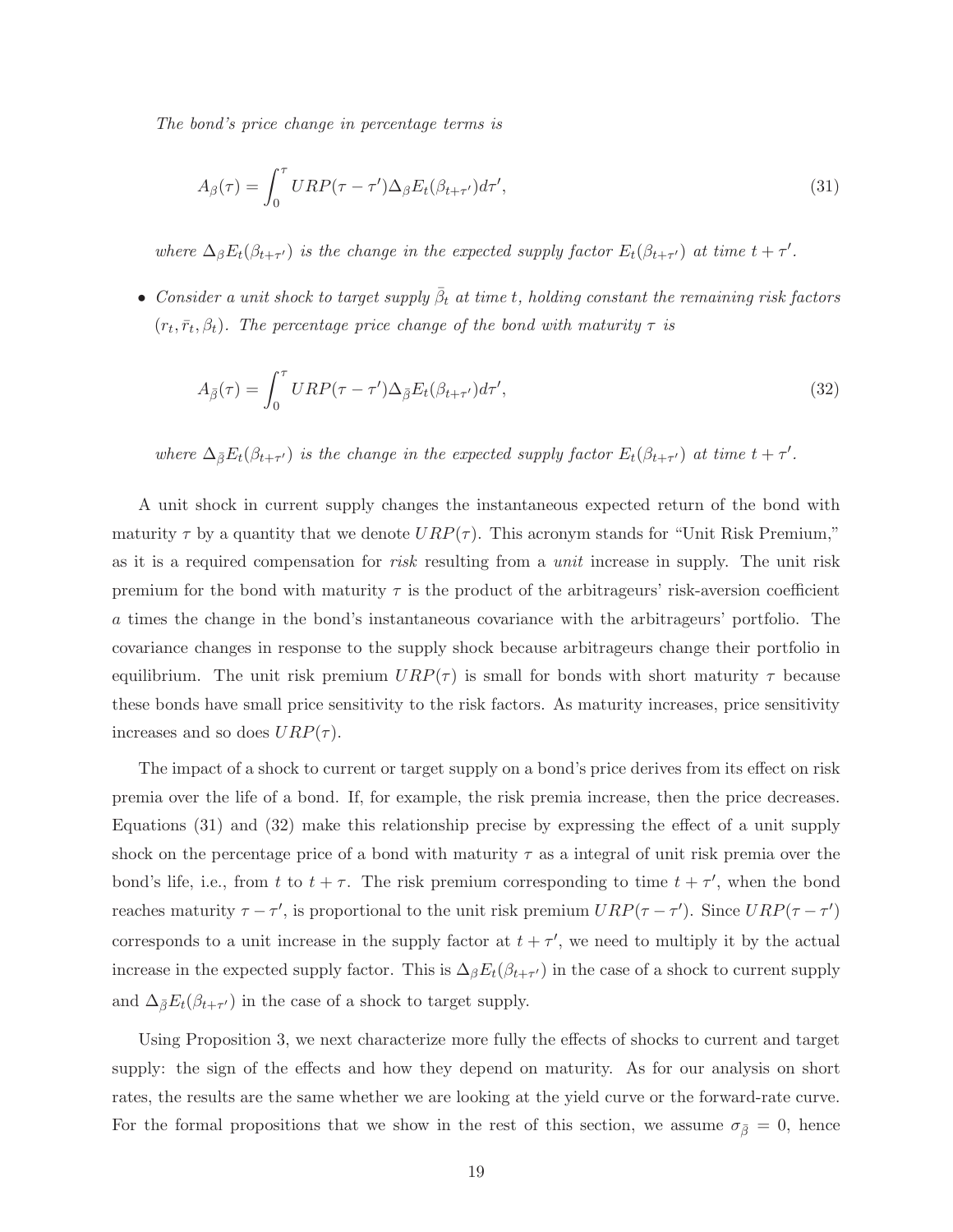interpreting shocks to  $\bar{\beta}_t$  as unanticipated and one-off. However, these formal results are consistent with our baseline numerical example as well as other examples that we have explored, all of which assume  $\sigma_{\bar{\beta}} > 0$ .

As in Greenwood and Vayanos (2014), an increase in current supply  $\beta_t$  moves the yield curve upwards. Moreover, this occurs even though Assumption 1 allows for the possibility that the supply of short-term bonds can decrease. Yields and supply for a given maturity can move in opposite directions because—as in Vayanos and Vila (2009) and Greenwood and Vayanos (2014)—supply effects do not operate locally, but globally through changes in the prices of risk. Equations (16) and (17) show that the prices of risk,  $\lambda_{i,t}$  for  $i = r, \bar{r}, \beta, \bar{\beta}$ , depend on the supply of debt adjusted by measures of duration (the price sensitivities to the factors). An increase in the supply factor raises duration-adjusted supply and hence the prices of risk. Risk premia also increase, and bond prices decrease from Proposition 3. As with  $\beta_t$ , an increase in target supply  $\bar{\beta}_t$  in our model moves the yield curve upwards.

We next examine how supply effects depend on maturity. Equation (31) implies that the effect of a unit shock to current supply  $\beta_t$  on the yield of a  $\tau$ -year bond is

$$
\frac{A_{\beta}(\tau)}{\tau} = \frac{\int_0^{\tau} URP(\tau - \tau') \times \Delta_{\beta} E_t(\beta_{t+\tau'}) d\tau'}{\tau}.
$$
\n(33)

This is an average of risk premia over the bond's life. The premium corresponding to time  $t + \tau'$ , when the bond reaches maturity  $\tau - \tau'$ , is the product of the unit risk premium  $URP(\tau - \tau')$ corresponding to that maturity, times the increase  $\Delta_{\beta}E_t(\beta_{t+\tau'})$  in the expected supply factor at time  $t + \tau'$ .

Supply shocks have small effects on short-maturity bonds because these bonds carry small risk premia. This can be seen formally from (33): for small maturity  $\tau$  the unit risk premia  $URP(\tau - \tau')$  are small, and so is the average in (33). As maturity  $\tau$  increases, the average in (33) increases because unit risk premia increase. A countervailing effect, however, is that because shocks to  $\beta_t$  mean-revert, unit risk premia corresponding to distant times  $t + \tau'$  are multiplied by the increasingly smaller quantity  $\Delta_{\beta}E_t(\beta_{t+\tau'})$ . This pushes the average down. The countervailing effect is not present in the extreme case where there is no mean-reversion ( $\kappa_{\beta} = 0$ ). In that case, the effect of shocks to  $\beta_t$  is increasing with  $\tau$ , i.e., is strongest at the long end of the term structure. In the other extreme case where mean-reversion is high, only the terms for times  $t + \tau'$  close to t matter in the average. Because unit risk premia increase less than linearly with  $\tau$  (in particular, changes to  $r_t$  or  $\bar{r}_t$  have a vanishing effect on spot rates for long maturities) dividing by  $\tau$  makes the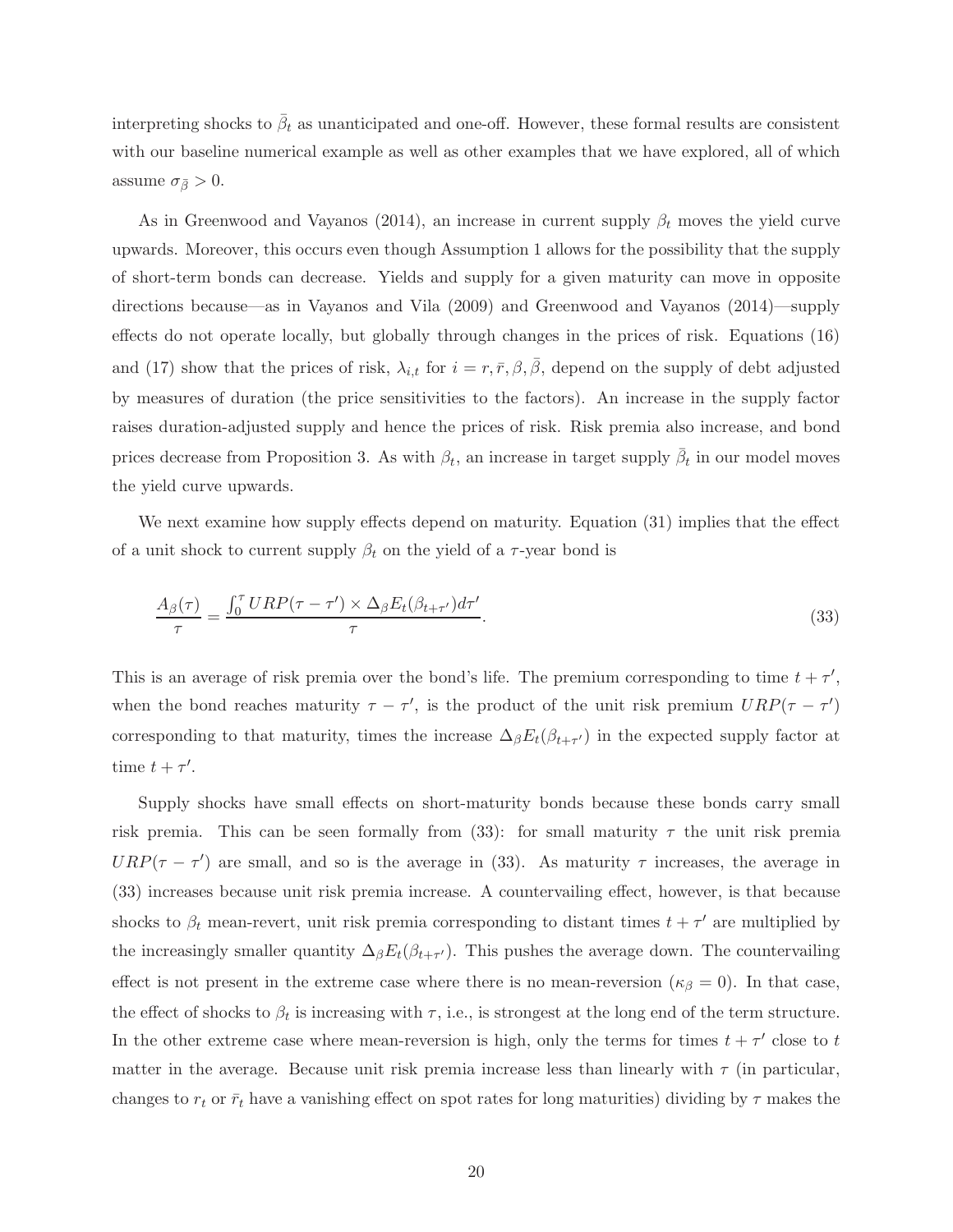average converge to zero. The overall effect is hump-shaped and hence strongest for intermediate maturities. The same result holds for shocks to  $\bar{\beta}_t$ . The hump-shaped effects are consistent with our baseline numerical example.

**Proposition 4.** Suppose that  $\sigma_{\bar{\beta}} = 0$ . An increase in current supply  $\beta_t$  or target supply  $\bar{\beta}_t$  moves both the term structure of spot rates and that of instantaneous forward rates upwards. The effect is equal to zero for  $\tau = 0$ . For large enough values of  $\kappa_{\beta}$ , the effect is hump-shaped with maturity and is equal to zero for  $\tau \to \infty$ . Otherwise, the effect is increasing with maturity.

To illustrate the effects of supply, we plot in Figure 4 the functions inside the integrals (31) and (32) in the context of our baseline numerical example. Panel (a) confirms that the unit risk premium  $URP(\tau)$  is equal to zero for  $\tau = 0$  and increases with  $\tau$ . Panels (b)-(d) plot  $URP(\tau - \tau')$ ,  $\Delta_{\beta}E_t(\beta_{t+\tau'})$ , and  $\Delta_{\bar{\beta}}E_t(\beta_{t+\tau'})$  as a function of  $\tau' \in [0, \tau]$  for three different bonds: a two-year bond  $(\tau = 2)$  in Panel (b), a ten-year bond  $(\tau = 10)$  in Panel (c), and a twenty-year bond  $(\tau = 20)$  in Panel (d). The function  $\Delta_{\beta} E_t(\beta_{t+\tau})$  is decreasing with  $\tau'$ : because  $\beta_t$  mean-reverts, the effect of shocks to  $\beta_t$  on the expected future supply factor  $E_t(\beta_{t+\tau'})$  is largest in the near future, i.e., for small  $\tau'$ . The function  $\Delta_{\bar{\beta}}E_t(\beta_{t+\tau'})$  is hump-shaped, as explained in Section 4.1.

In the case of the two-year bond, unit risk premia are small, and so are the average values of  $URP(\tau - \tau') \times \Delta_{\beta} E_t(\beta_{t+\tau'})$  and  $URP(\tau - \tau') \times \Delta_{\bar{\beta}} E_t(\beta_{t+\tau'})$  over the interval [0, 2]. Hence, supply effects are small. In the case of the ten-year bond, unit risk premia are larger and so are supply effects. In the case of the twenty-year bond, unit risk premia are even larger, but the average values of  $URP(\tau - \tau') \times \Delta_{\beta} E_t(\beta_{t+\tau'})$  and  $URP(\tau - \tau') \times \Delta_{\overline{\beta}} E_t(\beta_{t+\tau'})$  over the interval  $[0, 20]$  are smaller because of the declines in  $\Delta_{\beta}E_t(\beta_{t+\tau'})$ , and  $\Delta_{\bar{\beta}}E_t(\beta_{t+\tau'})$ . Hence supply effects are smaller, yielding the hump shape. Note that the smaller supply effect on the yield of the twenty-year bond masks a strong time-variation in expected return. The bond's instantaneous expected return is high (and higher than for the other bonds) in the short term, but the effect dies out in the longer term, resulting in a smaller average.

#### 4.4 Forward Guidance on Supply vs. the Short Rate

We next compare the effects of shocks to target supply  $\bar{\beta}_t$  and shocks to the target short rate  $\bar{r}_t$ . Interpreting these shocks as forward guidance by the central bank, we are effectively examining whether different types of forward guidance leave a different "footprint" on the yield and forwardrate curves. For simplicity, we focus on the forward-rate curve for the rest of this section.

In our baseline numerical example, shocks to target supply  $\bar{\beta}_t$  have their maximum effect at a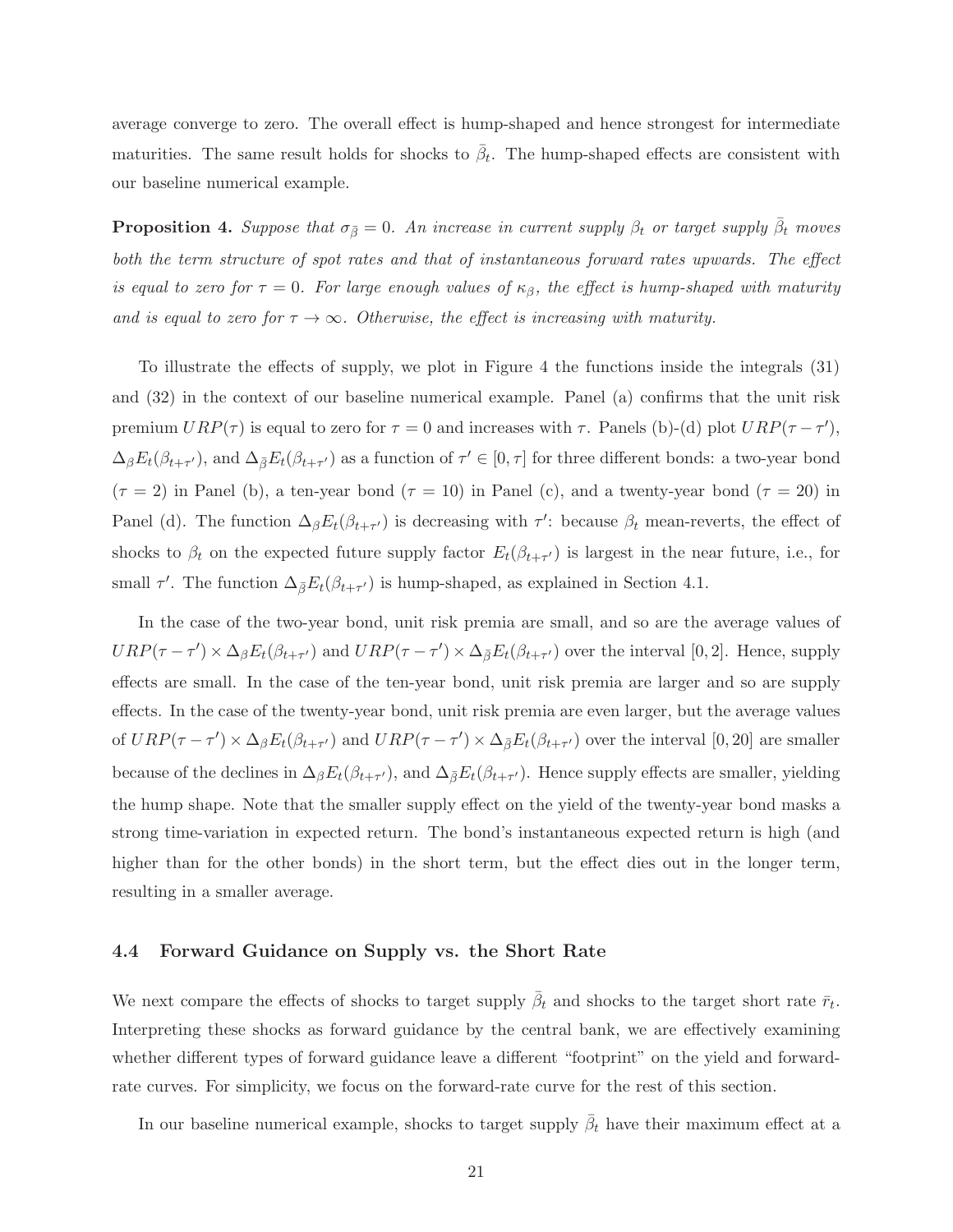

Figure 4: Decomposition of the effect of supply shocks. Panel (a) plots the unit risk premium  $URP(\tau)$ . Panels (b)-(d) plot  $URP(\tau - \tau')$  (blue solid line),  $\Delta_{\beta}E_t(\beta_{t+\tau'})d\tau'$  (green dashed line), and  $\Delta_{\bar{\beta}}E_t(\beta_{t+\tau'})d\tau'$  (red dotted line) as a function of  $\tau' \in [0, \tau]$  for three different bonds: Panel (b) for a two-year bond  $(\tau = 2)$ , Panel (c) for a ten-year bond ( $\tau = 10$ ), and Panel (d) for a twenty-year bond ( $\tau = 20$ ).

longer maturity than shocks to the target short rate  $\bar{r}_t$ . While this is the "typical" outcome in our model, the result is not completely general: if the shocks to current and target supply mean-revert very rapidly, the comparison can reverse. Proposition 5 derives sufficient conditions for  $\bar{\beta}_t$ -shocks to have their maximum effect at a longer maturity than  $\bar{r}_t$ -shocks. The proposition compares the location of the humps associated to two types of shocks, with the convention if the effect of a shock is monotonically increasing with maturity then the hump is located at infinity.

**Proposition 5.** Suppose that  $\sigma_{\bar{\beta}} = 0$ . If  $\kappa_{\bar{r}} \geq \kappa_{\beta}$  or  $\kappa_{\bar{r}} \geq \kappa_{\bar{\beta}}$ , then the hump on the forward rate curve associated to shocks to  $\bar{\beta}_t$  is located at a strictly longer maturity than the hump associated to shocks to  $\bar{r}_t$ .

Shocks to  $\bar{\beta}_t$  have their largest impact at longer maturities compared to shocks to  $\bar{r}_t$  under the sufficient condition that the latter shocks do not mean-revert more slowly than the former shocks  $(\kappa_{\bar{r}} \geq \kappa_{\bar{\beta}})$ . Alternatively,  $\bar{r}_t$ -shocks can revert more slowly than  $\bar{\beta}_t$ -shocks, but then they must not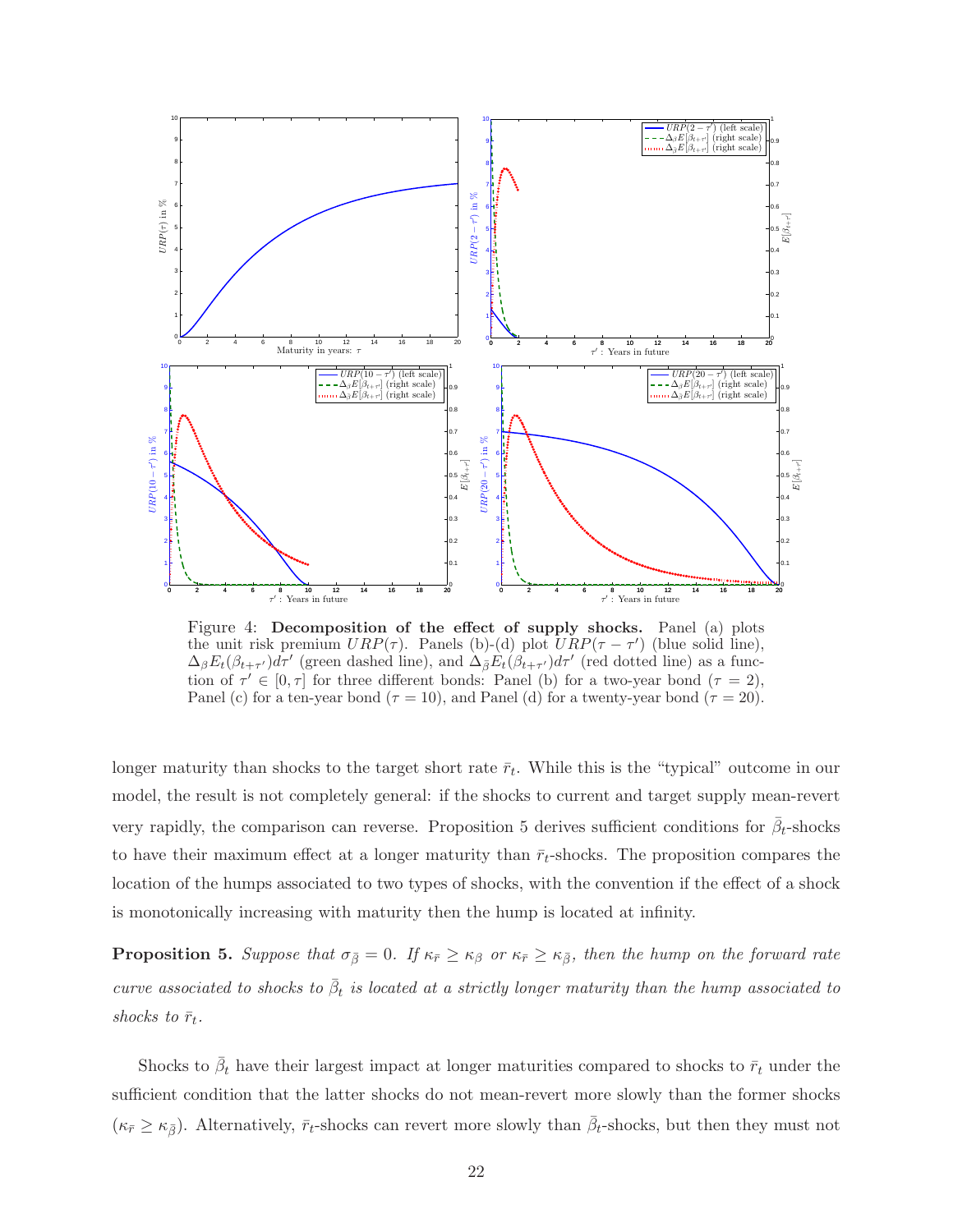mean-revert more slowly than  $\beta_t$ -shocks ( $\kappa_{\bar{r}} \geq \kappa_{\beta}$ ). Note that under either sufficient condition, the hump associated to  $\bar{\beta}_t$ -shocks occurs at a strictly longer maturity than that associated to  $\bar{r}_t$ -shocks, even though the sufficient conditions are weak inequalities. Our baseline numerical example shows that the comparison between the two humps remains the same even when  $\kappa_{\beta}$  and  $\kappa_{\bar{\beta}}$  are both significantly larger than  $\kappa_{\bar{r}}$ . (For very large values, however, the comparison can reverse.) Thus, the sufficient conditions in Proposition 5 are not tight, and the "typical" result is that shocks to target supply have their maximum impact at longer maturities than shocks to the target short rate.

The intuition why shocks to future supply tend to have their largest impact at longer maturities compared to shocks to the future short rate can be seen from (32). The impact of a  $\bar{\beta}_t$ -shock on the forward rate for maturity  $\tau$  is

$$
A'_{\bar{\beta}}(\tau) = \int_0^{\tau} \frac{\partial URP(\tau - \tau')}{\partial \tau} \Delta_{\bar{\beta}} E_t(\beta_{t+\tau'}) d\tau', \tag{34}
$$

where (34) follows from (32) by differentiating with respect to  $\tau$  and noting that  $URP(0) = 0$ . The impact on the forward rate can be thought of as the impact on the percentage price of the bond with maturity  $\tau$  relative to the same effect for the bond with maturity  $\tau - \Delta \tau$ . The bond with maturity  $\tau$  is impacted more heavily because for any given future time  $t + \tau'$ , the unit risk premium  $URP(\tau - \tau')$  associated to that bond is larger than the corresponding premium  $URP(\tau - \Delta \tau - \tau')$ associated to the bond with maturity  $\tau - \Delta \tau$ . The impact on the forward rate hence involves the derivative  $\frac{\partial URP(\tau-\tau')}{\partial \tau}$ , as (34) confirms. This derivative is multiplied by the increase  $\Delta_{\bar{\beta}}E_t(\beta_{t+\tau'})$ in the expected supply factor at time  $t + \tau'$ , and the product is integrated from zero to  $\tau$ .

Compare next the shock's impact on the forward rate for maturity  $\tau$  and for maturity  $\hat{\tau} > \tau$ . The derivative  $\frac{\partial URP(\tau-\tau')}{\partial \tau}$  that is present in the integral (34) for maturity  $\tau$  is also present in the integral for maturity  $\hat{\tau}$ . But while in the former integral it corresponds to time  $t + \tau'$  and is multiplied by  $\Delta_{\bar{\beta}}E_t(\beta_{t+\tau'})$ , in the latter integral it corresponds to the more distant time  $t+\hat{\tau}-\tau+\tau'$ and is multiplied by  $\Delta_{\bar{\beta}}E_t(\beta_{t+\hat{\tau}-\tau+\tau'})$ . If  $\hat{\tau} \leq \tau_{\bar{\beta}}$ , where  $t+\tau_{\bar{\beta}}$  denotes the location of the hump of  $\Delta_{\bar{\beta}}E_t(\beta_{t+\tau'})$ , then  $\Delta_{\bar{\beta}}E_t(\beta_{t+\hat{\tau}-\tau+\tau'}) > \Delta_{\bar{\beta}}E_t(\beta_{t+\tau'})$  for all  $\tau' \in [0, \tau]$ . Therefore, the impact of a  $\beta_t$ shock on the forward rate for maturity  $\hat{\tau}$  is larger than for maturity  $\tau$ , which means that the shock's maximum impact occurs at a maturity strictly longer than  $\tau_{\bar{\beta}}$ . On the other hand, Proposition 1 implies that the maximum impact of a  $\bar{r}_t$ -shock occurs exactly at  $\tau_{\bar{r}}$ , where  $t + \tau_{\bar{r}}$  denotes the location of the hump of  $\Delta_{\bar{r}}E_t(r_{t+\tau'})$ . Therefore, if the shocks to  $\bar{r}_t$  and  $\bar{\beta}_t$  are symmetric in their persistence, then  $\bar{\beta}_t$ -shocks have their largest impact at longer maturities compared to  $\bar{r}_t$ -shocks.

We can also compare  $\bar{r}_{t}$ - and  $\bar{\beta}_{t}$ -shocks by focusing on the long end of the term structure rather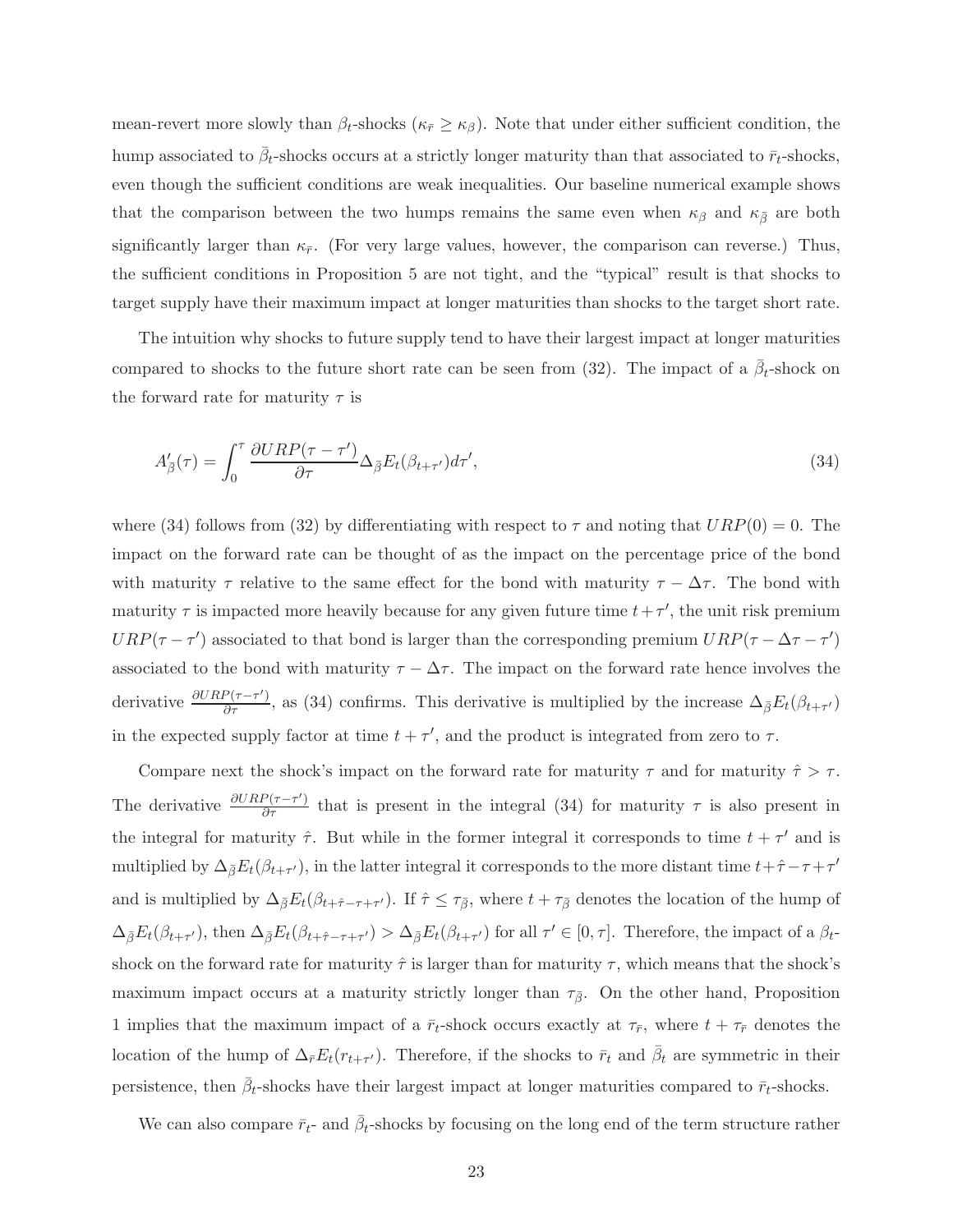than on the hump. Proposition 6 derives sufficient conditions for the effect of  $\bar{\beta}_t$ -shocks to decay more slowly with maturity than that of  $\bar{r}_t$ -shocks. Under these conditions,  $\bar{\beta}_t$ -shocks impact the long end of the term structure more than  $\bar{r}_t$ -shocks do.

**Proposition 6.** Suppose that  $\sigma_{\bar{\beta}} = 0$ . If  $\min\{\kappa_r, \kappa_{\bar{r}}\} \geq \kappa_{\bar{\beta}}$ , then the effect of shocks to  $\bar{\beta}_t$  on the forward rate curve decays with maturity at a slower rate than the effect of shocks to  $\bar{r}_t$ . If  $\min\{\kappa_r,\kappa_{\bar{r}}\}\geq \kappa_{\beta}$ , then the same comparison holds and is strict.

The sufficient conditions in Proposition 6 have a similar flavor to those in Proposition 5. As with Proposition 5, the conditions are not tight. Our baseline numerical example illustrates this.

#### 4.5 Comparative statics

Figure 5 examines how the effect of supply shocks depends on arbitrageur risk aversion. The figure plots the effect of shocks to current supply  $\beta_t$  and future supply  $\bar{\beta}_t$  on the forward-rate curve in two numerical examples: our baseline one where the risk-aversion coefficient a is set to 1.65, and an example where a is set to 2.25 (and all other parameters remain the same). When arbitrageurs are more risk averse, they require a larger risk premium to accommodate supply shocks, and hence the shocks have a larger impact on yields and forward rates. Furthermore, the hump for both  $\beta_t$ - and  $\bar{\beta}_t$ shocks occurs at longer maturities. For example, the location of the hump that  $\bar{\beta}_t$ -shocks generate on the forward-rate curve increases from 6.4 years in the baseline example where  $a = 1.65$  to 9 years when  $a = 2.25$ . The hump occurs at a longer maturity because when arbitrageurs are more risk averse the unit risk premium  $URP(\tau)$  increases proportionately more for long-term bonds, i.e., becomes a more convex function of  $\tau$ . This is because with more risk-averse arbitrageurs, supply shocks have larger price effects, and the impact of these shocks on long-term bonds relative to short-term bonds is larger than that of short-rate shocks. For example, the impact of  $r_t$ -shocks is characterized by the increasing function  $A_r(\tau)$ , while the impact of  $\beta_t$ -shocks involves an integral of that function.

Figure 6 examines how the effect of supply shocks depends on the shocks' persistence. The figure plots the effect of shocks to current and future supply on the forward-rate curve in two numerical examples: our baseline one where the mean-reversion coefficient  $\kappa_{\bar{\beta}}$  of  $\bar{\beta}_t$ -shocks is set to 0.25, and one where  $\kappa_{\bar{\beta}}$  is set to 0.2 and hence shocks are more persistent. When  $\kappa_{\bar{\beta}} = 0.2$ , the effect of a  $\bar{\beta}_t$ -shock on the expected supply factor  $E_t(\beta_{t+\tau})$  at time  $t+\tau$  is maximum after 1.1 year  $(\tau = 1.1)$  and decays to 50% of the maximum after the next 3.9 years  $(\tau = 5)$ . When shocks are more persistent, they have a larger impact on the yield and forward-rate curves. Furthermore, the hump for both  $\beta_t$ - and  $\bar{\beta}_t$ -shocks occurs at longer maturities. For example, the location of the hump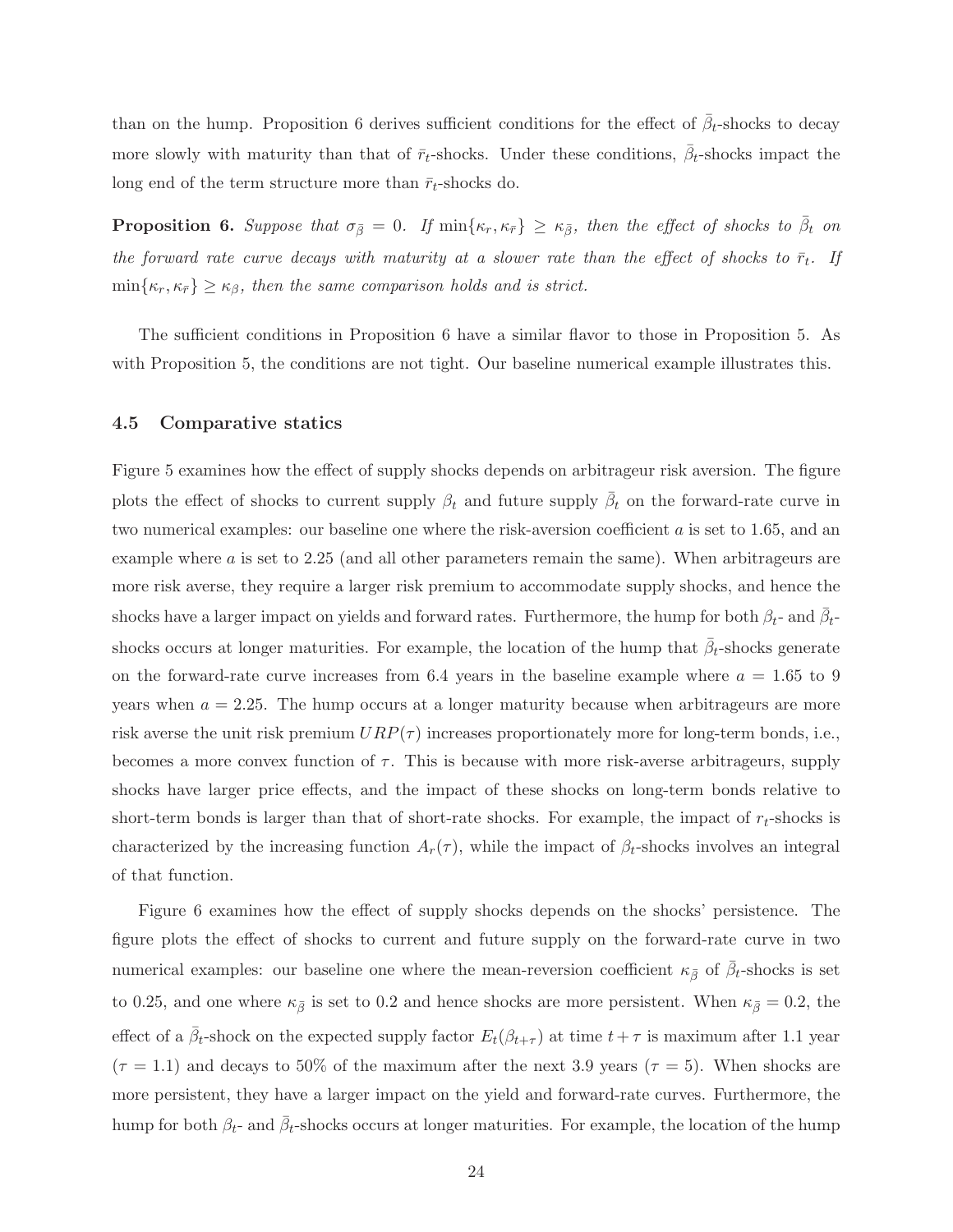

Figure 5: Impact of supply shocks on the forward-rate curve under different values of arbitrageur risk aversion a. The blue solid lines correspond to our baseline numerical example where  $a = 1.65$  and the green dashed lines to an example where  $a = 2.25$  and all other parameters remain the same.

that  $\bar{\beta}_t$ -shocks generate on the forward-rate curve increases from 6.4 years in the baseline example where  $\kappa_{\bar{\beta}} = 0.25$  to 7.6 years when  $\kappa_{\bar{\beta}} = 0.2$ . While the shift of the hump to longer maturities may not be surprising in the case of  $\bar{\beta}_t$ -shocks, whose persistence increases, it may be more surprising in the case of  $\beta_t$  shocks, whose persistence does not change. The intuition for  $\beta_t$ -shocks is that higher persistence means that supply shocks have larger price effects, and this makes the unit risk premium  $URP(\tau)$  a more convex function of  $\tau$ .

# 5 Reassessing QE and the Taper Tantrum

Table 2 summarizes the reaction of the US Treasury yield and forward-rate curves to major QE announcements. The table shows the two-day change in zero-coupon Treasury yields and one-year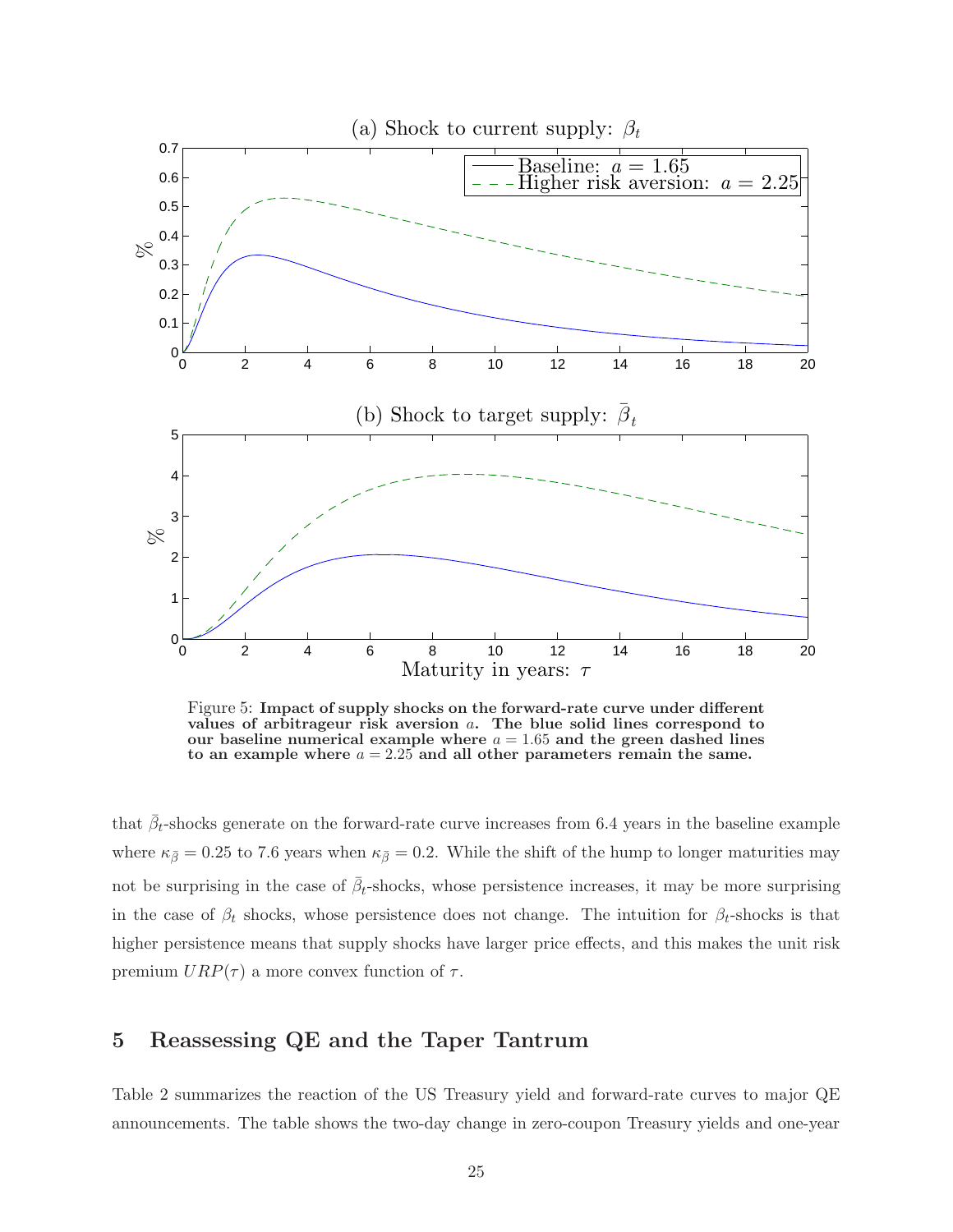

Figure 6: Impact of supply shocks on the forward-rate curve under different values of the shocks' persistence. The blue solid lines correspond to our baseline numerical example where the mean-reversion coefficient of shocks to future supply is  $\kappa_{\bar{\beta}} = 0.25$  and the green dashed lines to an example where  $\kappa_{\bar{\beta}} = 0.2$  and all other parameters remain the same.

forward rates around major policy announcements about the Fed's QE operations. We use twoday changes to allow for the possibility that market participants need time to digest news about LSAP programs. However, we obtain qualitatively similar results if we restrict attention to one-day changes. We obtain US Treasury yields and forward rates using the fitted nominal Treasury curve estimated by Gurkaynak, Sack, and Wright (2007). We use GSW's zero-coupon yields, and compute one-year forward rates from those yields:  $f_t^{(\tau-1,\tau)} = \tau y_t^{(\tau)} - (\tau-1)y_t^{(\tau-1)}$  $t^{(7-1)}$ . The one-year forward rates are close to the instantaneous forward rates estimated by GSW. We measure all variables in percentage points.

Our set of QE-related announcement dates is drawn from Fawley and Neely (2013), who provide a comprehensive list of FOMC policy announcements and speeches that contained major news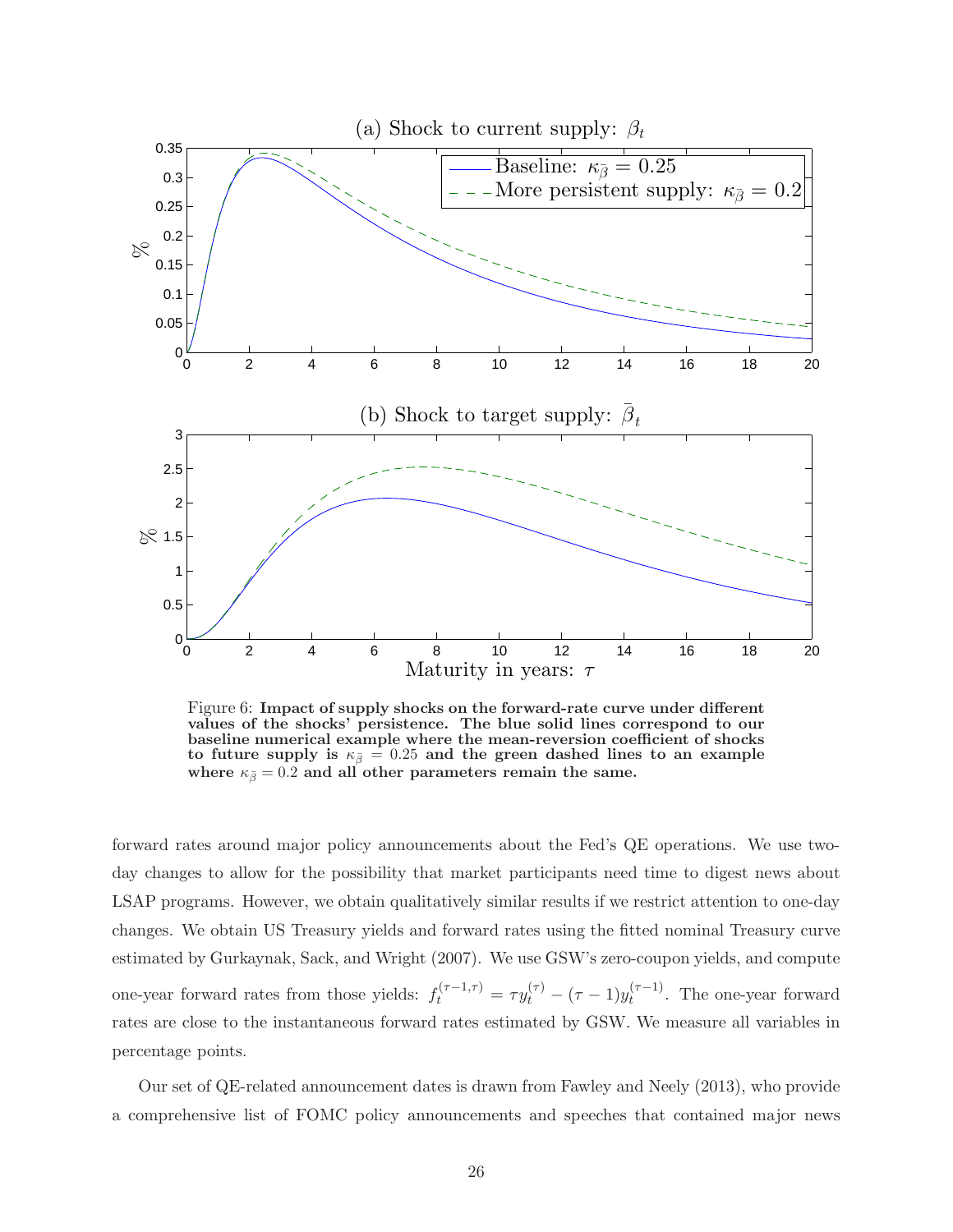about QE. We classify these events based on whether the announcement contained significant news indicating that the Fed would be expanding or contracting its asset purchases. Many of these events contain a mixture of news about future QE operations as well as the path of the short rate. For example, the list includes the March 18, 2009 FOMC announcement discussed in the Introduction, in which the Fed announced that it was expanding the scale of its long-term asset purchase program from \$600 billion to \$1.75 trillion and that it intended to hold rates at the zero lower bound for "an extended period."

Table 2 shows the change in yields and forward rates around each announcement date. It also shows yield and forward-rate changes aggregated across all expansionary and all contractionary announcements. Figure 7 plots the latter aggregates. As the table and the figure show, both expansionary and contractionary announcements had hump-shaped effects on both the yield and the forward-rate curve. In the case of expansionary announcements, the hump in yields occurred at the ten-year maturity. One-year yields dropped by 33 basis points (bps) on aggregate, two-year yields by 52bps, three-year yields by 86bps, four-year yields by 121bps, five-year yields by 153bps, seven-year yields by 195bps, ten-year yields by 211bps, fifteen-year yields by 179bps, and twentyyear yields by 144bps. The hump in forward rates occurred at the seven-year maturity, with the one-year forward rate seven years into the future dropping by 301bps. In the case of contractionary announcements, the hump in yields occurred at the seven-year maturity and that in forward rates at the five-year maturity.

What is the most natural interpretation of these changes? According to our model, the humpshaped impact on yields and forward rates can be explained either by forward guidance on the path of future short rates or forward guidance on the path of future bond supply.

Forward guidance on short rates works through the expectations hypothesis. This means, in particular, that following expansionary announcements, yields and forward rates dropped because market participants revised downwards their expectations about future short rates. Moreover, expectations dropped the most for short rates seven years into the future, with the aggregate effect over all announcements being 301bps. That market participants revised so drastically their expectations about the short rate seven years into the future, while expectations one to four years out were revised much more modestly, seems unlikely.

Forward guidance on supply works through expected future risk premia. In contrast to forward guidance on short rates, humps in the yield and forward-rate curves that are consistent with the data could have been the results of changes in supply expectations concerning the near future. Indeed, in our baseline numerical example, shocks to target supply have their largest effect at the 11.5-year maturity in the yield curve and the 6.4-year maturity in the forward-rate curve. Yet, these shocks have their maximum effect on expectations about supply only one year into the future, with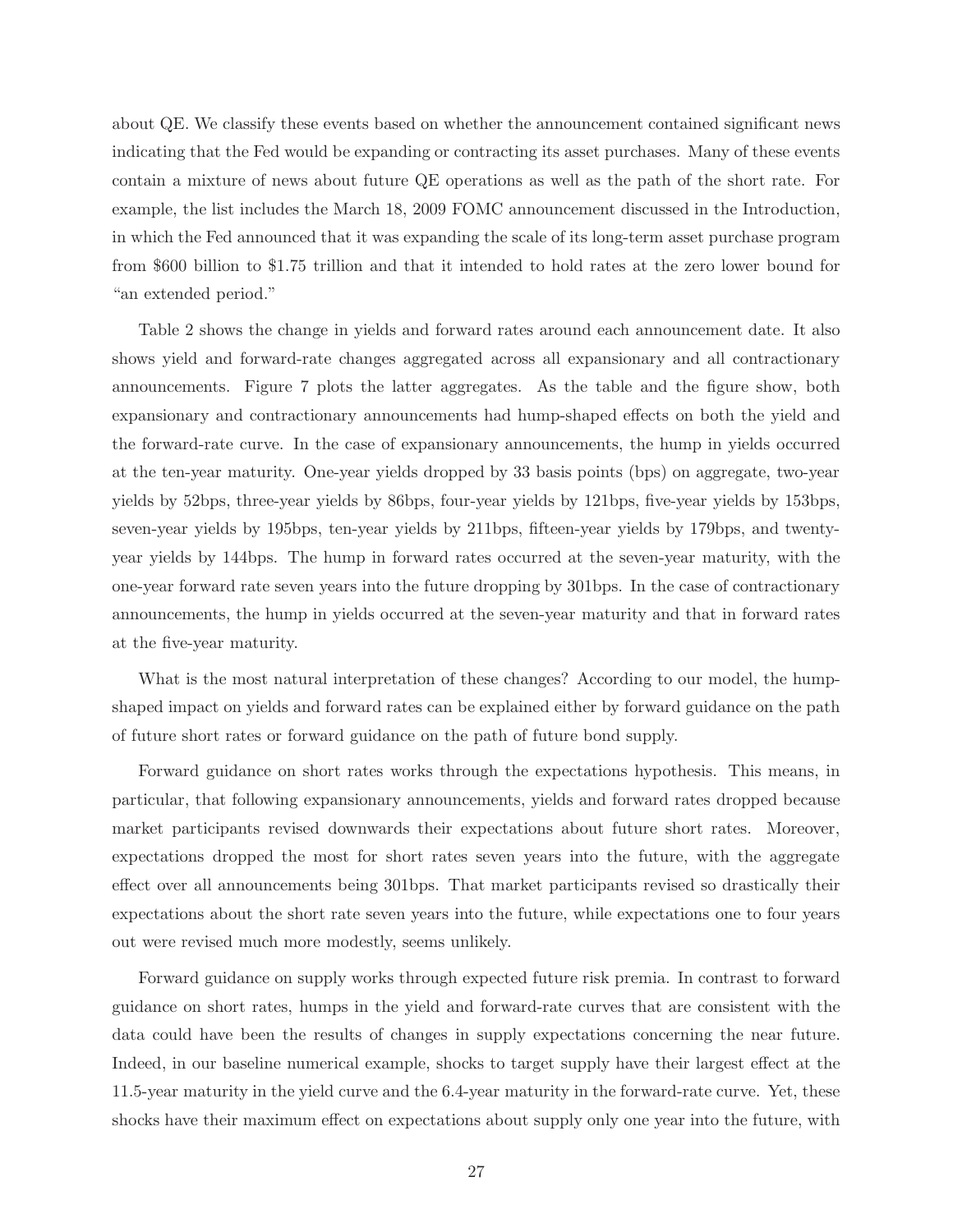

Figure 7: Changes in Yields and Forward Rates Surrounding QE Announcement Dates.

the effect four years out being only half of the maximum.

Corroborating evidence on the relative role of supply and short-rate expectations in driving the effects of QE comes from the work by Adrian, Crump, and Moench (2013). These authors construct a methodology for decomposing yields and forward rates into an expectations and a term-premium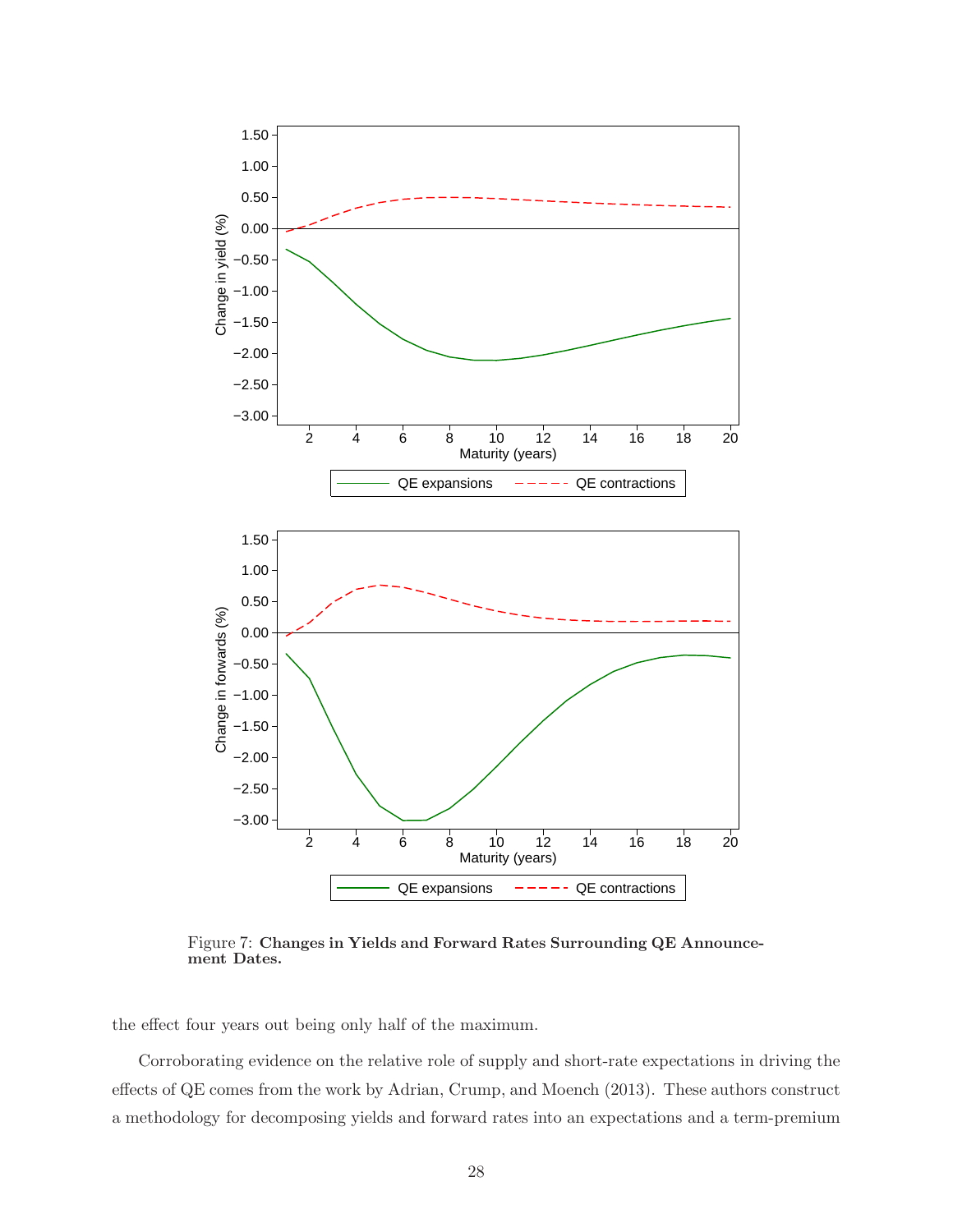component. Drawing on their data for the same announcement dates, Figure 8 plots the changes in expected future short rates and in the term premia.<sup>5</sup> As with the previous figures, we show the results for both yields and forward rates. ACM's estimates attribute almost all of the impact of QE announcements to changes in term premia and almost none to changes in expected future short rates.

# 6 Conclusion

In this paper, we build a model to analyze the impact of forward guidance on the yield curve. Our model recognizes that in recent years forward guidance pertains not only to the future path of short-term interest rates, but also to the future size of the central bank's balance sheet.

We show that forward guidance on short-term interest rates is easy to interpret because it works through the expectations hypothesis. If, for example, the market expectation of the short rate three years from now declines by 100bps, this is reflected directly in a 100bps decline in the instantaneous forward rate three years from now. However, when the central bank provides forward guidance on supply, the effects are more subtle. In particular, yields and forward rates are impacted at maturities much longer than the time by which supply shocks are expected to die out. Moreover, while the effects of either type of forward guidance on the yield and forward-rate curves can be hump-shaped, the humps associated to supply shocks typically occur at maturities longer than those associated to short-rate shocks.

Using our model we re-examine the empirical evidence on QE announcements in the US. We show that the cumulative effect of all expansionary announcements up to 2013 was hump-shaped with a maximum effect at the ten-year maturity for the yield curve and the seven-year maturity for the forward-rate curve. This evidence is hard to square with changing expectations about short rates as the maximum change would have to concern short rates seven years into the future. On the other hand, the evidence is more consistent with changing expectations about supply, as the maximum change would have to be only one year into the future.

<sup>&</sup>lt;sup>5</sup>The ACM model does not fit the GSW yields exactly. Thus, the two parts of the ACM curve do not perfectly sum to the GSW curve.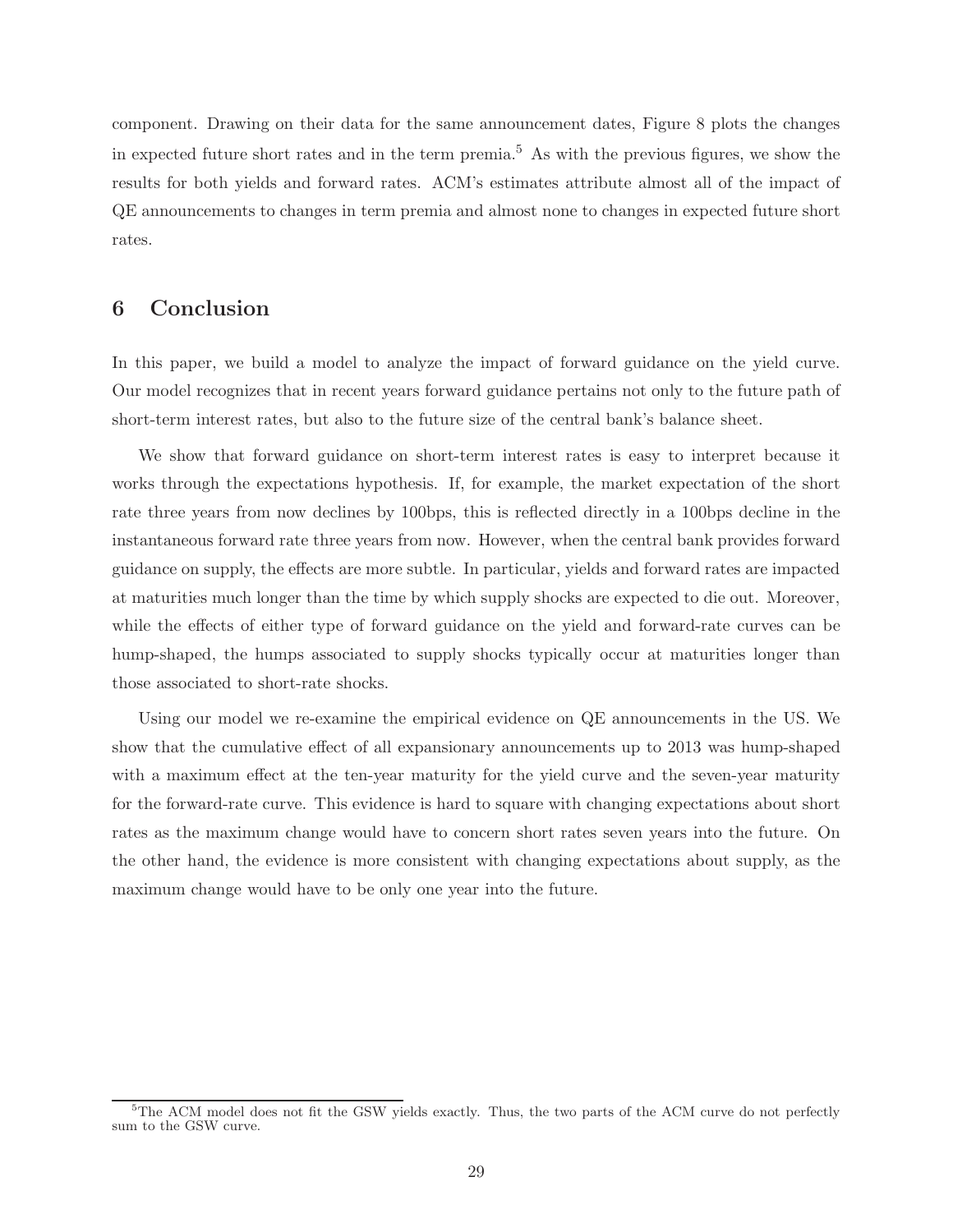

Figure 8: Changes in expected future short rates and in the term premia surrounding QE announcement dates. EH refers to the expectations component and TP to the term-premium component. The decomposition into EH and TP draws on data from Adrian, Crump, and Moench (2013).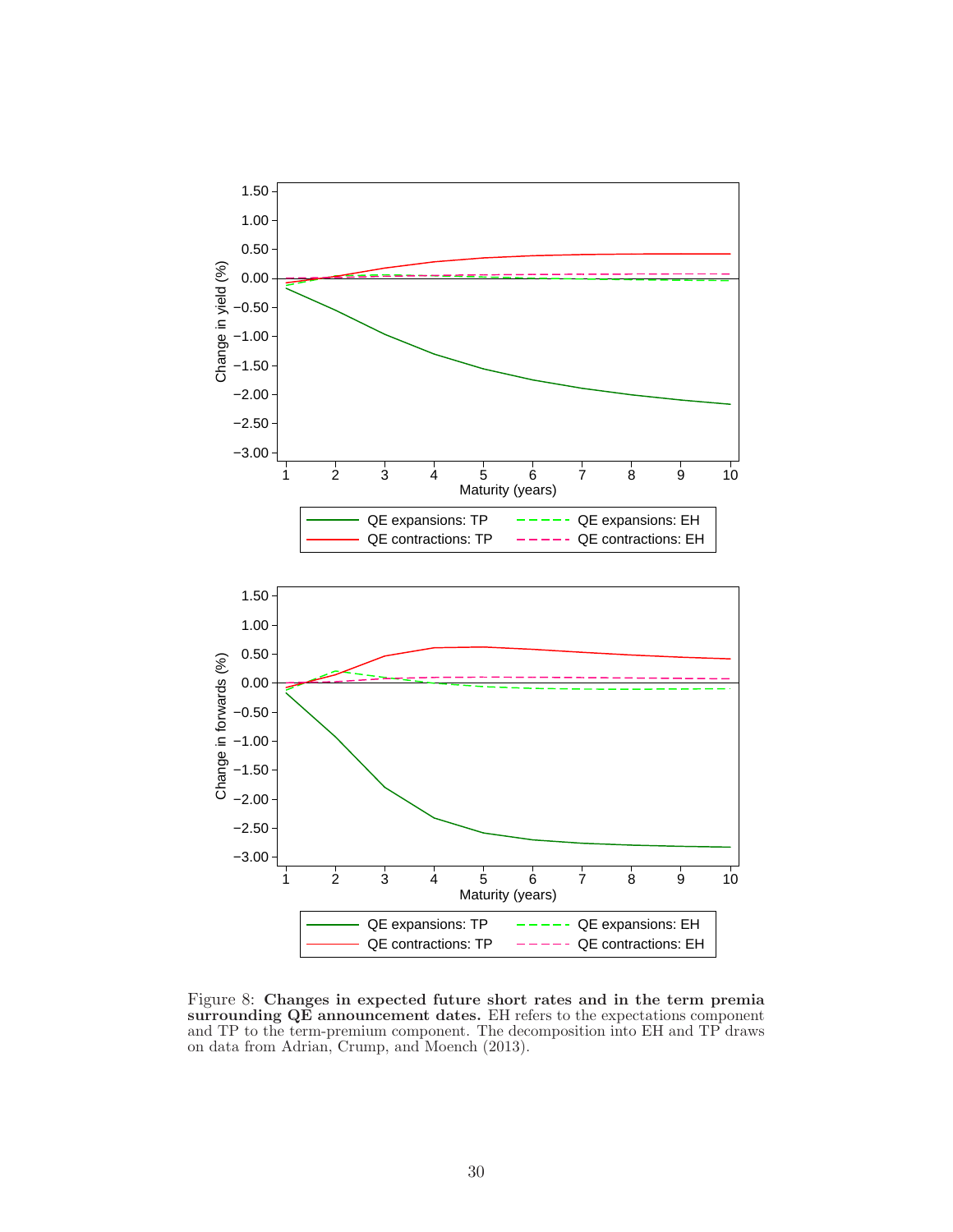# Appendix

# A Proofs of Theoretical Results

**Proof of Lemma 1:** Using  $(13)$ , we can write  $(5)$  as

$$
dW_t = \left( W_t r_t + \int_0^T x_t^{(\tau)} (\mu_t^{(\tau)} - r_t) d\tau \right) dt - \left( \int_0^T x_t^{(\tau)} A_r(\tau) d\tau \right) \sigma_r dB_{r,t}
$$

$$
- \left( \int_0^T x_t^{(\tau)} A_{\bar{r}}(\tau) d\tau \right) \sigma_{\bar{r}} dB_{\bar{r},t} - \left( \int_0^T x_t^{(\tau)} A_{\beta}(\tau) d\tau \right) \sigma_{\beta} dB_{\beta,t} - \left( \int_0^T x_t^{(\tau)} A_{\bar{\beta}}(\tau) d\tau \right) \sigma_{\bar{\beta}} dB_{\bar{\beta},t},
$$

and (6) as

$$
\max_{\{x_t^{(\tau)}\}_{\tau \in (0,T]}} \left[ \int_0^T x_t^{(\tau)} (\mu_t^{(\tau)} - r_t) d\tau - \frac{a \sigma_r^2}{2} \left( \int_0^T x_t^{(\tau)} A_r(\tau) d\tau \right)^2 - \frac{a \sigma_\beta^2}{2} \left( \int_0^T x_t^{(\tau)} A_\beta(\tau) d\tau \right)^2 - \frac{a \sigma_\beta^2}{2} \left( \int_0^T x_t^{(\tau)} A_\beta(\tau) d\tau \right)^2 - \frac{a \sigma_\beta^2}{2} \left( \int_0^T x_t^{(\tau)} A_\beta(\tau) d\tau \right)^2 \right].
$$
\n(A.1)

Π

Point-wise maximization of (A.1) yields (15).

**Proof of Theorem 1:** Substituting  $x_t^{(\tau)}$  $t^{(7)}$  from (7) and (17) into (16), we find

$$
\lambda_{i,t} = a\sigma_i^2 \int_0^T \left[ \zeta(\tau) + \theta(\tau)\beta_t \right] A_i(\tau) d\tau.
$$
\n(A.2)

Substituting  $\mu_t^{(\tau)}$  $t_t^{(\tau)}$  and  $\lambda_{i,t}$  from (14) and (A.2) into (15), we find an affine equation in  $(r_t, \bar{r}_t, \beta_t, \bar{\beta}_t)$ . Identifying terms in  $r_t$  yields

$$
\kappa_r A_r(\tau) + A'_r(\tau) - 1 = 0,\tag{A.3}
$$

identifying terms in  $\bar{r}_t$  yields

$$
-\kappa_r A_r(\tau) + \kappa_{\bar{r}} A_{\bar{r}}(\tau) + A'_{\bar{r}}(\tau) = 0,
$$
\n(A.4)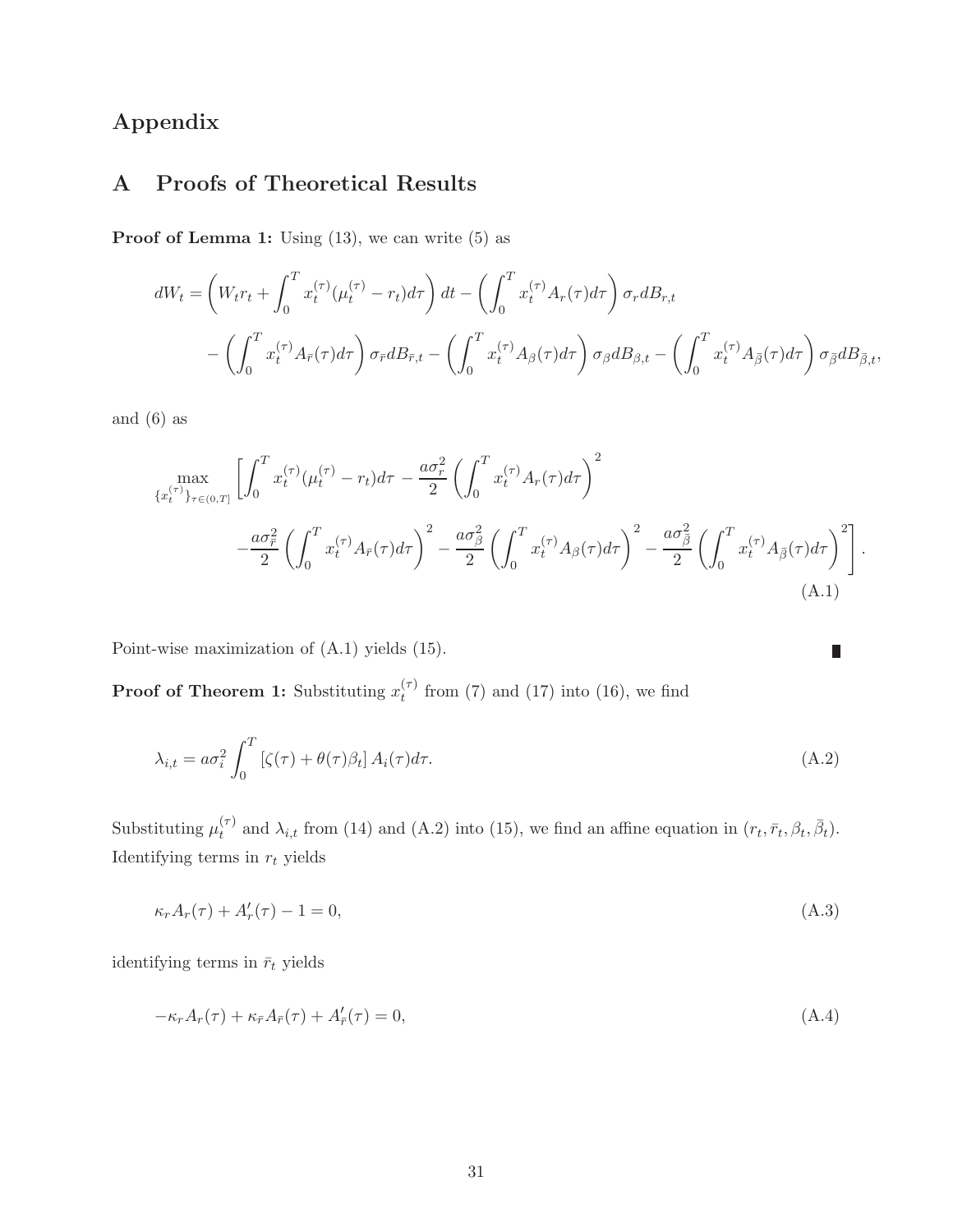identifying terms in  $\beta_t$  yields

$$
\kappa_{\beta} A_{\beta}(\tau) + A'_{\beta}(\tau) = a\sigma_r^2 A_r(\tau) \int_0^T A_r(\tau) \theta(\tau) d\tau + a\sigma_r^2 A_{\overline{r}}(\tau) \int_0^T A_{\overline{r}}(\tau) \theta(\tau) d\tau + a\sigma_{\beta}^2 A_{\beta}(\tau) \int_0^T A_{\beta}(\tau) \theta(\tau) d\tau + a\sigma_{\overline{\beta}}^2 A_{\overline{\beta}}(\tau) \int_0^T A_{\overline{\beta}}(\tau) \theta(\tau) d\tau,
$$
\n(A.5)

identifying terms in  $\bar{\beta}_t$  yields

$$
-\kappa_{\beta}A_{\beta}(\tau) + \kappa_{\bar{\beta}}A_{\bar{\beta}}(\tau) + A'_{\bar{\beta}}(\tau) = 0, \tag{A.6}
$$

and identifying constant terms yields

$$
C'(\tau) - \kappa_{\bar{r}} \bar{r} A_{\bar{r}}(\tau) + \frac{\sigma_r^2}{2} A_r(\tau)^2 + \frac{\sigma_{\bar{r}}^2}{2} A_{\bar{r}}(\tau)^2 + \frac{\sigma_{\beta}^2}{2} A_{\beta}(\tau)^2 + \frac{\sigma_{\beta}^2}{2} A_{\bar{\beta}}(\tau)^2
$$
  

$$
= a\sigma_r^2 A_r(\tau) \int_0^T A_r(\tau) \zeta(\tau) d\tau + a\sigma_{\bar{r}}^2 A_{\bar{r}}(\tau) \int_0^T A_{\bar{r}}(\tau) \zeta(\tau) d\tau
$$
  

$$
+ a\sigma_{\beta}^2 A_{\beta}(\tau) \int_0^T A_{\beta}(\tau) \zeta(\tau) d\tau + a\sigma_{\beta}^2 A_{\bar{\beta}}(\tau) \int_0^T A_{\bar{\beta}}(\tau) \zeta(\tau) d\tau.
$$
 (A.7)

The ordinary differential equations (ODEs)  $(A.3)-(A.7)$  must be solved with the initial conditions  $A_r(0) = A_{\bar{r}}(0) = A_{\beta}(0) = A_{\bar{\beta}}(0) = C(0) = 0$ . The solution to (A.3) with the initial condition  $A_r(0) = 0$  is (18). The solution to (A.4) with the initial condition  $A_{\bar{r}}(0) = 0$  is (19). The solution to (A.6) with the initial condition  $A_{\bar{\beta}}(0) = 0$  is (21). To solve (A.5), we write it as

$$
\kappa_{\beta}A_{\beta}(\tau) + A'_{\beta}(\tau) = a\sigma_r^2 I_r A_r(\tau) + a\sigma_{\bar{r}}^2 I_{\bar{r}} A_{\bar{r}}(\tau) + a\sigma_{\beta}^2 I_{\beta} A_{\beta}(\tau) + a\sigma_{\bar{\beta}}^2 I_{\bar{\beta}} A_{\bar{\beta}}(\tau),
$$
\n(A.8)

using (25), (26), (28), and (29). Differentiating with respect to  $\tau$ , we find

$$
\kappa_{\beta}A_{\beta}'(\tau) + A_{\beta}''(\tau) = a\sigma_r^2 I_r A_r'(\tau) + a\sigma_{\bar{r}}^2 I_{\bar{r}} A_{\bar{r}}'(\tau) + a\sigma_{\beta}^2 I_{\beta} A_{\beta}'(\tau) + a\sigma_{\beta}^2 I_{\bar{\beta}} A_{\bar{\beta}}'(\tau). \tag{A.9}
$$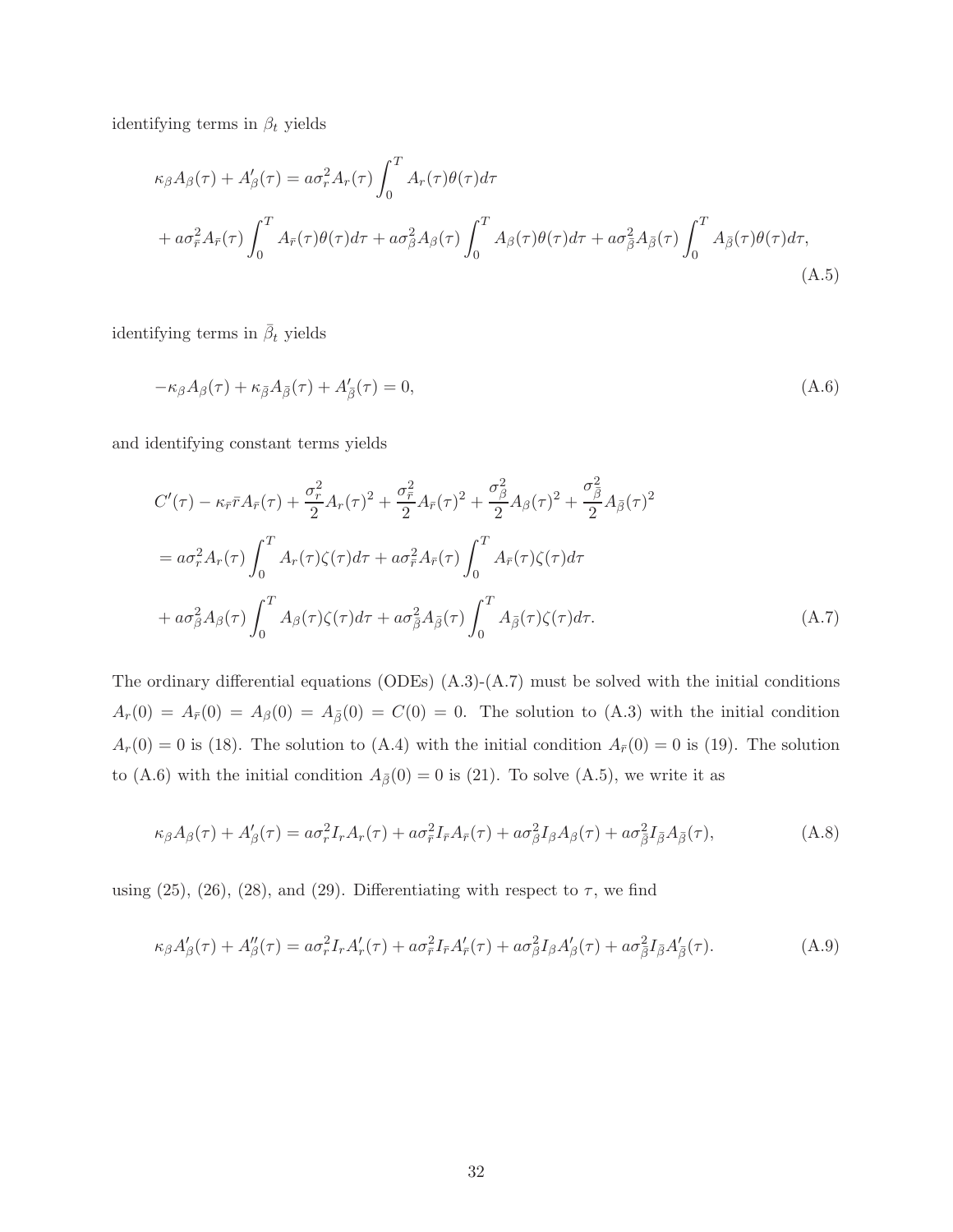Multiplying (A.8) by  $\kappa_{\bar{\beta}}$ , adding to (A.9), and using (18), (19), and (A.6), we find

$$
\left(\kappa_{\bar{\beta}}\kappa_{\beta} - \kappa_{\bar{\beta}}a\sigma_{\beta}^{2}I_{\beta} - \kappa_{\beta}a\sigma_{\bar{\beta}}^{2}I_{\bar{\beta}}\right)A_{\beta}(\tau) + (\kappa_{\bar{\beta}} + \kappa_{\beta} - a\sigma_{\beta}^{2}I_{\beta})A_{\beta}'(\tau) + A_{\beta}''(\tau)
$$

$$
= a\sigma_{r}^{2}I_{r}\left(\frac{\kappa_{\bar{\beta}}}{\kappa_{r}} + \frac{\kappa_{r} - \kappa_{\bar{\beta}}}{\kappa_{r}}e^{-\kappa_{r}\tau}\right) + a\sigma_{\bar{r}}^{2}I_{\bar{r}}\left(\frac{\kappa_{\bar{\beta}}}{\kappa_{\bar{r}}} + \frac{\kappa_{r} - \kappa_{\bar{\beta}}}{\kappa_{\bar{r}} - \kappa_{r}}e^{-\kappa_{r}\tau} + \frac{\kappa_{r}(\kappa_{\bar{\beta}} - \kappa_{\bar{r}})}{\kappa_{\bar{r}}(\kappa_{\bar{r}} - \kappa_{r})}e^{-\kappa_{\bar{r}}\tau}\right). (A.10)
$$

Equation (A.10) is a second-order linear ODE with constant coefficients. Its solution has the form

$$
A_{\beta}(\tau) = \Gamma_1 e^{-\gamma_1 \tau} + \Gamma_2 e^{-\gamma_2 \tau} + \hat{A}_{\beta}(\tau), \tag{A.11}
$$

where  $(\gamma_1, \gamma_2)$  are the solutions of the quadratic equation (27), and  $\hat{A}_{\beta}(\tau)$  is one solution to (A.10). We look for  $\hat{A}_{\beta}(\tau)$  of the form

$$
\hat{A}_{\beta}(\tau) = Z_1 + Z_2 e^{-\kappa_r \tau} + Z_3 e^{-\kappa_{\bar{r}} \tau}.
$$

Substituting into  $(A.10)$ , we find that  $(Z_1, Z_2, Z_3)$  are given by  $(22)-(24)$ , respectively. To determine  $(\Gamma_1, \Gamma_2)$  we use the initial conditions. The initial condition  $A_\beta(0) = 0$  implies

$$
\Gamma_1 + \Gamma_2 + Z_1 + Z_2 + Z_3 = 0. \tag{A.12}
$$

The initial condition  $A'_{\beta}(0) = 0$ , which follows from (A.5) and  $A_r(0) = A_{\beta}(0) = A_{\bar{\beta}}(0)$ , implies

$$
\gamma_1 \Gamma_1 + \gamma_2 \Gamma_2 + \kappa_r Z_2 + \kappa_{\bar{r}} Z_3 = 0. \tag{A.13}
$$

Solving the linear system of (A.12) and (A.13) yields

$$
\Gamma_1 = \frac{\gamma_2 Z_1 + (\gamma_2 - \kappa_r) Z_2 + (\gamma_2 - \kappa_{\bar{r}}) Z_3}{\gamma_1 - \gamma_2},\tag{A.14}
$$

$$
\Gamma_2 = -\frac{\gamma_1 Z_1 + (\gamma_1 - \kappa_r) Z_2 + (\gamma_1 - \kappa_{\bar{r}}) Z_3}{\gamma_1 - \gamma_2}.
$$
\n(A.15)

Substituting  $(\Gamma_1, \Gamma_2)$  from  $(A.14)$  and  $(A.15)$  into  $(A.11)$ , we find  $(20)$ .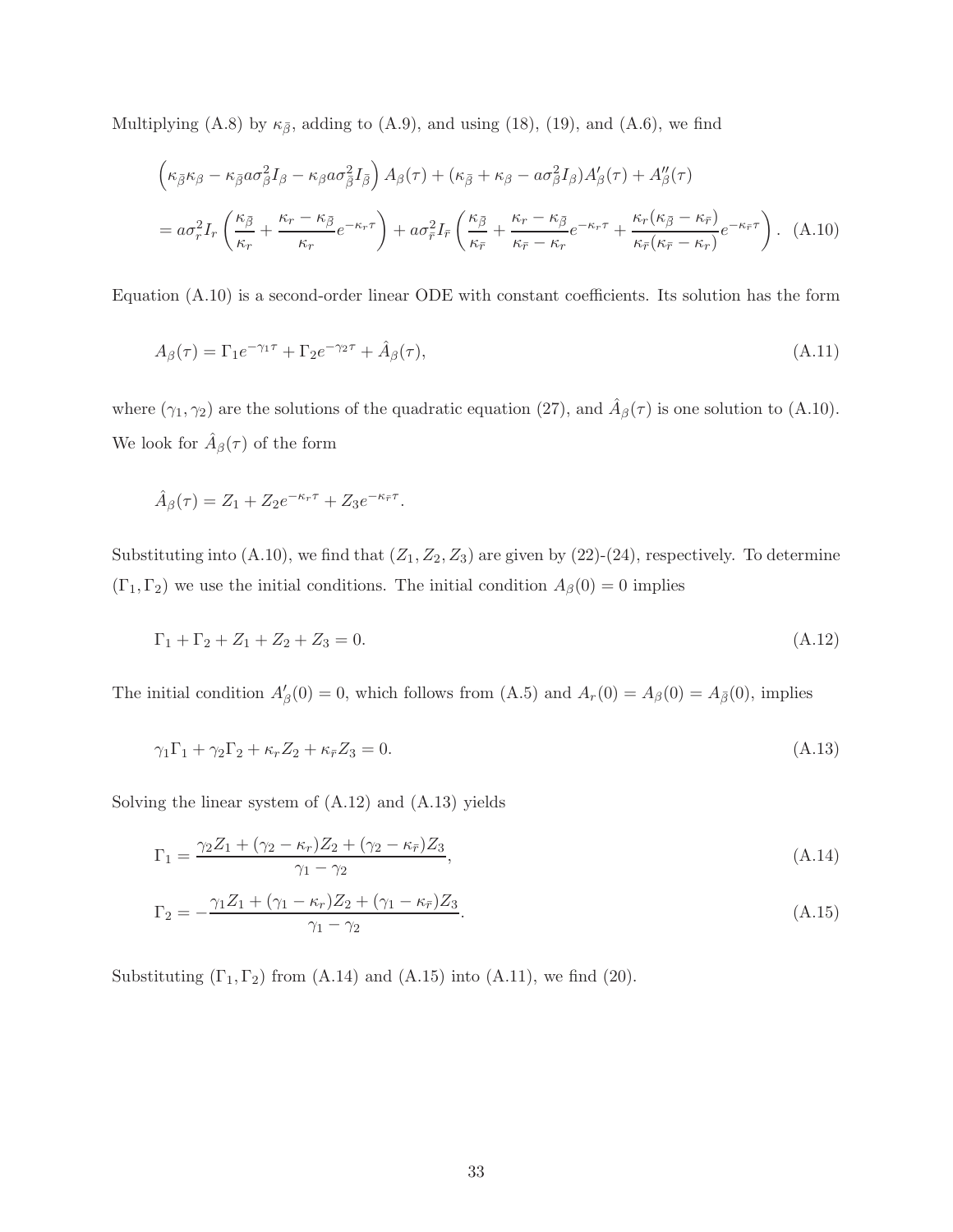The solution to (A.7) is

$$
C(\tau) = Z_r \int_0^{\tau} A_r(\tau') d\tau' + Z_{\bar{r}} \int_0^{\tau} A_{\bar{r}}(\tau') d\tau' + Z_{\beta} \int_0^{\tau} A_{\beta}(\tau') d\tau' + Z_{\bar{\beta}} \int_0^{\tau} A_{\bar{\beta}}(\tau') d\tau'
$$

$$
- \frac{\sigma_r^2}{2} \int_0^{\tau} A_r(\tau')^2 d\tau' - \frac{\sigma_{\bar{r}}^2}{2} \int_0^{\tau} A_{\bar{r}}(\tau')^2 d\tau' - \frac{\sigma_{\beta}^2}{2} \int_0^{\tau} A_{\beta}(\tau')^2 d\tau' - \frac{\sigma_{\bar{\beta}}^2}{2} \int_0^{\tau} A_{\bar{\beta}}(\tau')^2 d\tau',
$$
(A.16)

where

$$
Z_r \equiv a\sigma_r^2 \int_0^T A_r(\tau)\zeta(\tau)d\tau,
$$
  
\n
$$
Z_r \equiv \kappa_{\bar{r}}\bar{r} + a\sigma_{\bar{r}}^2 \int_0^T A_{\bar{r}}(\tau)\zeta(\tau)d\tau,
$$
  
\n
$$
Z_\beta \equiv a\sigma_\beta^2 \int_0^T A_\beta(\tau)\zeta(\tau)d\tau,
$$
  
\n
$$
Z_{\bar{\beta}} \equiv a\sigma_{\bar{\beta}}^2 \int_0^T A_{\bar{\beta}}(\tau)\zeta(\tau)d\tau.
$$

For  $a = 0$ , the solutions of (27) are  $(\gamma_1, \gamma_2) = (\kappa_\beta, \kappa_{\bar{\beta}})$ , and the solution to the system of (28) and (29) is  $(I_\beta, I_{\overline{\beta}}) = (0, 0)$ . The existence of a solution to (28) and (29) for a close to zero follows from the implicit function theorem.  $\Box$ 

**Proof of Proposition 1:** Consider first the unit shock to  $r_t$ . Taking expectations in (3), we find that the change  $\Delta_r E_t(r_{t+\tau})$  in the expected short rate at time  $t + \tau$  follows the dynamics

$$
d[\Delta_r E_t(r_{t+\tau})] = -\kappa_r \Delta_r E_t(r_{t+\tau}) d\tau.
$$

With the initial condition  $\Delta_r E_t(r_t) = 1$ , these dynamics integrate to

$$
\Delta_r E_t(r_{t+\tau}) = e^{-\kappa_r \tau} = A'_r(\tau),
$$

where the second step in the first equation follows from (18).

Consider next the unit shock to  $\bar{r}_t$ . Taking expectations in (3) and (4), we find that the change  $\Delta_{\bar{r}}E_t(r_{t+\tau})$  in the expected short rate and  $\Delta_{\bar{r}}E_t(\bar{r}_{t+\tau})$  in the target short rate at time  $t + \tau$  follow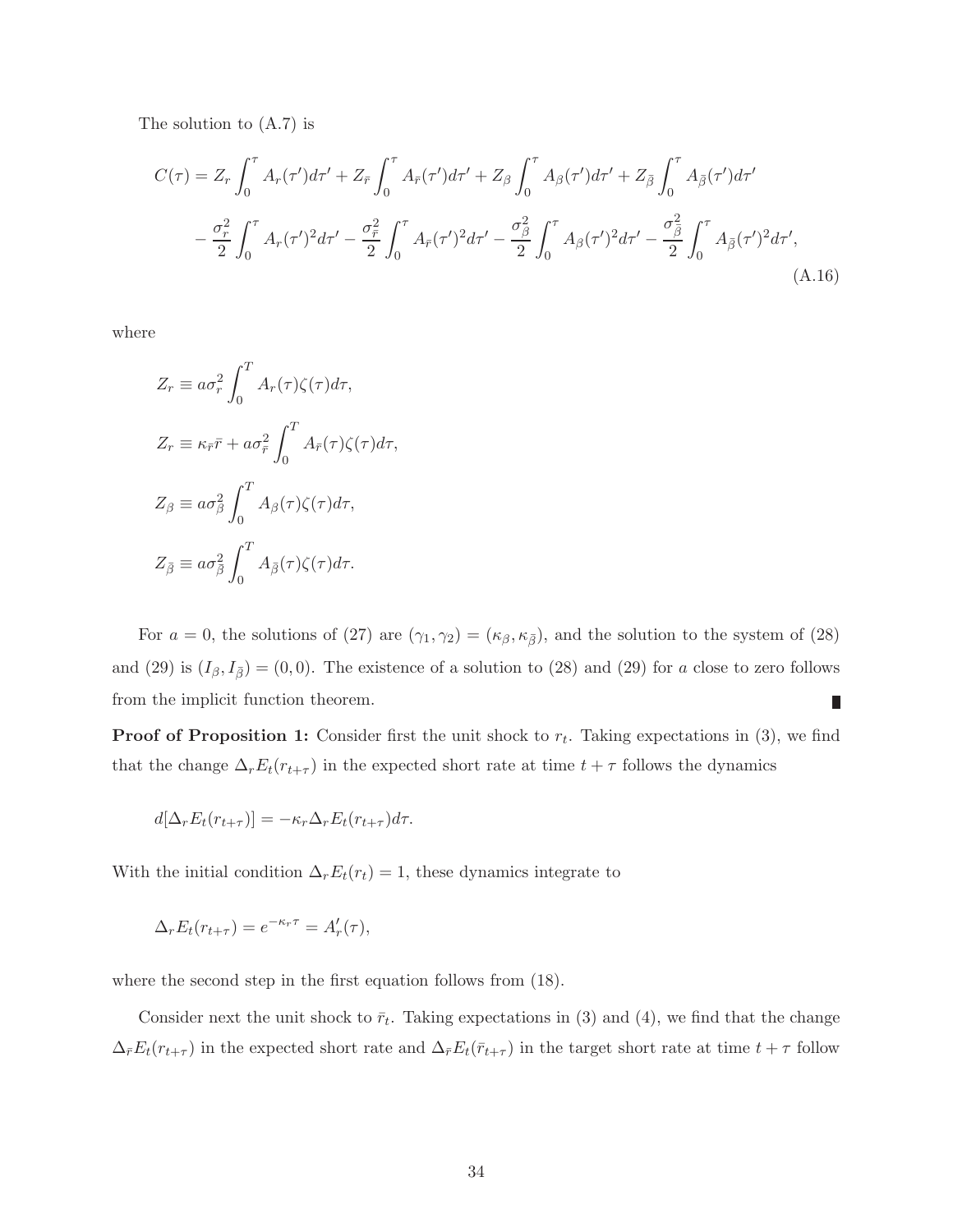the dynamics

$$
d[\Delta_{\bar{r}} E_t(r_{t+\tau})] = \kappa_r [\Delta_{\bar{r}} E_t(\bar{r}_{t+\tau}) - \Delta_{\bar{r}} E_t(r_{t+\tau})] d\tau,
$$
  

$$
d[\Delta_{\bar{r}} E_t(\bar{r}_{t+\tau})] = -\kappa_{\bar{r}} \Delta_{\bar{r}} E_t(\bar{r}_{t+\tau}) d\tau.
$$

With the initial condition  $(\Delta_{\bar{r}}E_t(r_t), \Delta_{\bar{r}}E_t(\bar{r}_t)) = (0, 1)$ , these dynamics integrate to

$$
\Delta_{\bar{r}} E_t(r_{t+\tau}) = \kappa_r \frac{e^{-\kappa_r \tau} - e^{-\kappa_{\bar{r}} \tau}}{\kappa_{\bar{r}} - \kappa_r} = A'_{\bar{r}}(\tau),
$$
  

$$
\Delta_{\bar{r}} E_t(\bar{r}_{t+\tau}) = e^{-\kappa_{\bar{r}} \tau},
$$

where the second step in the first equation follows from  $(19)$ .

We next show a useful lemma.

**Lemma A.1.** If a function  $f(\tau)$  is positive and increasing, then  $\int_0^T f(\tau)\theta(\tau)d\tau > 0$ .

L

**Proof:** We can write the integral  $\int_0^T f(\tau) \theta(\tau) d\tau$  as

$$
\int_0^T f(\tau)\theta(\tau)d\tau = \int_0^{\tau^*} f(\tau)\theta(\tau)d\tau + \int_{\tau^*}^T f(\tau)\theta(\tau)d\tau
$$
  
>  $f(\tau^*)\int_0^{\tau^*} \theta(\tau)d\tau + f(\tau^*)\int_{\tau^*}^T \theta(\tau)d\tau$   
=  $f(\tau^*)\int_0^T \theta(\tau)d\tau \ge 0$ ,

where the second step follows from Part (ii) of Assumption 1 and because  $f(\tau)$  is increasing, and the last step follows from Part (i) of Assumption 1 and because  $f(\tau)$  is positive. Г

**Proof of Proposition 2:** The effect of an increase in  $r_t$  on the term structure of spot rates is described by the function  $\frac{A_r(\tau)}{\tau}$ , and the effect on the term structure of instantaneous forward rates by the function  $A'_r(\tau)$ . We will show that these functions have the following properties:

- $\frac{A_r(\tau)}{\tau} > 0$  and  $A'_r(\tau) > 0$  for  $\tau > 0$ .
- $\lim_{\tau \to 0} \frac{A_r(\tau)}{\tau} = 1$  and  $A'_r(0) = 1$ .
- $\lim_{\tau \to \infty} \frac{A_r(\tau)}{\tau} = 0$  and  $\lim_{\tau \to 0} A'_r(\tau) = 0$ .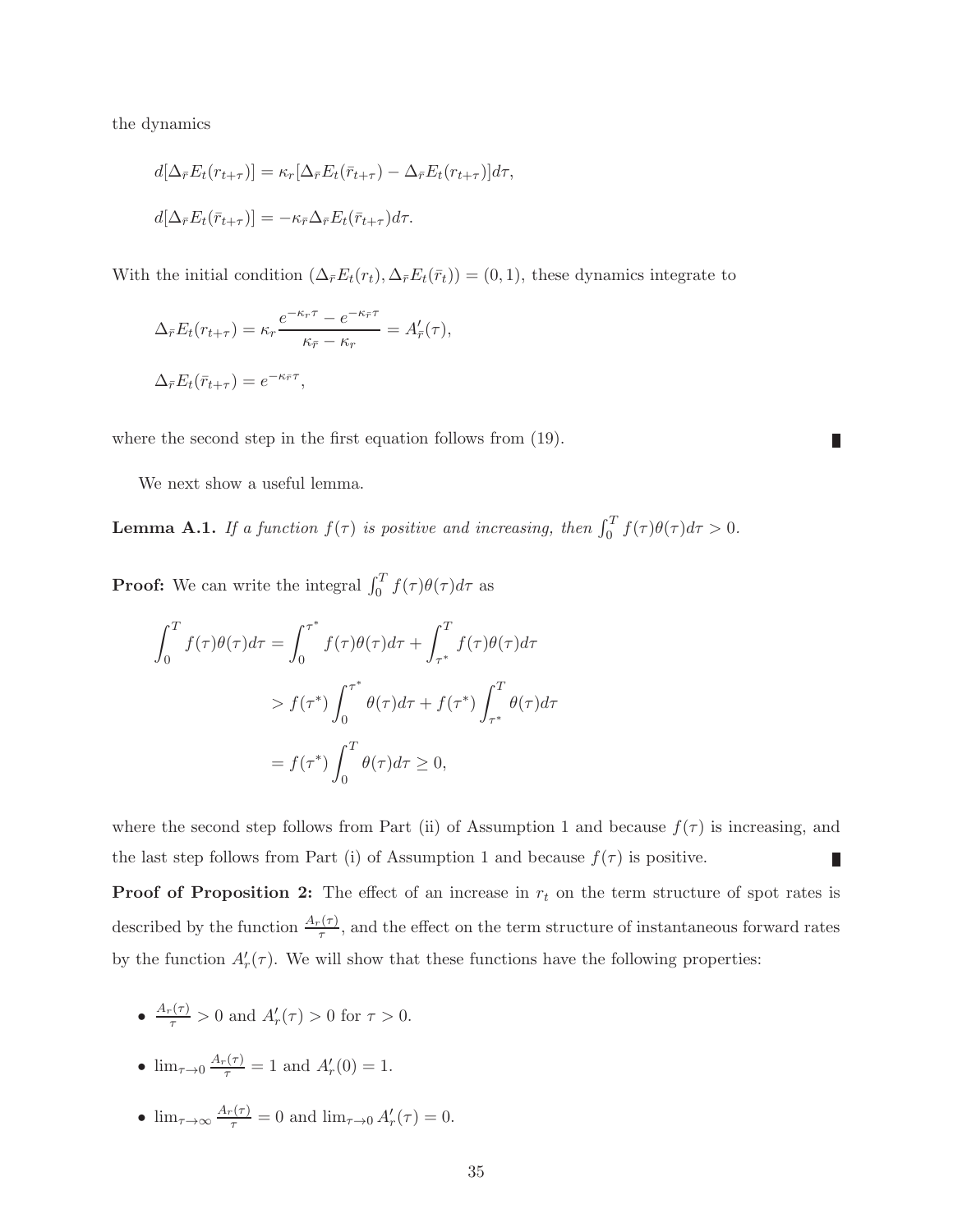$\bullet$   $\frac{A_r(\tau)}{\tau}$  $\frac{f_{\tau}(\tau)}{\tau}$  and  $A'_{r}(\tau)$  are decreasing in  $\tau$ .

Equation (18) implies that the function  $A_r(\tau)$  is positive and increasing. Therefore, the functions  $A_r(\tau)$  $\frac{f(\tau)}{\tau}$  and  $A'_r(\tau)$  are positive, which means that an increase in  $r_t$  shifts the term structure upwards. Moreover, both  $\frac{A_r(\tau)}{\tau} = \frac{1 - e^{-\kappa_r \tau}}{\kappa_r \tau}$  $\frac{e^{-\kappa_r \tau}}{\kappa_r \tau}$  and  $A'_r(\tau) = e^{-\kappa_r \tau}$  are equal to one for  $\tau = 0$  and to zero for  $\tau \to \infty$ . Finally,  $A'_r(\tau)$  is decreasing in  $\tau$ , and the same is true for  $\frac{A_r(\tau)}{\tau}$  because for a general function  $g(\tau)$ 

$$
\frac{d}{d\tau}\frac{g(\tau)}{\tau} = \frac{\tau g'(\tau) - g(\tau)}{\tau^2} = \frac{\int_0^{\tau} \tau' g''(\tau') d\tau'}{\tau^2}.
$$
\n(A.17)

The effect of an increase in  $\bar{r}_t$  on the term structure of spot rates is described by the function  $A_{\bar{r}}(\tau)$  $\frac{\pi(\tau)}{\tau}$  and that on the term structure of instantaneous forward rates by the function  $A'_{\bar{r}}(\tau)$ . We will show that these functions have the following properties:

•  $\frac{A_{\bar{r}}(\tau)}{\tau} > 0$  and  $A'_{\bar{r}}(\tau) > 0$  for  $\tau > 0$ .

• 
$$
\lim_{\tau \to 0} \frac{A_{\bar{r}}(\tau)}{\tau} = 0
$$
 and  $A'_{\bar{r}}(0) = 0$ .

- $\lim_{\tau \to \infty} \frac{A_{\overline{r}}(\tau)}{\tau} = 0$  and  $\lim_{\tau \to 0} A'_{\overline{r}}(\tau) = 0$ .
- $\bullet$   $\frac{A_{\bar{r}}(\tau)}{\tau}$  $\frac{\pi}{\tau}$  and  $A'_{\overline{r}}(\tau)$  are hump-shaped in  $\tau$ .

Since the function  $A_r(\tau)$  is positive, (19) implies that the function  $A_{\bar{r}}(\tau)$  is also positive. Moreover,  $A_{\bar{r}}(\tau)$  is increasing because

$$
A'_{\bar{r}}(\tau) = \kappa_r \left( A_r(\tau) - \kappa_{\bar{r}} \int_0^{\tau} A_r(\tau') e^{-\kappa_{\bar{r}}(\tau - \tau')} d\tau' \right)
$$
  
\n
$$
\geq \kappa_r A_r(\tau) \left( 1 - \kappa_{\bar{r}} \int_0^{\tau} e^{-\kappa_{\bar{r}}(\tau - \tau')} d\tau' \right)
$$
  
\n
$$
= \kappa_r A_r(\tau) e^{-\kappa_{\bar{r}}\tau} > 0,
$$
\n(A.18)

where the first step follows by differentiating (19) and the second because  $A_r(\tau)$  is increasing. Since  $A_{\bar{r}}(\tau)$  is positive and increasing, the functions  $\frac{A_{\bar{r}}(\tau)}{\tau}$  and  $A'_{\bar{r}}(\tau)$  are positive, which means that an increase in  $\bar{r}_t$  shifts the term structure upwards. Since  $A_r(0) = 0$ , (19) implies that  $\frac{A_{\bar{r}}(\tau)}{\tau}$  is equal to zero for  $\tau = 0$ , and (A.18) implies the same property for  $A'_{\bar{r}}(\tau)$ . Since  $A_r(\tau)$  converges to the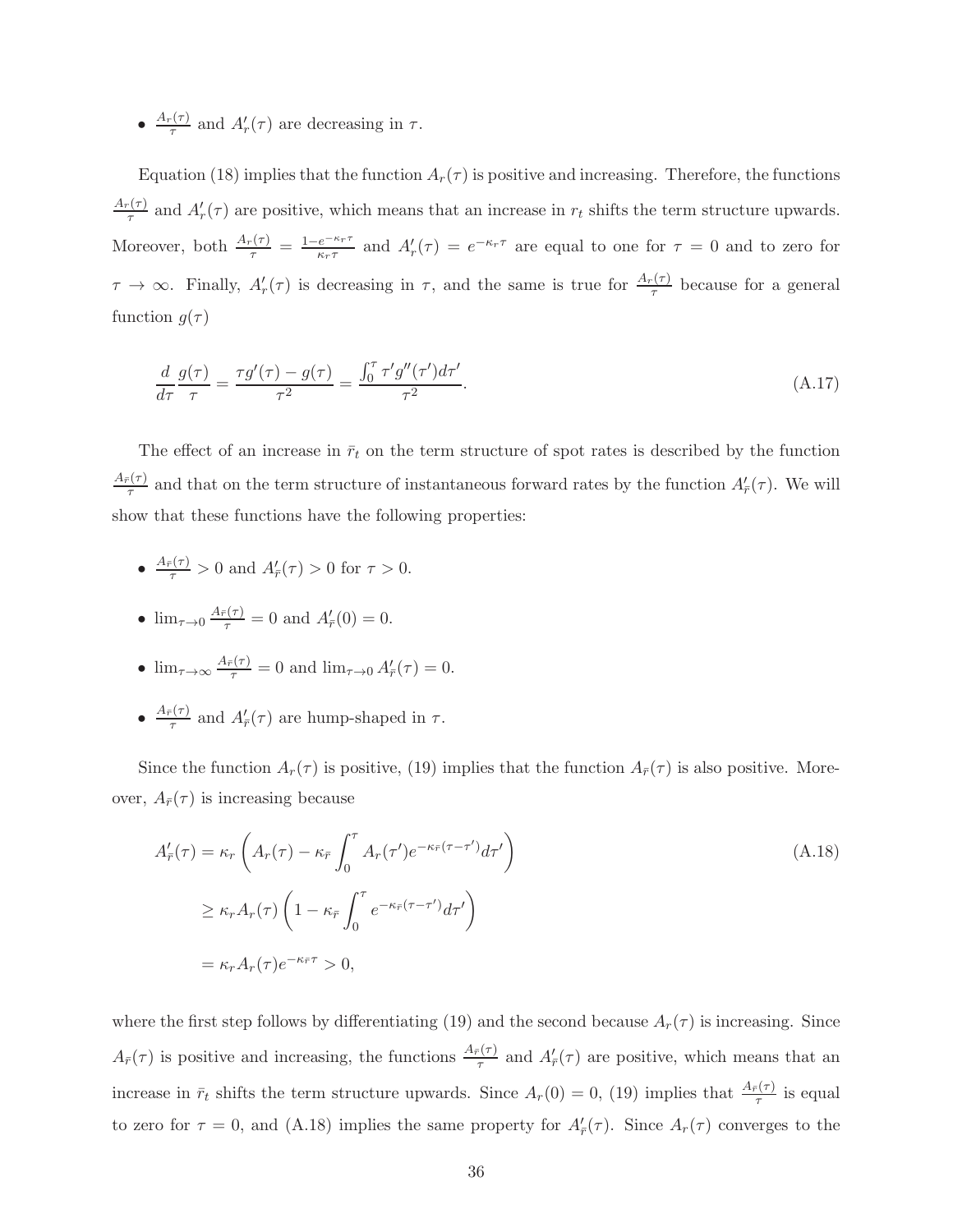finite limit  $\frac{1}{\kappa_r}$  for  $\tau \to \infty$ , (19) implies that  $\frac{A_{\overline{r}}(\tau)}{\tau}$  converges to zero for  $\tau \to \infty$ , and (A.18) implies the same property for  $A'_{\bar{r}}(\tau)$ .

To show that  $\frac{A_{\bar{r}}(\tau)}{\tau}$  and  $A'_{\bar{r}}(\tau)$  are hump-shaped, it suffices to show this property for  $A'_{\bar{r}}(\tau)$ . Indeed, (A.17) would then imply that  $\frac{A_{\bar{r}}(\tau)}{\tau}$  can either be increasing or increasing and then decreasing, and the first pattern is ruled out because  $\frac{A_{\bar{r}}(\tau)}{\tau}$  is equal to zero for both  $\tau = 0$  and  $\tau \to \infty$ . Differentiating (A.18), we find

$$
A''_{\bar{r}}(\tau) = \kappa_r \left( A'_r(\tau) - \kappa_{\bar{r}} A_r(\tau) + \kappa_{\bar{r}}^2 \int_0^\tau A_r(\tau') e^{-\kappa_{\bar{r}}(\tau - \tau')} d\tau' \right). \tag{A.19}
$$

The term in brackets has the same sign as

$$
H_{\bar{r}}(\tau) \equiv \left[A'_r(\tau) - \kappa_{\bar{r}} A_r(\tau)\right] e^{\kappa_{\bar{r}}\tau} + \kappa_{\bar{r}}^2 \int_0^{\tau} A_r(\tau') e^{\kappa_{\bar{r}}\tau'} d\tau'.
$$

The function  $H_{\bar{r}}(\tau)$  is equal to  $A'_{r}(0) = 1$  for  $\tau = 0$ , and its derivative is

$$
H'_{\bar{r}}(\tau) = A''_r(\tau)e^{\kappa_{\bar{r}}\tau} < 0.
$$

Therefore,  $H_{\bar{r}}(\tau)$  is either positive or positive and then negative. This means that  $A'_{\bar{r}}(\tau)$  is either increasing or increasing and then decreasing. The first pattern is ruled out because  $A'_{\bar{r}}(\tau)$  is equal to zero for both  $\tau = 0$  and  $\tau \to \infty$ .

**Proof of Proposition 3:** Consider first the unit shock to  $\beta_t$ . Using the definition (30) of  $URP(\tau)$ , we can write  $(A.5)$  as

$$
\kappa_{\beta}A_{\beta}(\tau) + A'_{\beta}(\tau) = URP(\tau). \tag{A.20}
$$

Integrating (A.20) with the initial condition  $A_{\beta}(\tau) = 0$ , we find

$$
A_{\beta}(\tau) = \int_0^{\tau} URP(\tau')e^{-\kappa_{\beta}(\tau-\tau')}d\tau'
$$
\n(A.21)

$$
=\int_0^\tau URP(\tau-\tau')e^{-\kappa_\beta\tau'}d\tau'.\tag{A.22}
$$

Taking expectations in (8), we find that the change  $\Delta_{\beta}E_t(\beta_{t+\tau})$  in the expected future supply factor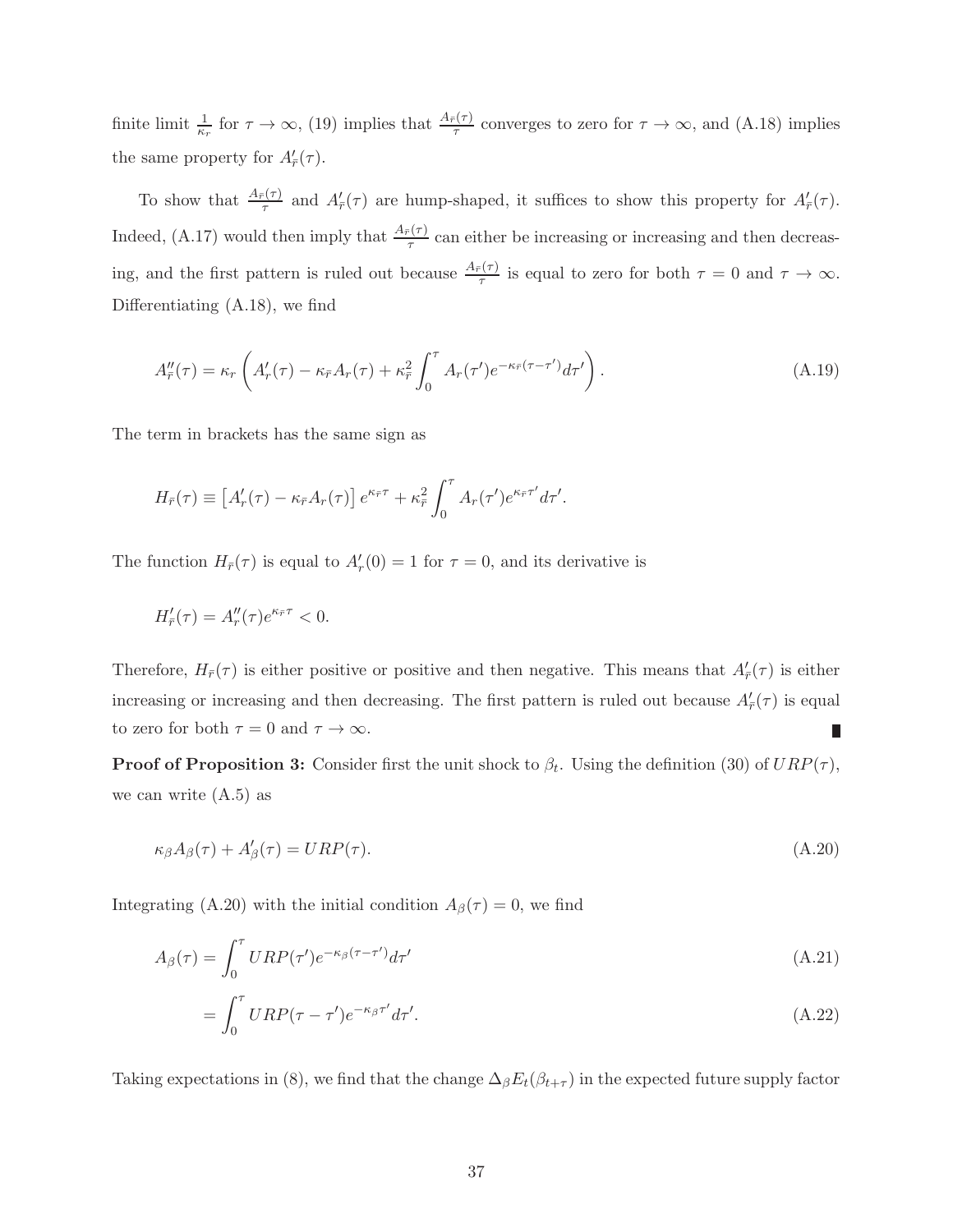at time  $t + \tau$  follows the dynamics

$$
d[\Delta_{\beta}E_t(\beta_{t+\tau})] = -\kappa_{\beta}\Delta_{\beta}E_t(\beta_{t+\tau})d\tau.
$$

With the initial condition  $\Delta_{\beta}E_t(\beta_t) = 1$ , these dynamics integrate to

$$
\Delta_{\beta} E_t(\beta_{t+\tau}) = e^{-\kappa_{\beta}\tau}.\tag{A.23}
$$

Using  $(A.23)$ , we can write  $(A.22)$  as  $(31)$ .

Consider next the unit shock to  $\bar{\beta}_t$ . Taking expectations in (8) and (9), we find that the changes  $\Delta_{\bar{\beta}}E_t(\beta_{t+\tau})$  in the expected future supply factor and  $\Delta_{\bar{\beta}}E_t(\bar{\beta}_{t+\tau})$  in the expected future target supply follow the dynamics

$$
d[\Delta_{\bar{\beta}} E_t(\beta_{t+\tau})] = \kappa_{\beta} [\Delta_{\bar{\beta}} E_t(\bar{\beta}_{t+\tau}) - \Delta_{\bar{\beta}} E_t(\beta_{t+\tau})] d\tau,
$$
  

$$
d[\Delta_{\bar{\beta}} E_t(\bar{\beta}_{t+\tau})] = -\kappa_{\bar{\beta}} \Delta_{\bar{\beta}} E_t(\bar{\beta}_{t+\tau}) d\tau.
$$

With the initial condition  $(\Delta_{\bar{\beta}}E_t(\beta_t), \Delta_{\bar{\beta}}E_t(\bar{\beta}_t)) = (0, 1)$ , these dynamics integrate to

$$
\Delta_{\bar{\beta}} E_t(\beta_{t+\tau}) = \kappa_{\beta} \frac{e^{-\kappa_{\beta}\tau} - e^{-\kappa_{\bar{\beta}}\tau}}{\kappa_{\bar{\beta}} - \kappa_b},
$$
\n
$$
\Delta_{\bar{\beta}} E_t(\bar{\beta}_{t+\tau}) = e^{-\kappa_{\bar{\beta}}\tau}.
$$
\n(A.24)

Substituting (A.21) into (21), we find

$$
A_{\bar{\beta}}(\tau) = \kappa_{\beta} \int_{0}^{\tau} \left( \int_{0}^{\tau'} URP(\tau'') e^{-\kappa_{\beta}(\tau' - \tau'')} d\tau'' \right) e^{-\kappa_{\bar{\beta}}(\tau - \tau')} d\tau'
$$
  
\n
$$
= \kappa_{\beta} \int_{0}^{\tau} \left( \int_{\tau''}^{\tau} e^{-\kappa_{\beta}(\tau' - \tau'')} e^{-\kappa_{\bar{\beta}}(\tau - \tau')} d\tau' \right) URP(\tau'') d\tau''
$$
  
\n
$$
= \int_{0}^{\tau} URP(\tau') \kappa_{\beta} \frac{e^{-\kappa_{\beta}(\tau - \tau')} - e^{-\kappa_{\bar{\beta}}(\tau - \tau')}}{\kappa_{\bar{\beta}} - \kappa_{\beta}} d\tau'
$$
  
\n
$$
= \int_{0}^{\tau} URP(\tau - \tau') \kappa_{\beta} \frac{e^{-\kappa_{\beta}\tau'} - e^{-\kappa_{\bar{\beta}}\tau'}}{\kappa_{\bar{\beta}} - \kappa_{\beta}} d\tau'.
$$
 (A.25)

Using  $(A.24)$ , we can write  $(A.25)$  as  $(32)$ .

**Proof of Proposition 4:** The effect of an increase in  $\beta_t$  on the term structure of spot rates is

П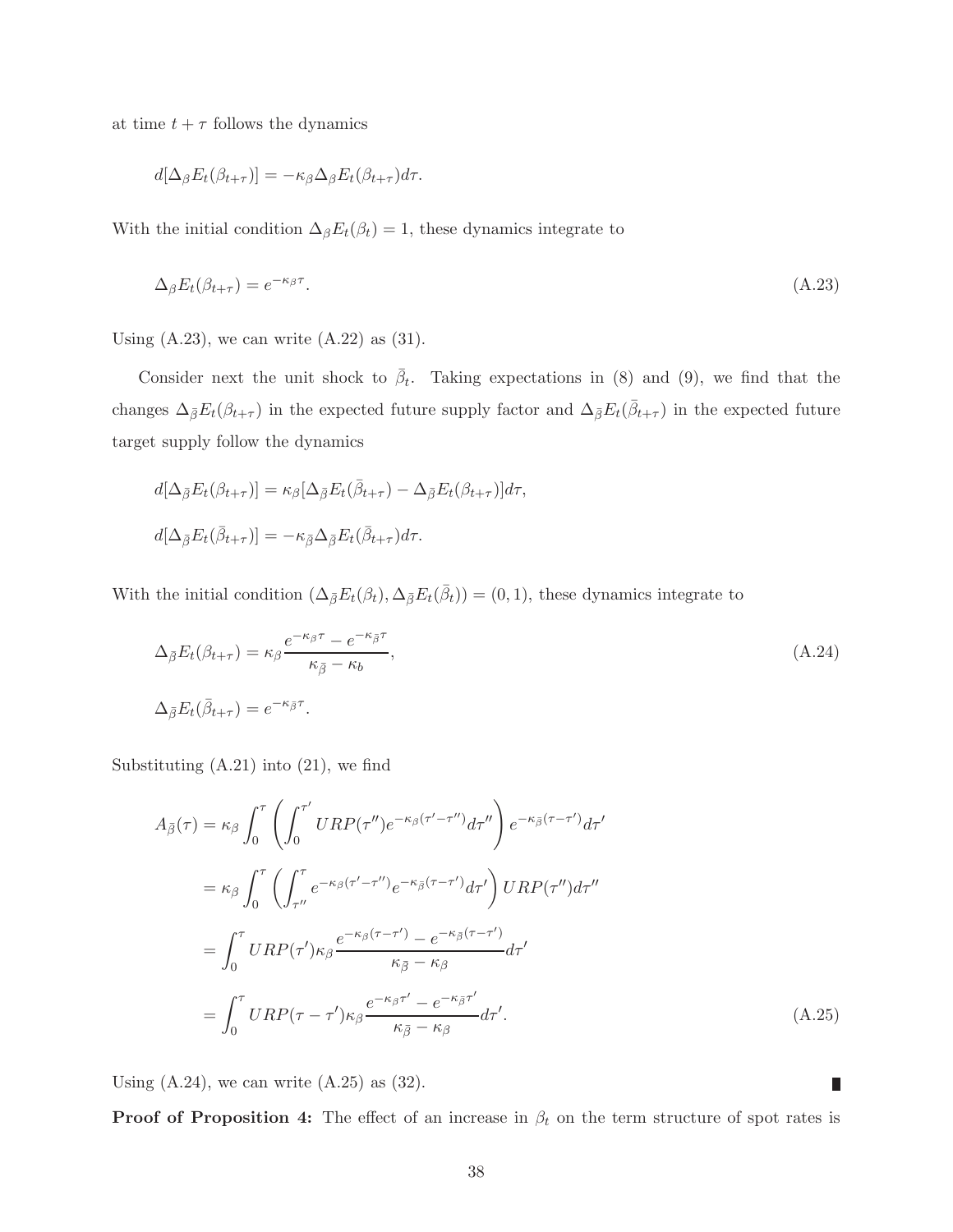described by the function  $\frac{A_{\beta}(\tau)}{\tau}$  and that on the term structure of instantaneous forward rates by the function  $A'_{\beta}(\tau)$ . For  $\sigma_{\bar{\beta}} = 0$ , (A.8) becomes

$$
\kappa_{\beta}A_{\beta}(\tau) + A'_{\beta}(\tau) = a\sigma_r^2 I_r A_r(\tau) + a\sigma_r^2 I_{\bar{r}} A_{\bar{r}}(\tau) + a\sigma_{\beta}^2 I_{\beta} A_{\beta}(\tau),
$$

and integrates to

$$
A_{\beta}(\tau) = a\sigma_r^2 I_r \int_0^{\tau} A_r(\tau') e^{-\hat{\kappa}_{\beta}(\tau-\tau')} d\tau' + a\sigma_{\bar{r}}^2 I_{\bar{r}} \int_0^{\tau} A_{\bar{r}}(\tau') e^{-\hat{\kappa}_{\beta}(\tau-\tau')} d\tau', \tag{A.26}
$$

where

$$
\hat{\kappa}_{\beta} \equiv \kappa_{\beta} - a\sigma_{\beta}^2 I_{\beta}.
$$

We will show that the functions  $\frac{A_{\beta}(\tau)}{\tau}$  and  $A'_{\beta}(\tau)$  have the following properties:

•  $\frac{A_{\beta}(\tau)}{\tau} > 0$  and  $A'_{\beta}(\tau) > 0$  for  $\tau > 0$ .

• 
$$
\lim_{\tau \to 0} \frac{A_{\beta}(\tau)}{\tau} = 0
$$
 and  $A'_{\beta}(0) = 0$ .

- For  $\hat{\kappa}_{\beta} > 0$ ,  $\lim_{\tau \to \infty} \frac{A_{\beta}(\tau)}{\tau} = 0$  and  $\lim_{\tau \to 0} A'_{\beta}(\tau) = 0$ .
- For  $\hat{\kappa}_{\beta} > 0$ ,  $\frac{A_{\beta}(\tau)}{\tau}$  and  $A'_{\beta}(\tau)$  are hump-shaped in  $\tau$ . For  $\hat{\kappa}_{\beta} < 0$ ,  $\frac{A_{\beta}(\tau)}{\tau}$  and  $A'_{\beta}(\tau)$  are increasing in  $\tau$ .

Since the functions  $A_r(\tau)$  and  $A_{\bar{r}}(\tau)$  are positive and increasing, Lemma A.1 implies that  $(I_r, I_{\bar{r}})$  are positive. Hence, (A.26) implies that the function  $A_{\beta}(\tau)$  is positive. To show that  $A_{\beta}(\tau)$ is increasing, we differentiate (A.26):

$$
A'_{\beta}(\tau) = a\sigma_r^2 I_r \left( A_r(\tau) - \hat{\kappa}_{\beta} \int_0^{\tau} A_r(\tau') e^{-\hat{\kappa}_{\beta}(\tau - \tau')} d\tau' \right) + a\sigma_r^2 I_{\bar{r}} \left( A_{\bar{r}}(\tau) - \hat{\kappa}_{\beta} \int_0^{\tau} A_{\bar{r}}(\tau') e^{-\hat{\kappa}_{\beta}(\tau - \tau')} d\tau' \right).
$$
\n(A.27)

If  $\hat{\kappa}_{\beta} \leq 0$ , then (A.27) and the positivity of  $(A_r(\tau), A_{\bar{r}}(\tau))$  imply that  $A'_{\beta}(\tau)$  is positive. If  $\hat{\kappa}_{\beta} > 0$ , then the same conclusion follows by proceeding as in the proof of the result in Proposition 2 that  $A_{\bar{r}}(\tau)$  is increasing. Since  $A_{\beta}(\tau)$  is positive and increasing, the functions  $\frac{A_{\beta}(\tau)}{\tau}$  and  $A'_{\beta}(\tau)$  are posi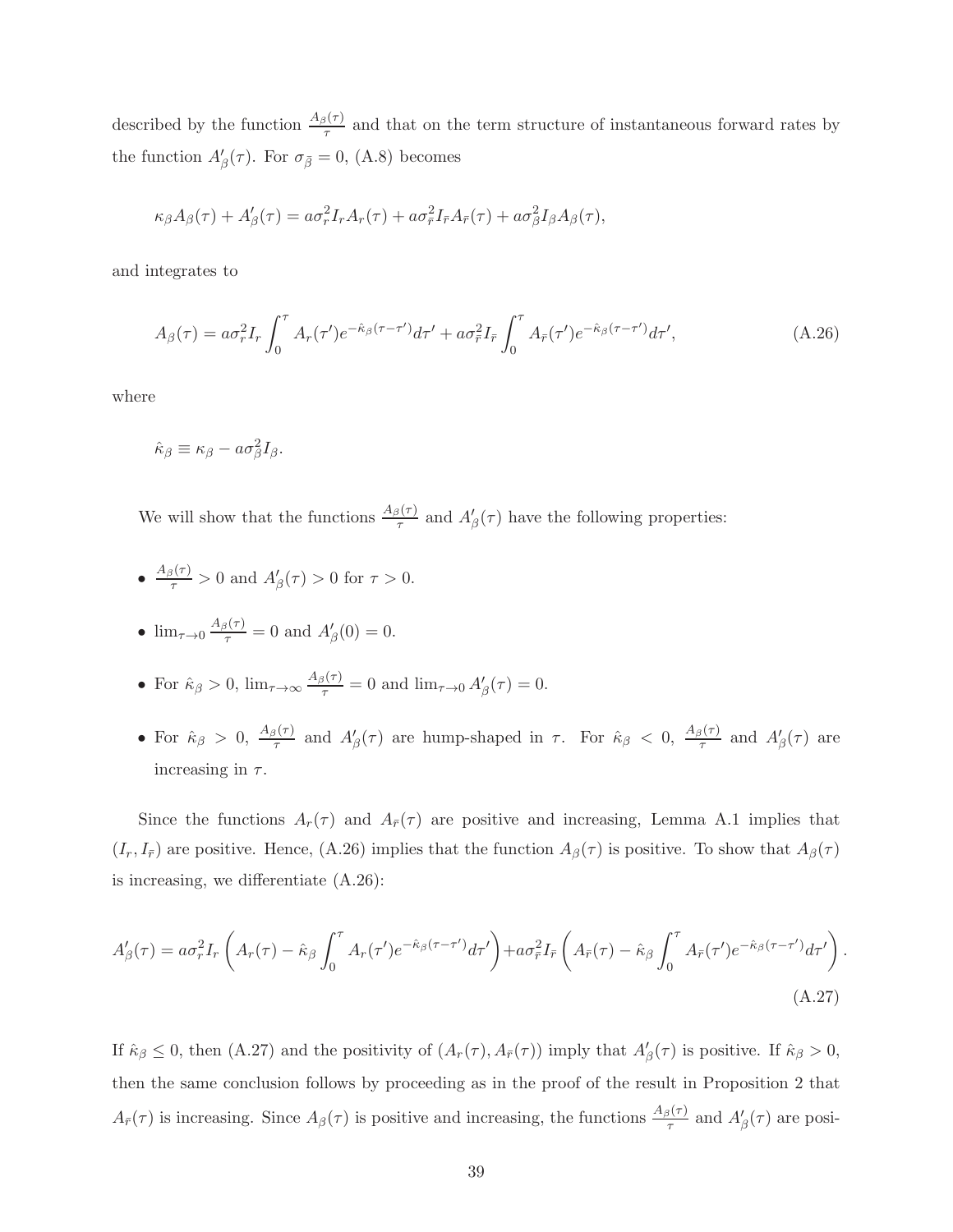tive, which means that an increase in  $\beta_t$  shifts the term structure upwards. Since  $(A_r(0), A_{\bar{r}}(0)) = 0$ , (A.26) implies that  $\frac{A_{\beta}(\tau)}{\tau}$  is equal to zero for  $\tau = 0$ , and (A.27) implies the same property for  $A'_{\beta}(\tau)$ . Since  $(A_r(\tau), A_{\bar{r}}(\tau))$  converge to the finite limit  $(\frac{1}{\kappa_r}, \frac{1}{\kappa_i})$  $(\frac{1}{\kappa_{\bar{r}}})$  for  $\tau \to \infty$ , (19) implies that when  $\hat{\kappa}_{\beta} > 0$ ,  $A_{\beta}(\tau)$  converges to a finite limit for  $\tau \to \infty$ . Therefore, when  $\hat{\kappa}_{\beta} > 0$ ,  $\frac{A_{\beta}(\tau)}{\tau}$  converges to zero for  $\tau \to \infty$ , and (A.18) implies the same property for  $A'_{\beta}(\tau)$ .

We next study the monotonicity of  $\frac{A_{\beta}(\tau)}{\tau}$  and  $A'_{\beta}(\tau)$ . Differentiating (A.27), we find

$$
A''_{\beta}(\tau) = a\sigma_r^2 I_r \left( A'_r(\tau) - \hat{\kappa}_{\beta} A_r(\tau) + \hat{\kappa}_{\beta}^2 \int_0^{\tau} A_r(\tau') e^{-\hat{\kappa}_{\beta}(\tau - \tau')} d\tau' \right) + a\sigma_r^2 I_{\bar{r}} \left( A'_{\bar{r}}(\tau) - \hat{\kappa}_{\beta} A_{\bar{r}}(\tau) + \hat{\kappa}_{\beta}^2 \int_0^{\tau} A_{\bar{r}}(\tau') e^{-\hat{\kappa}_{\beta}(\tau - \tau')} d\tau' \right).
$$
(A.28)

If  $\hat{\kappa}_{\beta} \leq 0$ , then (A.28) and the positivity of  $(A_r(\tau), A_{\bar{r}}(\tau))$  imply that  $A''_{\beta}(\tau)$  is positive. Therefore,  $A'_{\beta}(\tau)$  is increasing, and (A.17) implies that  $\frac{A_{\beta}(\tau)}{\tau}$  is increasing. If  $\hat{\kappa}_{\beta} > 0$ , then we will show that  $A''_\beta(\tau)$  is positive and then negative, and hence  $A'_\beta(\tau)$  is hump-shaped. The hump-shape of  $\frac{A_\beta(\tau)}{\tau}$ will follow by using (A.17) and noting that  $\frac{A_{\beta}(\tau)}{\tau}$  is equal to zero for both  $\tau = 0$  and  $\tau \to \infty$ .

The right-hand side of (A.28) has the same sign as

$$
H_{\beta}(\tau) = a\sigma_r^2 I_r \left\{ \left[ A'_r(\tau) - \hat{\kappa}_{\beta} A_r(\tau) \right] e^{\hat{\kappa}_{\beta}\tau} + \hat{\kappa}_{\beta}^2 \int_0^{\tau} A_r(\tau') e^{\hat{\kappa}_{\beta}\tau'} d\tau' \right\} + a\sigma_{\bar{r}}^2 I_{\bar{r}} \left\{ \left[ A'_{\bar{r}}(\tau) - \hat{\kappa}_{\beta} A_{\bar{r}}(\tau) \right] e^{\hat{\kappa}_{\beta}\tau} + \hat{\kappa}_{\beta}^2 \int_0^{\tau} A_{\bar{r}}(\tau') e^{\hat{\kappa}_{\beta}\tau'} d\tau' \right\}.
$$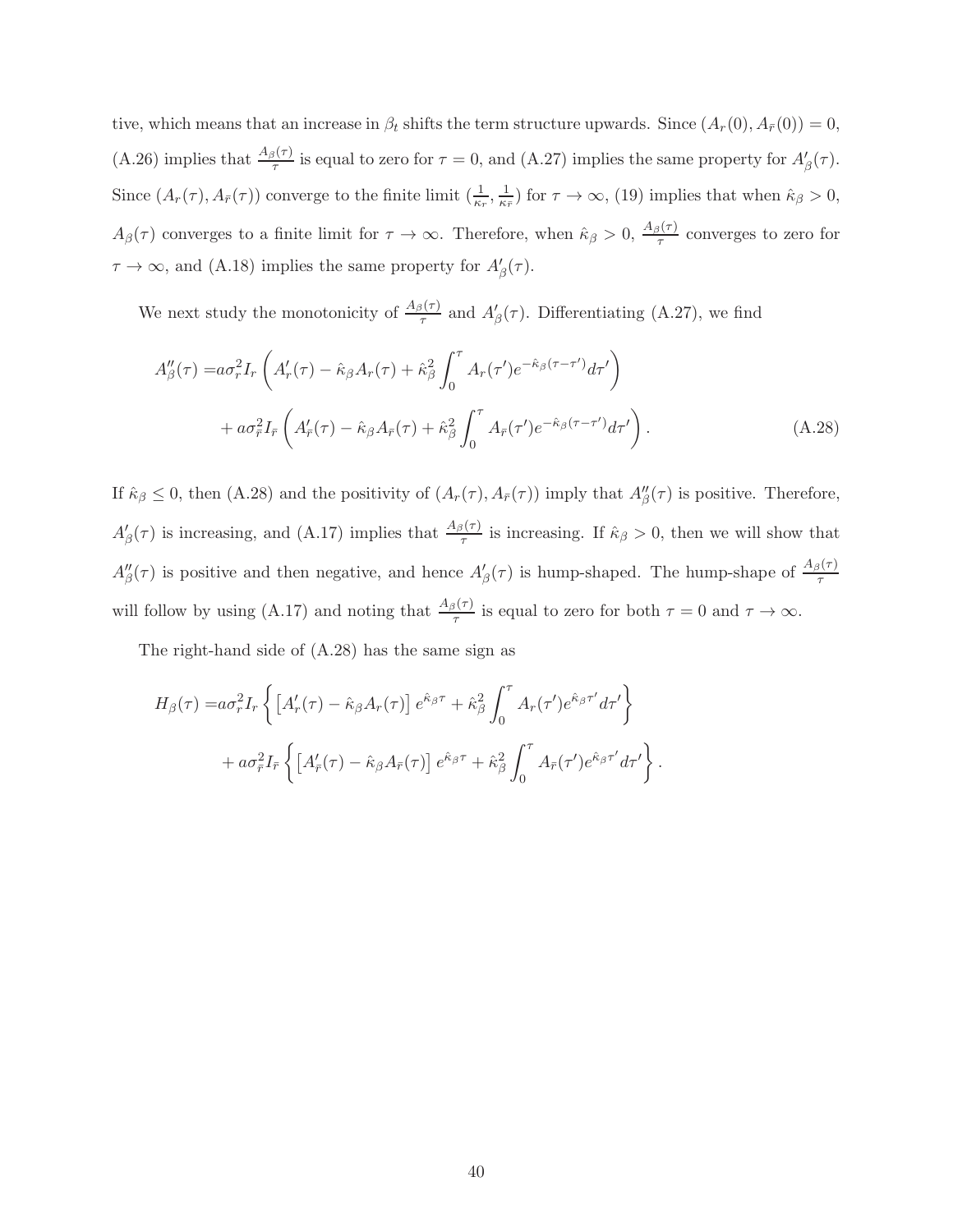The function  $H_{\beta}(\tau)$  is equal to  $a\sigma_r^2 I_r A'_r(0) = a\sigma_r^2 I_r > 0$  for  $\tau = 0$ . Its derivative is

$$
H'_{\beta}(\tau) = a\sigma_r^2 I_r A''_r(\tau) e^{\hat{\kappa}_{\beta}\tau} + a\sigma_{\bar{r}}^2 I_{\bar{r}} A''_{\bar{r}}(\tau) e^{\hat{\kappa}_{\beta}\tau}.
$$
  
\n
$$
= a\sigma_r^2 I_r \left[ A''_r(\tau) + \frac{\sigma_{\bar{r}}^2 I_{\bar{r}}}{\sigma_r^2 I_r} \kappa_r H_{\bar{r}}(\tau) e^{-\kappa_{\bar{r}}\tau} \right] e^{\hat{\kappa}_{\beta}\tau}
$$
  
\n
$$
= a\sigma_r^2 I_r \left[ A''_r(\tau) + \frac{\sigma_{\bar{r}}^2 I_{\bar{r}}}{\sigma_r^2 I_r} \kappa_r \left( 1 + \int_0^{\tau} A''_r(\tau') e^{\kappa_{\bar{r}}\tau'} d\tau' \right) e^{-\kappa_{\bar{r}}\tau} \right] e^{\hat{\kappa}_{\beta}\tau}
$$
  
\n
$$
= a\sigma_r^2 I_r \left[ -\kappa_r e^{-\kappa_r\tau} + \frac{\sigma_{\bar{r}}^2 I_{\bar{r}}}{\sigma_r^2 I_r} \kappa_r \left( 1 - \kappa_r \int_0^{\tau} e^{(\kappa_{\bar{r}} - \kappa_r)\tau'} d\tau' \right) e^{-\kappa_{\bar{r}}\tau} \right] e^{\hat{\kappa}_{\beta}\tau}
$$
  
\n
$$
= a\sigma_r^2 I_r \kappa_r \left[ -1 + \frac{\sigma_{\bar{r}}^2 I_{\bar{r}}}{\sigma_r^2 I_r} \left( 1 - \frac{\kappa_r \left( e^{(\kappa_{\bar{r}} - \kappa_r)\tau} - 1 \right)}{\kappa_{\bar{r}} - \kappa_r} \right) e^{(\kappa_r - \kappa_{\bar{r}})\tau} \right] e^{(\hat{\kappa}_{\beta} - \kappa_r)\tau}
$$
  
\n
$$
= a\sigma_r^2 I_r \kappa_r \left[ -1 + \frac{\sigma_{\bar{r}}^2 I_{\bar{r}}}{\sigma_r^2 I_r} \left( e^{(\kappa_r - \kappa_{\bar{r}})\tau} - \frac{\kappa_r \left( 1 - e^{(\kappa_r - \kappa_{\bar{r}})\tau} \right)}{\kappa_{\bar{r}} - \kappa_r} \right) e^{(\hat{\
$$

The term in square brackets is an affine function of  $e^{(\kappa_r-\kappa_{\bar{r}})\tau}$  and can hence change sign at most once. Since  $A'_r(\tau)$  is decreasing and  $A'_{\bar{r}}(\tau)$  is hump-shaped,  $H'_{\beta}(\tau)$  is negative for large  $\tau$ . Since it can change sign at most once, it is either negative or positive and then negative. Therefore,  $H_\beta(\tau)$ is either decreasing or increasing and then decreasing. Since  $H_{\beta}(\tau)$  is positive for  $\tau = 0$ , it is either positive or positive and then negative. The first pattern is ruled out because when  $\hat{\kappa}_{\beta} > 0$ ,  $A'_{\beta}(\tau)$ is equal to zero for both  $\tau = 0$  and  $\tau \to \infty$ .

The effect of an increase in  $\bar{\beta}_t$  on the term structure of spot rates is described by the function  $A_{\bar{\beta}}(\tau)$  $\frac{\partial^{\{\tau\}}}{\partial \tau}$  and that on the term structure of instantaneous forward rates by the function  $A'_{\beta}(\tau)$ . We will show that these functions have the following properties:

• 
$$
\frac{A_{\bar{\beta}}(\tau)}{\tau} > 0
$$
 and  $A'_{\bar{\beta}}(\tau) > 0$  for  $\tau > 0$ .

• 
$$
\lim_{\tau \to 0} \frac{A_{\bar{\beta}}(\tau)}{\tau} = 0
$$
 and  $A'_{\bar{\beta}}(0) = 0$ .

- For  $\hat{\kappa}_{\beta} > 0$ ,  $\lim_{\tau \to \infty} \frac{A_{\bar{\beta}}(\tau)}{\tau} = 0$  and  $\lim_{\tau \to 0} A'_{\bar{\beta}}(\tau) = 0$ .
- For  $\hat{\kappa}_{\beta} > 0$ ,  $\frac{A_{\bar{\beta}}(\tau)}{\tau}$  and  $A'_{\bar{\beta}}(\tau)$  are hump-shaped in  $\tau$ . For  $\hat{\kappa}_{\beta} < 0$ ,  $\frac{A_{\bar{\beta}}(\tau)}{\tau}$  and  $A'_{\bar{\beta}}(\tau)$  are increasing in  $\tau$ .

The above properties can be derived from those of  $A_{\beta}(\tau)$  in the same way that the properties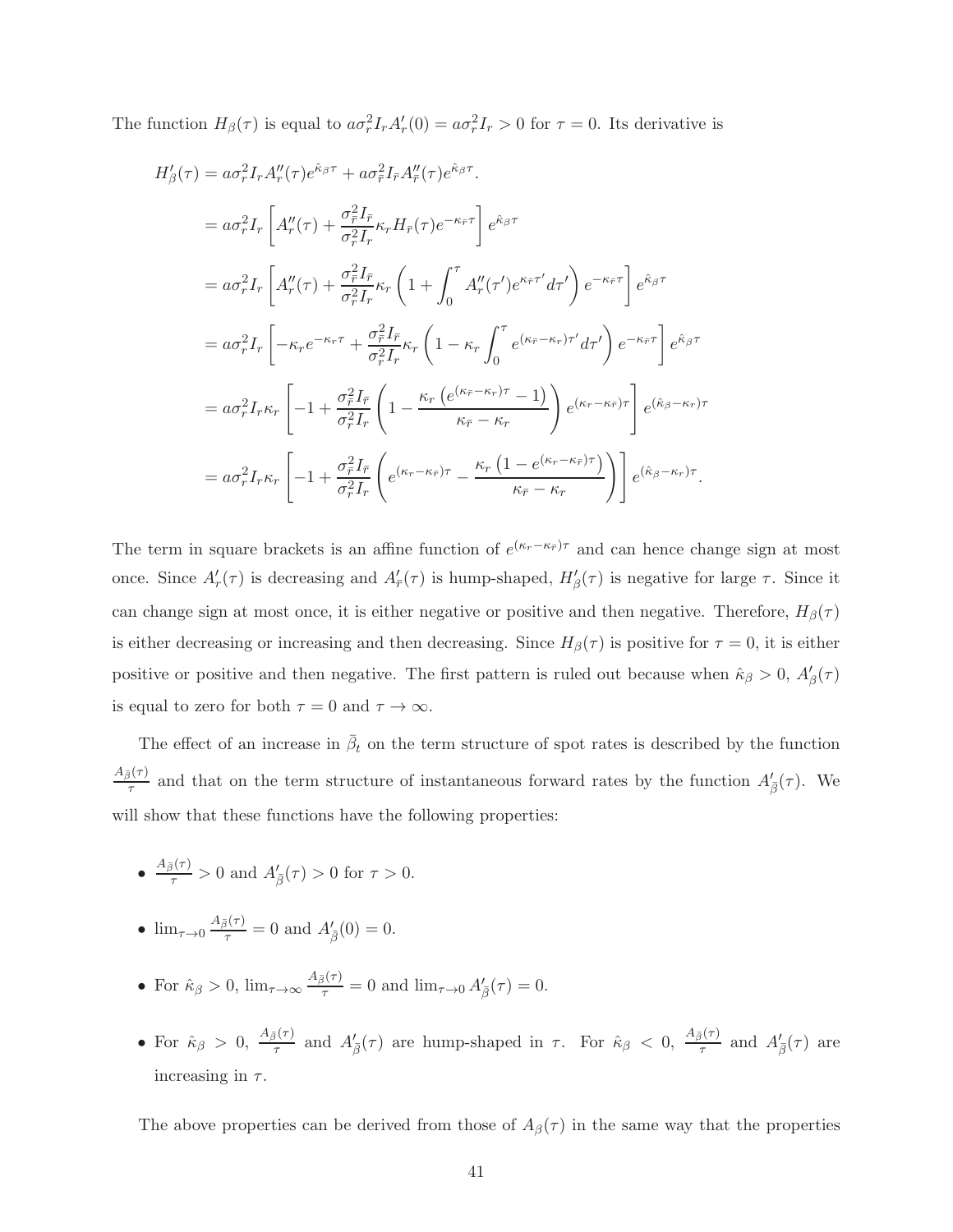of  $\frac{A_{\bar{r}}(\tau)}{\tau}$  and  $A'_{\bar{r}}(\tau)$  are derived from those of  $A_r(\tau)$  in the proof of Proposition 2. In particular, because  $A_{\beta}(\tau)$  is positive, increasing, equal to zero for  $\tau = 0$ , and converging to a finite limit for  $\tau \to \infty$  when  $\hat{\kappa}_{\beta} > 0$ , we can show that  $\frac{A_{\bar{\beta}}(\tau)}{\tau}$  and  $A'_{\bar{\beta}}(\tau)$  are positive, equal to zero for  $\tau = 0$ , and converging to zero for  $\tau \to \infty$  when  $\hat{\kappa}_{\beta} > 0$ . The function  $A''_{\overline{\beta}}(\tau)$  has the same sign as

$$
H_{\bar{\beta}}(\tau) \equiv \left[A'_{\beta}(\tau) - \kappa_{\bar{\beta}}A_{\beta}(\tau)\right]e^{\kappa_{\bar{\beta}}\tau} + \kappa_{\bar{\beta}}^2\int_0^{\tau}A_{\beta}(\tau')e^{\kappa_{\bar{\beta}}\tau'}d\tau'.
$$

The function  $H_{\bar{\beta}}(\tau)$  is equal to  $A'_{\beta}(0) = 0$  for  $\tau = 0$ , and its derivative is

$$
H'_{\bar{\beta}}(\tau) = A''_{\beta}(\tau)e^{\kappa_{\bar{\beta}}\tau}.
$$

When  $\hat{\kappa}_{\beta} \leq 0$ ,  $A''_{\beta}(\tau)$  is positive. Therefore,  $A''_{\bar{\beta}}(\tau)$  is also positive and the functions  $\frac{A_{\bar{\beta}}(\tau)}{\tau}$  and  $A'_{\bar{\beta}}(\tau)$  are increasing. When  $\hat{\kappa}_{\beta} > 0$ ,  $A''_{\beta}(\tau)$  is positive and then negative. Therefore,  $H_{\bar{\beta}}(\tau)$  is increasing and then decreasing. Since  $H_{\bar{\beta}}(\tau)$  is equal to zero for  $\tau = 0$ , it is either positive or positive and then negative. The first pattern is ruled out when  $\hat{\kappa}_{\beta} > 0$  because  $A'_{\bar{\beta}}(\tau)$  is equal to zero for both  $\tau = 0$  and  $\tau \to \infty$ .

The final step in the proof is to show that  $\hat{\kappa}_{\beta}$  is a monotone function of  $\kappa_{\beta}$ . This will ensure that  $\hat{\kappa}_{\beta} > 0$  corresponds to larger values of  $\kappa_{\beta}$  than  $\hat{\kappa}_{\beta} \leq 0$  does. Since the function  $A_{\beta}(\tau)$  is positive and increasing, Lemma A.1 implies that  $I_\beta$  is positive. Since the function

$$
G(\hat{\kappa}_{\beta}) \equiv \hat{\kappa}_{\beta} - \kappa_{\beta} + a\sigma_{\beta}^2 I_{\beta}
$$

is positive for  $\hat{\kappa}_{\beta} \geq \kappa_{\beta}$ , any solution  $\hat{\kappa}_{\beta}$  to  $G(\hat{\kappa}_{\beta}) = 0$  satisfies  $\hat{\kappa}_{\beta} < \kappa_{\beta}$ . Moreover, at the largest solution, which corresponds to our equilibrium selection, the function  $G(\hat{\kappa}_{\beta})$  crosses the x-axis from below. Since  $G(\hat{\kappa}_{\beta})$  is decreasing in  $\kappa_{\beta}$ , the largest solution is increasing in  $\kappa_{\beta}$ . п

Proof of Proposition 5: The humps on the instantaneous-forward-rate term structure associated to shocks to  $\bar{r}_t$  and  $\bar{\beta}_t$  are located at the solutions to

$$
H_{\bar{r}}(\tau) = 1 + \int_0^{\tau} A''_r(\tau') e^{\kappa_{\bar{r}} \tau'} d\tau' = 0,
$$
\n(A.29)

$$
H_{\bar{\beta}}(\tau) = \int_0^{\tau} A''_{\beta}(\tau') e^{\kappa_{\bar{\beta}}\tau'} d\tau' = 0,
$$
\n(A.30)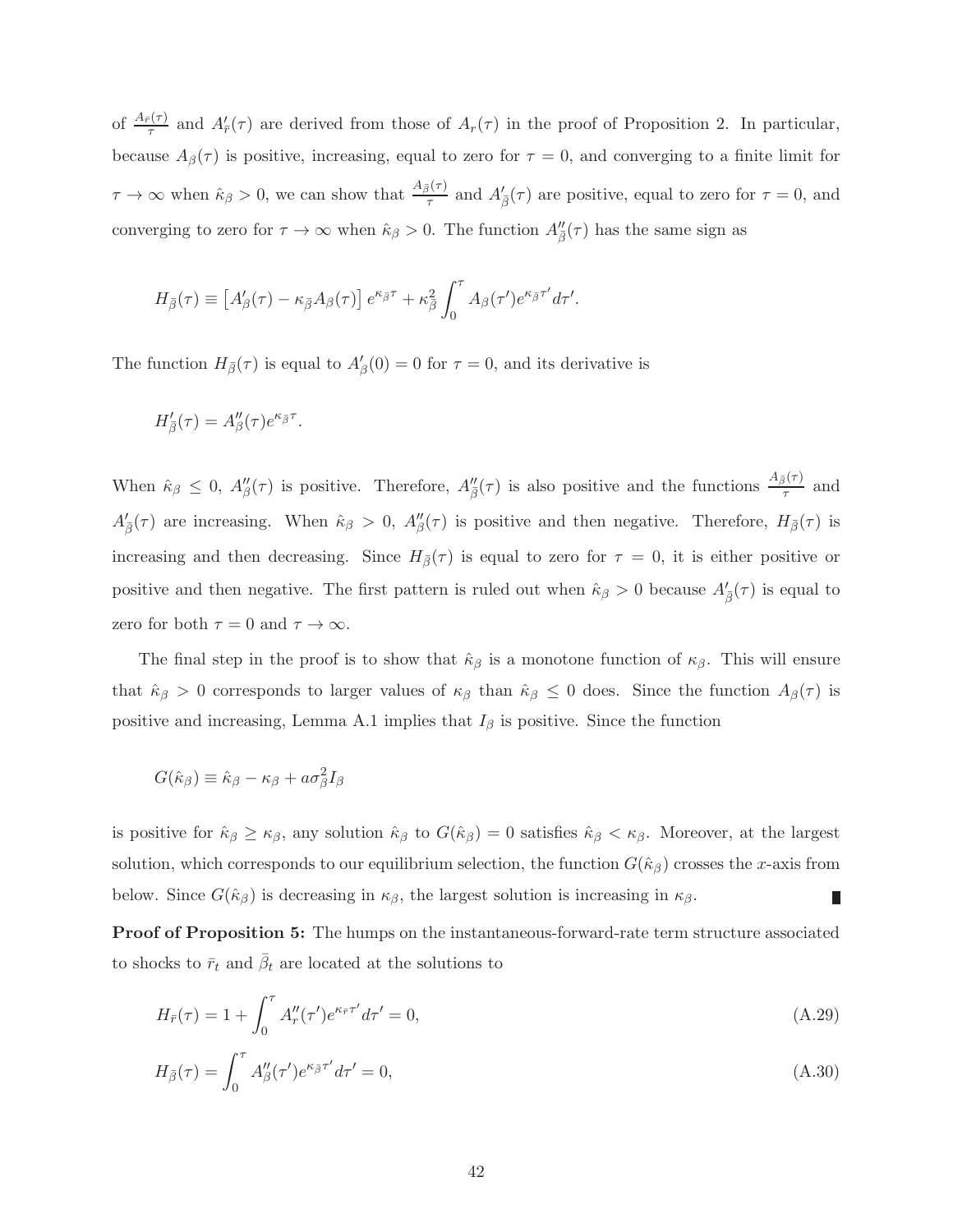respectively. We denote these solutions by  $(\tau_{\overline{r}}, \tau_{\overline{\beta}}).$  Since

$$
A''_{\beta}(\tau) = H_{\beta}(\tau)e^{-\hat{\kappa}_{\beta}\tau}
$$
  
=  $\left\{ a\sigma_r^2 I_r + \int_0^{\tau} \left[ a\sigma_r^2 I_r A''_r(\tau')e^{\hat{\kappa}_{\beta}\tau'} + a\sigma_r^2 I_{\bar{r}} A''_{\bar{r}}(\tau')e^{\hat{\kappa}_{\beta}\tau'} \right] d\tau' \right\} e^{-\hat{\kappa}_{\beta}\tau},$ 

we can write (A.30) as

$$
\int_0^{\tau} A''_{\beta}(\tau') e^{\kappa_{\bar{\beta}}\tau'} d\tau' = 0
$$
\n
$$
\Leftrightarrow \int_0^{\tau} \left\{ a\sigma_r^2 I_r + \int_0^{\tau'} \left[ a\sigma_r^2 I_r A''_r(\tau'') e^{\hat{\kappa}_{\beta}\tau''} + a\sigma_r^2 I_r A''_r(\tau'') e^{\hat{\kappa}_{\beta}\tau''} \right] d\tau'' \right\} e^{-\hat{\kappa}_{\beta}\tau'} e^{\kappa_{\bar{\beta}}\tau'} d\tau' = 0
$$
\n
$$
\Leftrightarrow \int_0^{\tau} e^{(\kappa_{\bar{\beta}} - \hat{\kappa}_{\beta})\tau'} d\tau' + \int_0^{\tau} \left( \int_{\tau''}^{\tau} e^{(\kappa_{\bar{\beta}} - \hat{\kappa}_{\beta})\tau'} d\tau' \right) \left( A''_r(\tau'') + \frac{\sigma_r^2 I_r}{\sigma_r^2 I_r} A''_r(\tau'') \right) e^{\hat{\kappa}_{\beta}\tau''} d\tau'' = 0
$$
\n
$$
\Leftrightarrow 1 + \int_0^{\tau} \left( A''_r(\tau') + \frac{\sigma_r^2 I_r}{\sigma_r^2 I_r} A''_r(\tau') \right) \frac{e^{(\kappa_{\bar{\beta}} - \hat{\kappa}_{\beta})\tau + \hat{\kappa}_{\beta}\tau'} - e^{\kappa_{\bar{\beta}}\tau'}}{e^{(\kappa_{\bar{\beta}} - \hat{\kappa}_{\beta})\tau} - 1} d\tau' = 0.
$$
\n(A.31)

A sufficient condition for  $\tau_{\bar{\beta}}>\tau_{\bar{r}}$  is that

$$
\frac{e^{(\kappa_{\bar{\beta}} - \hat{\kappa}_{\beta})\tau_{\bar{r}} + \hat{\kappa}_{\beta}\tau'} - e^{\kappa_{\bar{\beta}}\tau'}}{e^{(\kappa_{\bar{\beta}} - \hat{\kappa}_{\beta})\tau_{\bar{r}}} - 1} < e^{\kappa_{\bar{r}}\tau'} \quad \text{for} \quad 0 < \tau' < \tau_{\bar{r}}.\tag{A.32}
$$

This is because

$$
H_{\bar{r}}(\tau_{\bar{r}}) = 1 + \int_0^{\tau_{\bar{r}}} A''_{r}(\tau') e^{\kappa_{\bar{r}} \tau'} d\tau' = 0
$$
  
\n
$$
\Rightarrow 1 + \int_0^{\tau_{\bar{r}}} A''_{r}(\tau') \frac{e^{(\kappa_{\bar{\beta}} - \hat{\kappa}_{\beta})\tau_{\bar{r}} + \hat{\kappa}_{\beta}\tau'} - e^{\kappa_{\bar{\beta}} \tau'}}{e^{(\kappa_{\bar{\beta}} - \hat{\kappa}_{\beta})\tau_{\bar{r}}} - 1} > 0
$$
  
\n
$$
\Rightarrow 1 + \int_0^{\tau_{\bar{r}}} \left( A''_{r}(\tau') + \frac{\sigma_{\bar{r}}^2 I_{\bar{r}}}{\sigma_{r}^2 I_{r}} A''_{r}(\tau') \right) \frac{e^{(\kappa_{\bar{\beta}} - \hat{\kappa}_{\beta})\tau_{\bar{r}} + \hat{\kappa}_{\beta}\tau'} - e^{\kappa_{\bar{\beta}} \tau'}}{e^{(\kappa_{\bar{\beta}} - \hat{\kappa}_{\beta})\tau_{\bar{r}}} - 1} > 0
$$
  
\n
$$
\Rightarrow H_{\bar{\beta}}(\tau_{\bar{r}}) > 0,
$$
\n(A.33)

where the second step follows from  $(A.32)$  and  $A''_r(\tau') < 0$ , and the third step follows because  $A''_{\bar{r}}(\tau') > 0$  for  $\tau' < \tau_{\bar{r}}$ . Since  $H_{\bar{\beta}}(\tau)$  has the same sign of  $A_{\bar{\beta}}(\tau)$ , and the latter is positive if and only if  $\tau < \tau_{\bar{\beta}},$  (A.33) implies that  $\tau_{\bar{r}} < \tau_{\bar{\beta}}$ .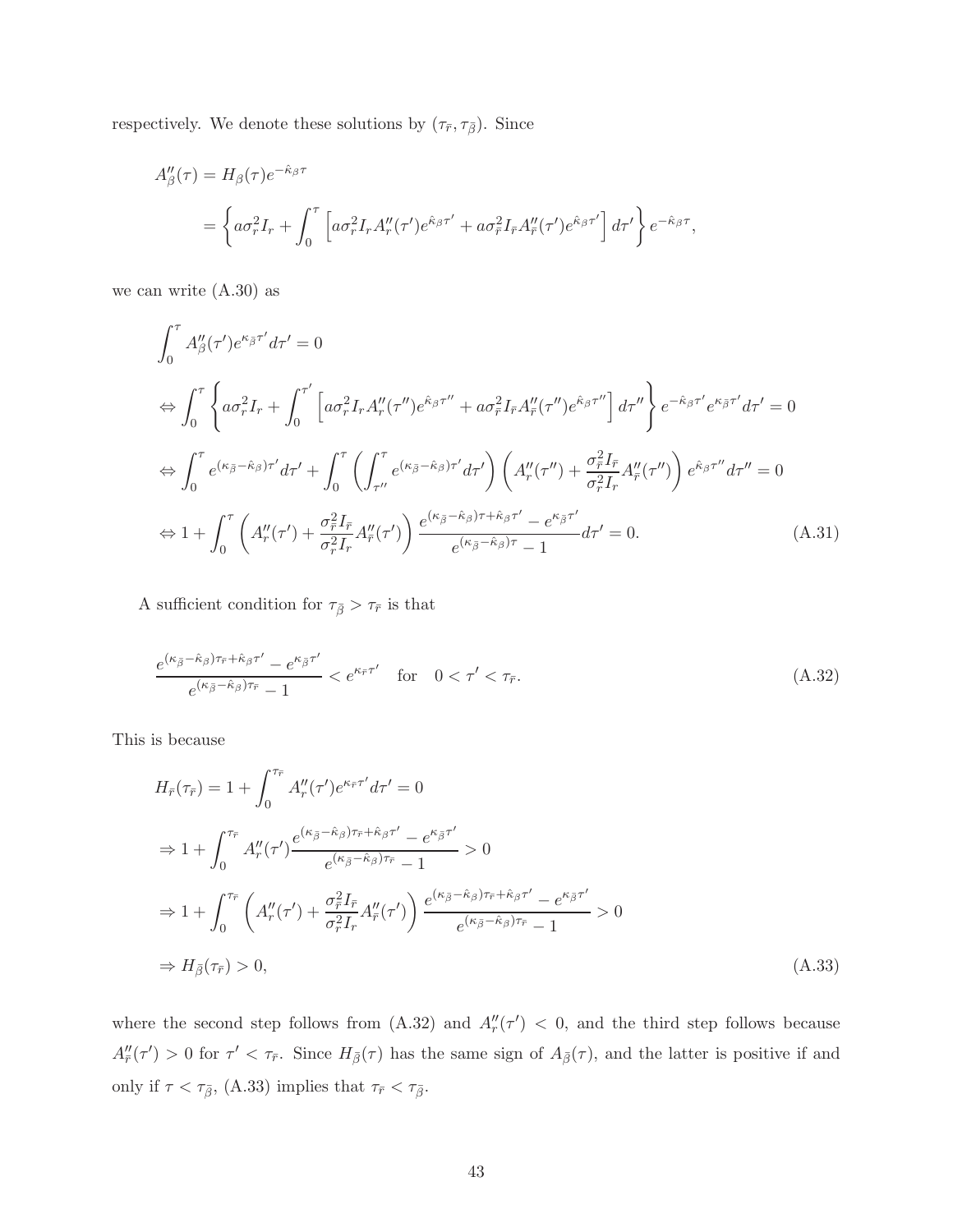Equation (A.32) is equivalent to

$$
h(\tau') \equiv \frac{e^{(\kappa_{\bar{\beta}} - \hat{\kappa}_{\beta})\tau_{\bar{r}} + (\hat{\kappa}_{\beta} - \kappa_{\bar{r}})\tau'} - e^{(\kappa_{\bar{\beta}} - \kappa_{\bar{r}})\tau'}}{e^{(\kappa_{\bar{\beta}} - \hat{\kappa}_{\beta})\tau_{\bar{r}}} - 1} < 1 \quad \text{for} \quad 0 < \tau' < \tau_{\bar{r}}.
$$

The function  $h(\tau')$  is equal to one for  $\tau' = 0$  and to zero for  $\tau' = \tau_{\bar{r}}$ . Its derivative is

$$
h'(\tau') = \frac{(\hat{\kappa}_{\beta} - \kappa_{\bar{r}})e^{(\kappa_{\bar{\beta}} - \hat{\kappa}_{\beta})\tau_{\bar{r}} + (\hat{\kappa}_{\beta} - \kappa_{\bar{r}})\tau'} - (\kappa_{\bar{\beta}} - \kappa_{\bar{r}})e^{(\kappa_{\bar{\beta}} - \kappa_{\bar{r}})\tau'}}{e^{(\kappa_{\bar{\beta}} - \hat{\kappa}_{\beta})\tau_{\bar{r}}} - 1}
$$

and has the same sign as

$$
h_1(\tau') \equiv \frac{(\hat{\kappa}_{\beta} - \kappa_{\bar{r}})e^{(\kappa_{\bar{\beta}} - \hat{\kappa}_{\beta})(\tau_{\bar{r}} - \tau')} - (\kappa_{\bar{\beta}} - \kappa_{\bar{r}})}{\kappa_{\bar{\beta}} - \hat{\kappa}_{\beta}}.
$$

If  $\kappa_{\beta} \leq \kappa_{\bar{r}}$ , then  $\hat{\kappa}_{\beta} < \kappa_{\bar{r}}$ . The function  $h_1(\tau')$  is negative, as can be seen by writing it as

$$
h_1(\tau') = (\hat{\kappa}_{\beta} - \kappa_{\bar{r}}) \frac{e^{(\kappa_{\bar{\beta}} - \hat{\kappa}_{\beta})(\tau_{\bar{r}} - \tau')} - 1}{\kappa_{\bar{\beta}} - \hat{\kappa}_{\beta}} - 1.
$$

Suppose next that  $\kappa_{\bar{\beta}} \leq \kappa_{\bar{r}}$ . If  $\hat{\kappa}_{\beta} \leq \kappa_{\bar{r}}$ , then  $h_1(\tau')$  is negative because of the previous argument. If  $\hat{\kappa}_{\beta} > \kappa_{\bar{r}}$ , then  $h_1(\tau')$  is negative, as can be seen by writing it as

$$
h_1(\tau') = \frac{\kappa_{\bar{\beta}} - \kappa_{\bar{r}} - (\hat{\kappa}_{\beta} - \kappa_{\bar{r}})e^{(\kappa_{\bar{\beta}} - \hat{\kappa}_{\beta})(\tau_{\bar{r}} - \tau')}}{\hat{\kappa}_{\beta} - \kappa_{\bar{\beta}}}.
$$

Since  $h_1(\tau')$  is negative,  $h(\tau') < 1$  for  $0 < \tau' < \tau_{\overline{r}}$ , and hence (A.32) is satisfied.

**Proof of Proposition 6:** Equation (19) implies that the function  $A'_{\bar{r}}(\tau)$  decays at rate  $e^{-\min\{\kappa_r,\kappa_{\bar{r}}\}\tau}$ for large  $\tau$ . Equations (20) and (21) imply that the function  $A'_{\bar{\beta}}(\tau)$  decays at rate  $e^{-\min\{\kappa_r,\kappa_{\bar{r}},\gamma_1,\gamma_2\}\tau}$ for large  $\tau$ . Therefore, the effect of  $\bar{\beta}_t$ -shocks on the instantaneous-forward-rate term structure decays with maturity at a slower rate than the effect of  $\bar{r}_t$ -shocks if

П

$$
\min\{\gamma_1, \gamma_2\} \le \min\{\kappa_r, \kappa_{\bar{r}}\},\tag{A.34}
$$

and at a strictly slower rate if (A.34) is strict. For  $\sigma_{\bar{\beta}} = 0$ , (27) implies that  $(\gamma_1, \gamma_2) = (\hat{\kappa}_{\beta}, \kappa_{\bar{\beta}})$ . The proposition follows from this observation, (A.34), and  $\hat{\kappa}_{\beta} < \kappa_{\beta}$ .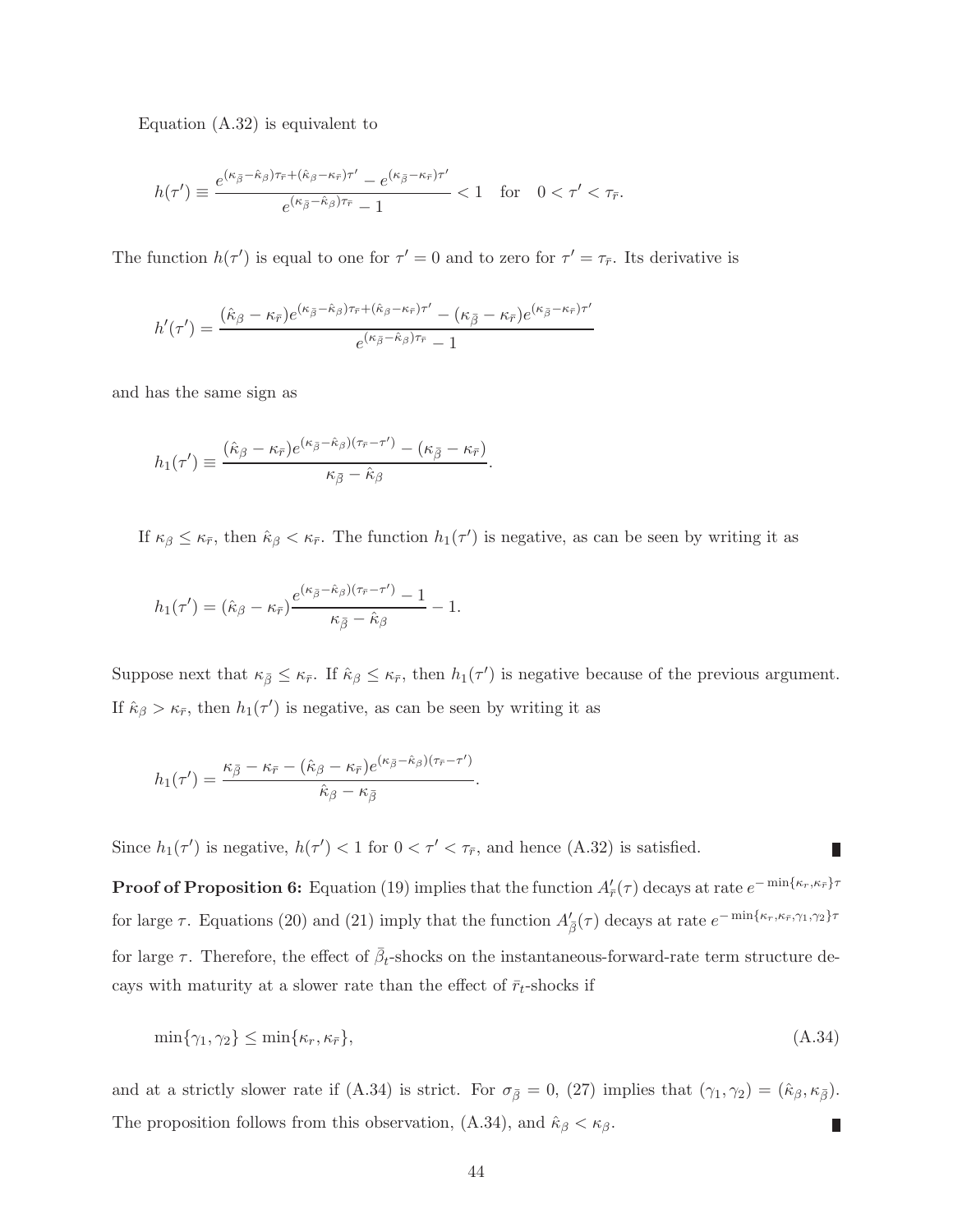# References

- Adrian, Tobias, Richard Crump, and Emanuel Moench, 2013, Pricing the term structure with linear regresssions, Journal of Financial Economics 110, 110–138.
- Balduzzi, Pierluigi, Sanjiv Das, and Silverio Foresi, 1998, The central tendency: A second factor in bond yields, Review of Economics and Statistics 80, 62–72.
- Bernanke, Ben, Vincent Reinhart, and Brian Sack, 2004, Monetary policy alternatives at the zero bound: An empirical assessment, Brookings Papers on Economic Activity 35, 1–100.
- Chen, Lin, 1996, Stochastic Mean and Stochastic Volatility A Three-Factor Model of the Term Structure of Interest Rates and its Application to the Pricing of Interest Rate Derivatives (Blackwell Publishers: Oxford, UK).
- D'Amico, Stefania, William English, David Lopez-Salido, and Edward Nelson, 2012, The Federal Reserve's large-scale asset purchase programs: Rationale and effects, Economic Journal 122, F415–F446.
- D'Amico, Stefania, and Thomas King, 2013, Flow and stock effects of large-scale Treasury purchases: Evidence on the importance of local supply, Journal of Financial Economics 108, 425– 448.
- Fawley, Brett, and Christopher Neely, 2013, Four stories of Quantitative Easing, Federal Reserve Bank of St. Louis Review 95, 51–88.
- Gagnon, Joseph, Matthew Raskin, Julie Remache, and Brian Sack, 2011, The financial market effects of the Federal Reserve's large-scale asset purchases, International Journal of Central Banking 7, 3–43.
- Greenwood, Robin, Samuel Hanson, Joshua Rudolph, and Lawrence Summers, 2015, The optimal maturity of government debt, in David Wessel, ed.: The \$13 Trillion Question . chap. 1 (Brookings Press).
- Greenwood, Robin, and Dimitri Vayanos, 2014, Bond supply and excess bond returns, Review of Financial Studies 27, 663–713.
- Gurkaynak, Refet, Brian Sack, and Jonathan Wright, 2007, The US treasury yield curve: 1961 to the present, Journal of Monetary Economics 54, 2291–2304.
- Hanson, Samuel, 2014, Mortgage convexity, Journal of Financial Economics 113, 270299.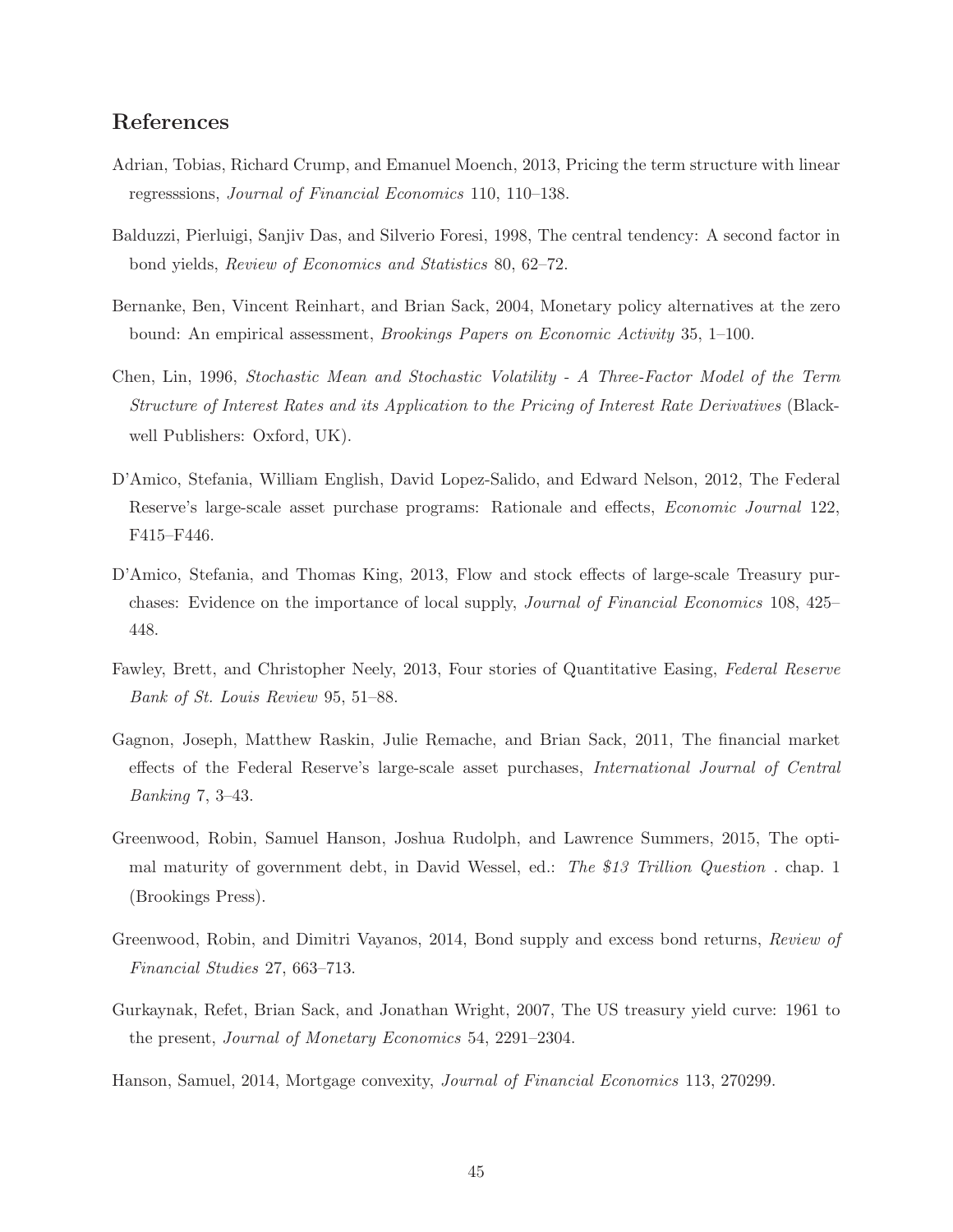- Joyce, Michael, Ana Lasaosa, Ibrahim Stevens, and Matthew Tong, 2011, The financial market impact of Quantitative Easing in the United Kingdom, International Journal of Central Banking 7, 113–161.
- Joyce, Michael, David Myles, Andrew Scott, and Dimitri Vayanos, 2012, Quantitative Easing and unconventional monetary policy: An Introduction, Economic Journal 122, F271–F288.
- Krishnamurthy, Arvind, and Annette Vissing-Jorgensen, 2011, The effects of Quantitative Easing on interest rates: Channels and implications for policy, Brookings Papers on Economic Activity 43, 215–287.
- Malkhozov, Aytek, Philippe Mueller, Andrea Vedolin, and Gyuri Venter, forthcoming, Mortgage hedging in fixed-income markets, Review of Financial Studies.
- Mamaysky, Harry, 2014, The time horizon of price responses to Quantitative Easing, Working paper.
- Modigliani, Franco, and Richard Sutch, 1966, Innovations in interest-rate policy, American Economic Review 56, 178–197.
- Ross, Myron, 1966, "Operation Twist": A mistaken policy?, Journal of Political Economy 74, 195–199.
- Swanson, Eric, 2011, Let's twist again: A high-frequency event-study analysis of Operation Twist and its implications for QE2, Brookings Papers on Economic Activity 42, 151–207.
- , 2015, Measuring the effects of unconventional monetary policy on asset prices, Working paper University of California, Irvine.
- Tobin, James, 1958, Liquidity preference as behavior towards risk, Review of Economic Studies 25, 124–131.
- $-$ , 1969, A general equilibrium approach to monetary theory, *Journal of Money, Credit, and* Banking 1, 15–29.
- Vayanos, Dimitri, and Jean-Luc Vila, 2009, A preferred-habitat theory of the term structure of interest rates, Working paper London School of Economics.
- Wallace, Neil, 1967, The term-structure of interest rates and the maturity composition of the federal debt, Journal of Finance 22, 201–312.
- Williams, John, 2014, *Monetary Policy at the Zero Lower Bound* (Hutchins Center on Fiscal and Monetary Policy).